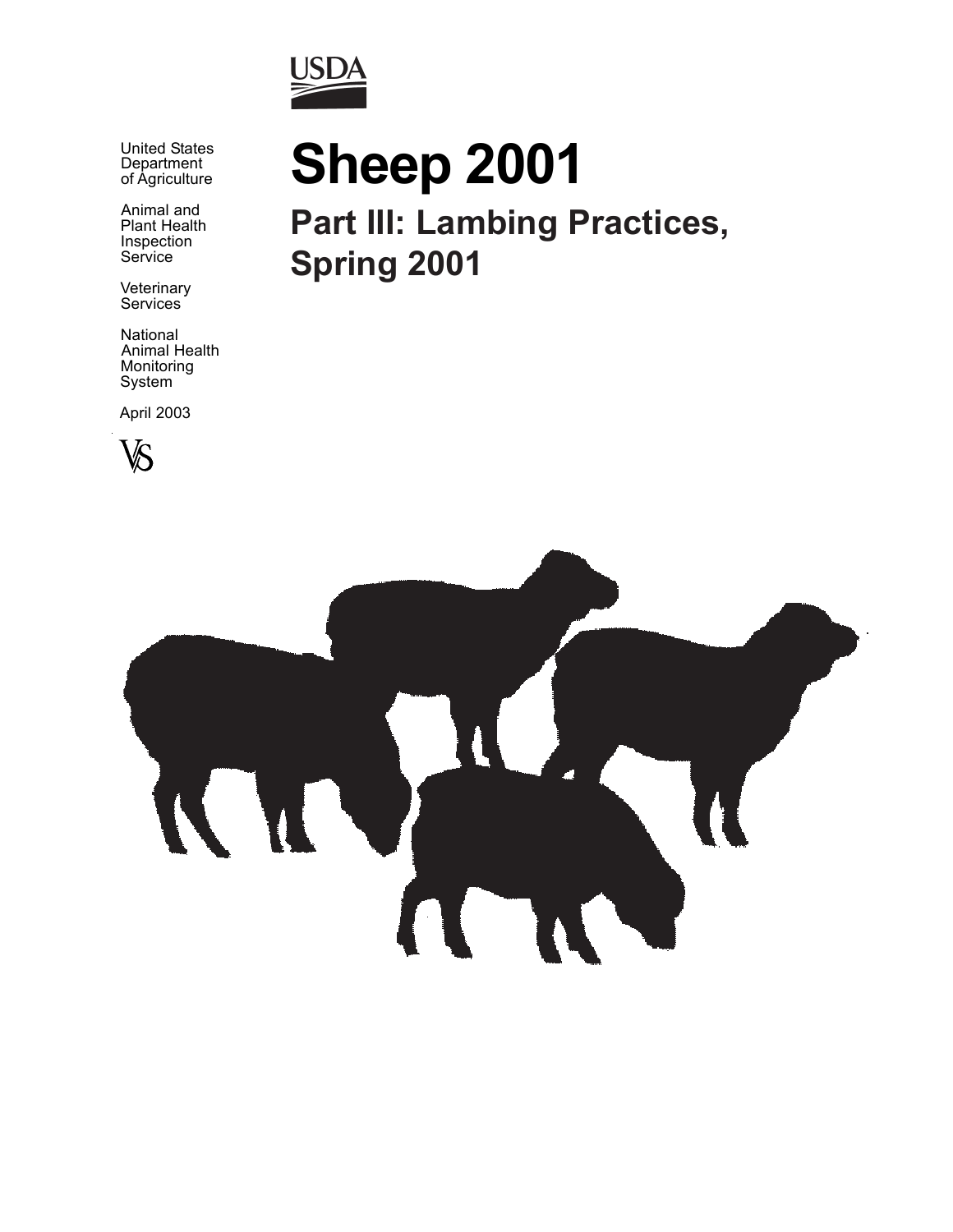The U.S. Department of Agriculture (USDA) prohibits discrimination in all its programs and activities on the basis of race, color, national origin, sex, religion, age, disability, political beliefs, sexual orientation, or marital or family status. (Not all prohibited bases apply to all programs). Persons with disabilities who require alternative means for communication of program information (Braille, large print, audiotape, etc.) should contact USDA's TARGET Center at (202) 720-2600 (voice and TDD).

To file a complaint of discrimination, write USDA, Director, Office of Civil Rights, Room 326-W, Whitten Building, 1400 Independence Avenue, SW, Washington, DC 20250-9410 or call (202) 720-5964 (voice and TDD). USDA is an equal opportunity provider and employer.

Mention of companies or commercial products does not imply recommendation or endorsement by the USDA over others not mentioned. USDA neither guarantees nor warrants the standard of any product mentioned. Product names are mentioned solely to report factually on available data and to provide specific information.

#### USDA:APHIS:VS:CEAH

NRRC Building B., M.S. 2E7 2150 Centre Avenue Fort Collins, CO 80526-8117 970.494.7000 E-mail NAHMSweb@aphis.usda.gov www.aphis.usda.gov/vs/ceah/cahm

#N379.0403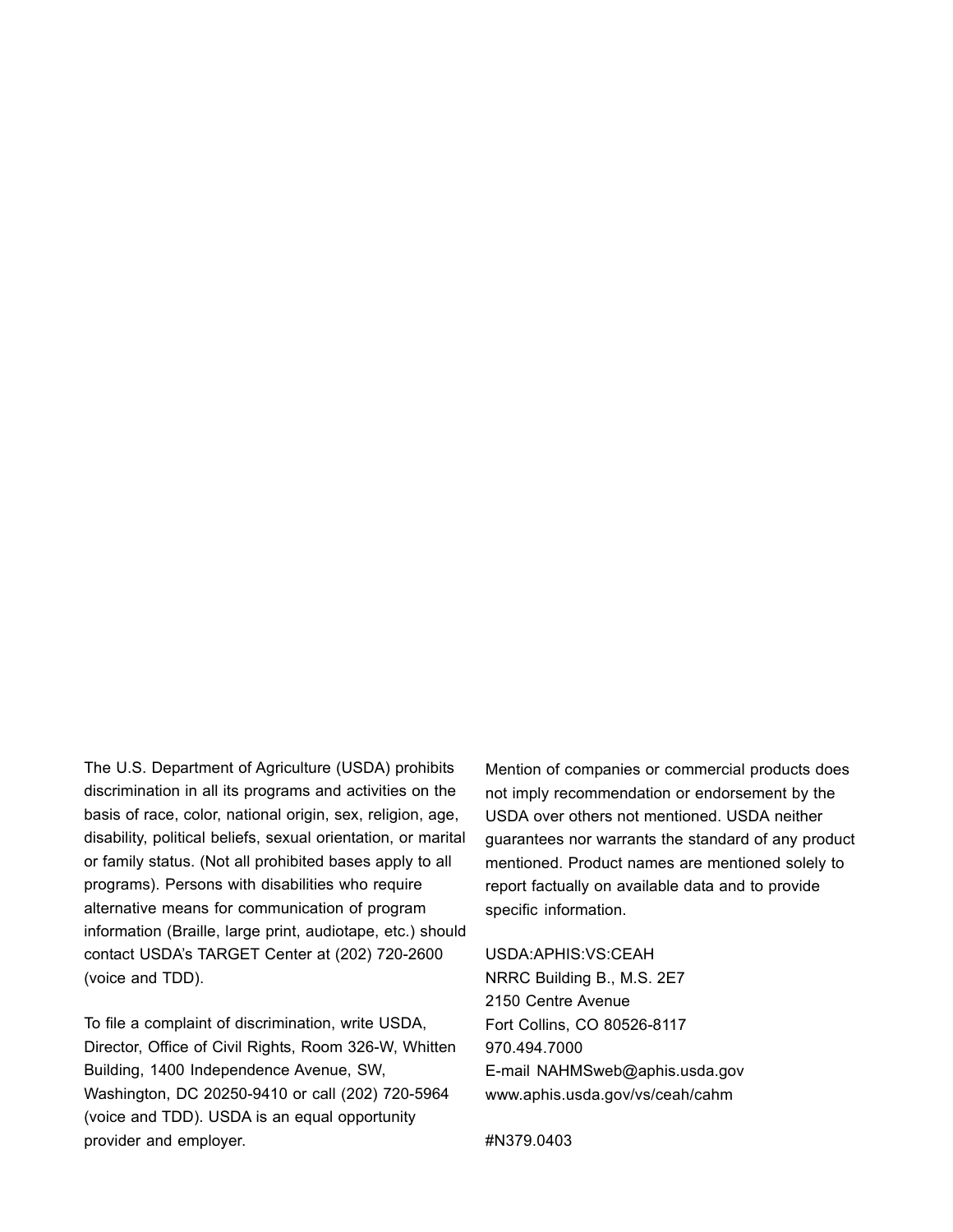#### **Acknowledgments**

This report has been prepared from material received and analyzed by the U.S. Department of Agriculture (USDA), Animal and Plant Health Inspection Service (APHIS), Veterinary Services (VS) during a study of animal health and management on sheep operations.

The Sheep 2001 study was a cooperative effort between State and Federal agricultural statisticians, animal health officials, university researchers, extension personnel, and sheep producers. We want to thank the hundreds of industry members who helped determine the direction and objectives of this study by participating in focus groups.

Thanks also to the National Agricultural Statistics Service (NASS) enumerators and State and Federal Veterinary Medical Officers (VMOs) and Animal Health Technicians (AHTs) who visited the operations and collected the data. Their hard work and dedication to the National Animal Health Monitoring System (NAHMS) are invaluable. The roles of the producer, Area Veterinarian in Charge (AVIC), NAHMS Coordinator, VMO, AHT, NASS enumerator, and the lab personnel at the National Veterinary Services Laboratories (NVSL) were critical in providing quality data for Sheep 2001 reports. Thanks also to the personnel at the Centers for Epidemiology and Animal Health (CEAH) for their efforts in generating and distributing timely reports from Sheep 2001 data, and to our reviewers for providing valuable expertise and guidance through their comments.

All participants are to be commended, particularly the producers whose voluntary efforts made the Sheep 2001 study possible.

zulabt

Thomas E. Walton, Director Centers for Epidemiology and Animal Health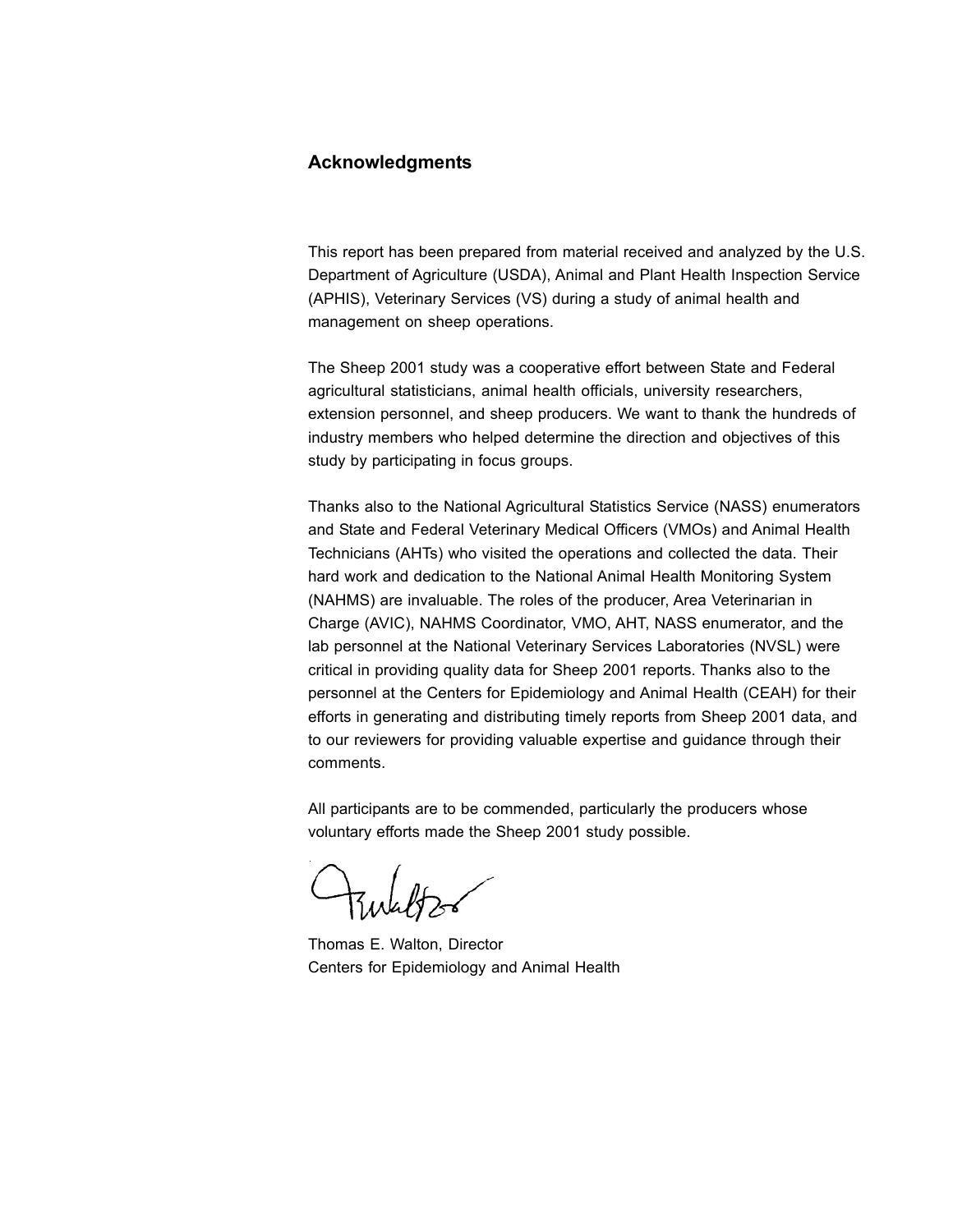*Suggested bibliographic citation for this rep*ort: USDA. 2003. Part III: Lambing Practices, Spring 2001 USDA:APHIS:VS, CEAH, National Animal Health Monitoring System. Fort Collins, CO. #N379.0403.

#### *Contacts for further information:*

Questions or comments on Sheep 2001 study methodology or data analysis: Dr. Katherine Marshall 970.494.7000 Information on reprints or other NAHMS reports: Mr. Brad Doty Telephone: 970.494.7000 E-mail: NAHMSweb@aphis.usda.gov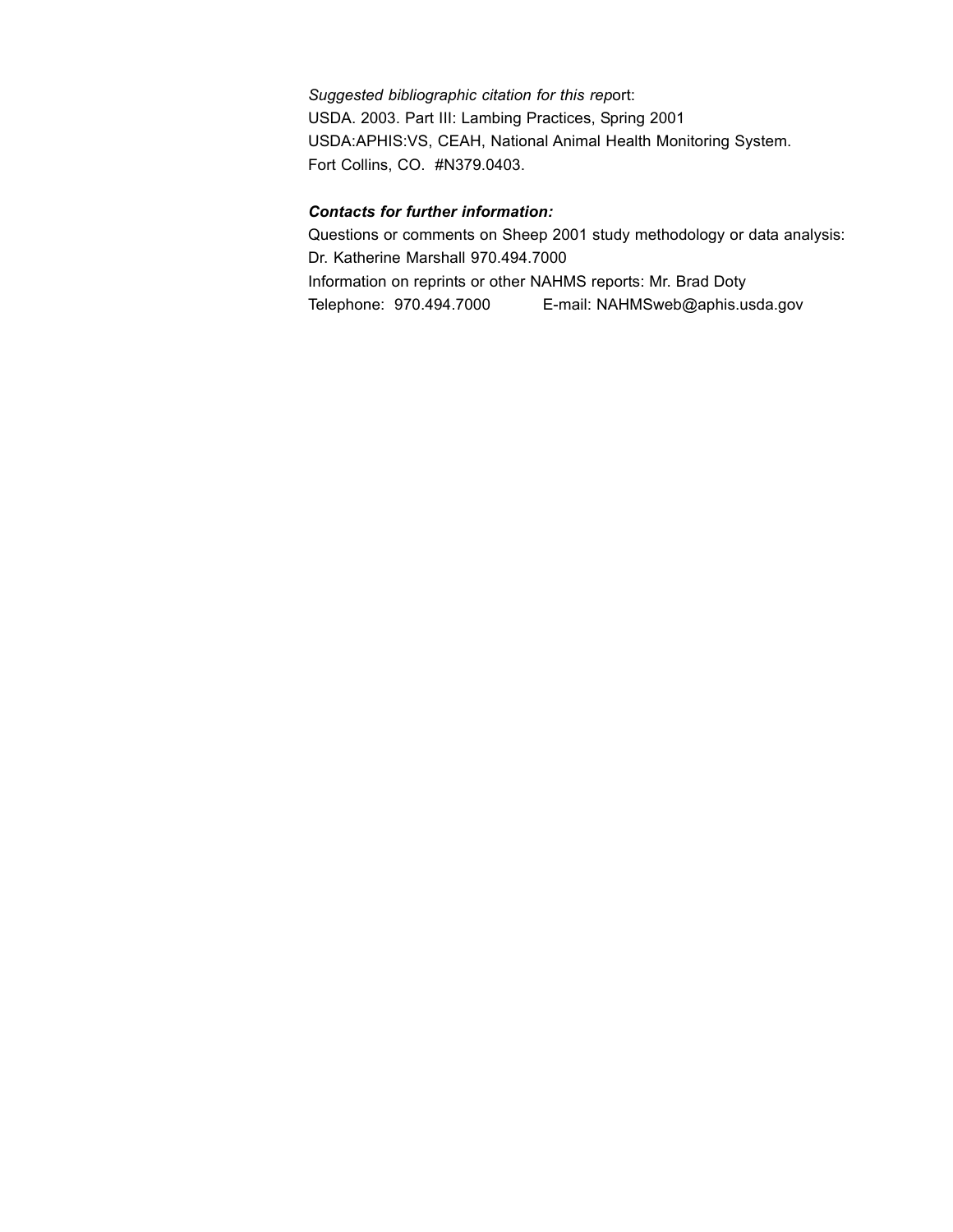### **Table of Contents**

#### **Introduction 1**

Terms Used in This Report 3

#### **Section I: Population Estimates 5**

#### **A. Inventory and Operation Distribution 5**

- 1. Inventory class distribution 5
- 2. Primary flock type distribution 7

#### **B. Breeding and Lambing Management 10**

- 1. Lambing completed by July 1, 2001<sup>1</sup> 10
- 2. Length of lambing season 12
- 3. Breeding management 14
- 4. Reproductive outcome 16
- 5. Fullterm births 17
- 6. Lambs born alive 19
- 7. Lambs born per ewe 20
- 8. Docking 21
- 9. Grafting and feeding milk replacer 23
- 10. Lamb deaths 23

#### **Section II: Methodology 26 A. Needs Assessment 26**

#### **B. Sampling and Estimation 27**

- 1. State selection 27
- 2. Operation selection 28
- 3. Population inferences 29

#### **C. Data Collection 29**

#### **D. Data Analysis 29**

- 1. Validation and estimation 29
- 2. Response rates 30

#### **Appendix I: Sample Profile 33**

#### **A. Responding Operations 33**

- 1. Responding Operations by Flock Size 33
- 2. Responding Operations by Region 33
- 3. Responding Operations by Primary Flock Type 34

#### **Appendix II: U.S. Sheep and Lamb Inventory and Operations 35 A. Regional Summary 35**

#### **B. Size Group Summary 36**

1. Source: United States Census of Agriculture, U.S.

- Department of Commerce, 1997 36
- 2. Source: United States Department of Agriculture, NASS 36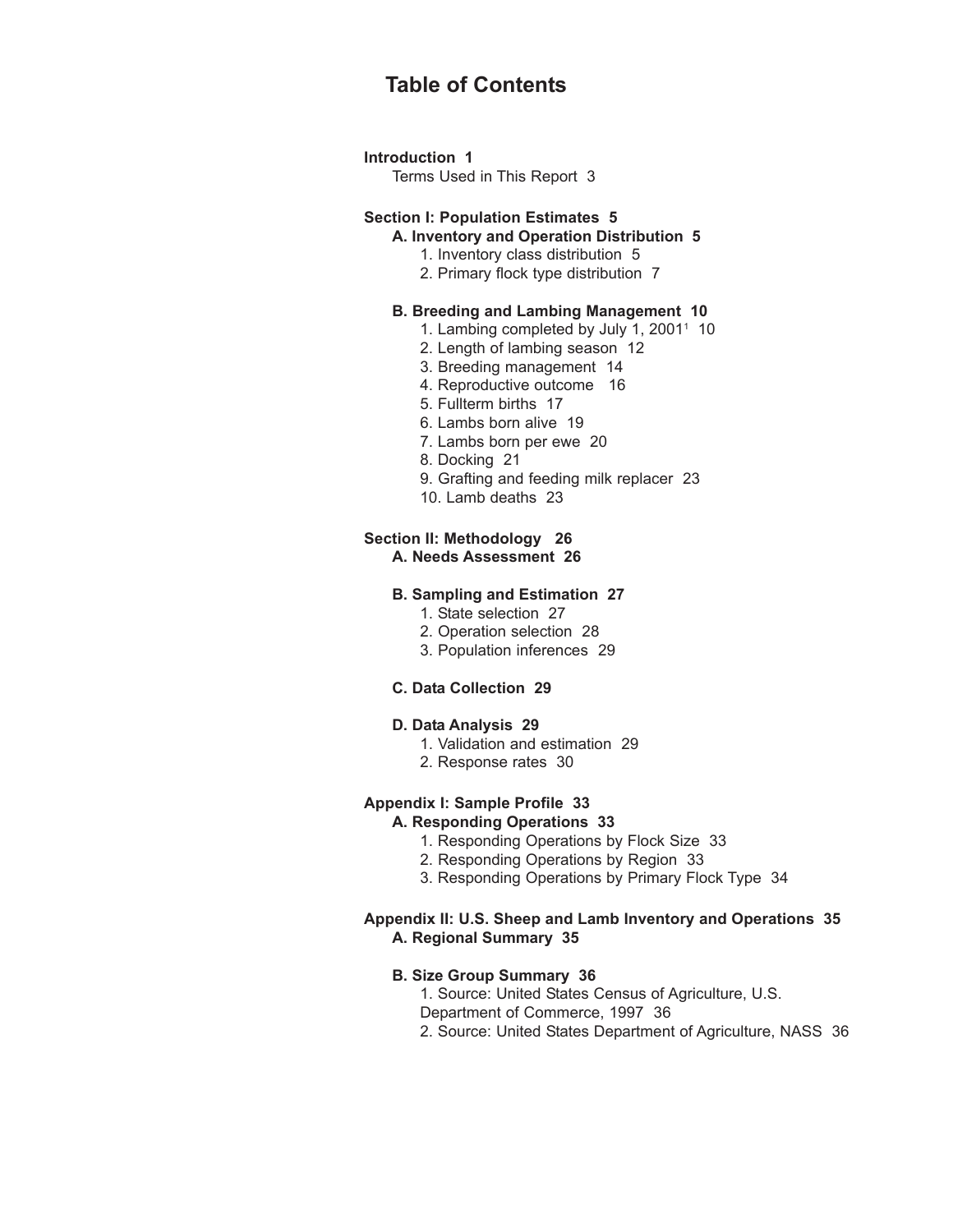#### **Introduction**

As part of the National Animal Health Monitoring System (NAHMS), the USDA:APHIS:Veterinary Services (VS) conducted the first national study of the sheep industry with the 1996 NAHMS National Sheep Survey. This was a voluntary mail-in survey, developed through collaboration with the Research and Education Division of the American Sheep Industry Association (ASI), and focused on identifying health and productivity issues affecting America's sheep industry. The 1996 NAHMS study results provided an overview of sheep health, productivity, and management on 5,174 U.S. operations. NAHMS' second national sheep study, NAHMS Sheep 2001, was designed to provide both participants and the industry with information about the U.S. sheep flock on operations with one or more sheep. Specific objectives of this study are described in Section II: Methodology. The USDA's National Agricultural Statistics Service (NASS) collaborated with VS to select a producer sample statistically designed to provide inferences to the nation's sheep population in 22 participating States (see map). These 22 States include the major sheep producing States, accounting for 87.4 percent of the U.S. sheep inventory on January 1, 2001, and 72.3 percent of U.S. sheep producers in 2000. Data for Part I were collected from 3,210 operations in the 22 participating States. NASS interviewers contacted producers and collected data for these reports via a questionnaire administered on-site from December 29, 2000, to January 26, 2001.



#### **States Participating in the Sheep 2001 Study**

\*Identification numbers area assigned to each graph in this report, for public reference.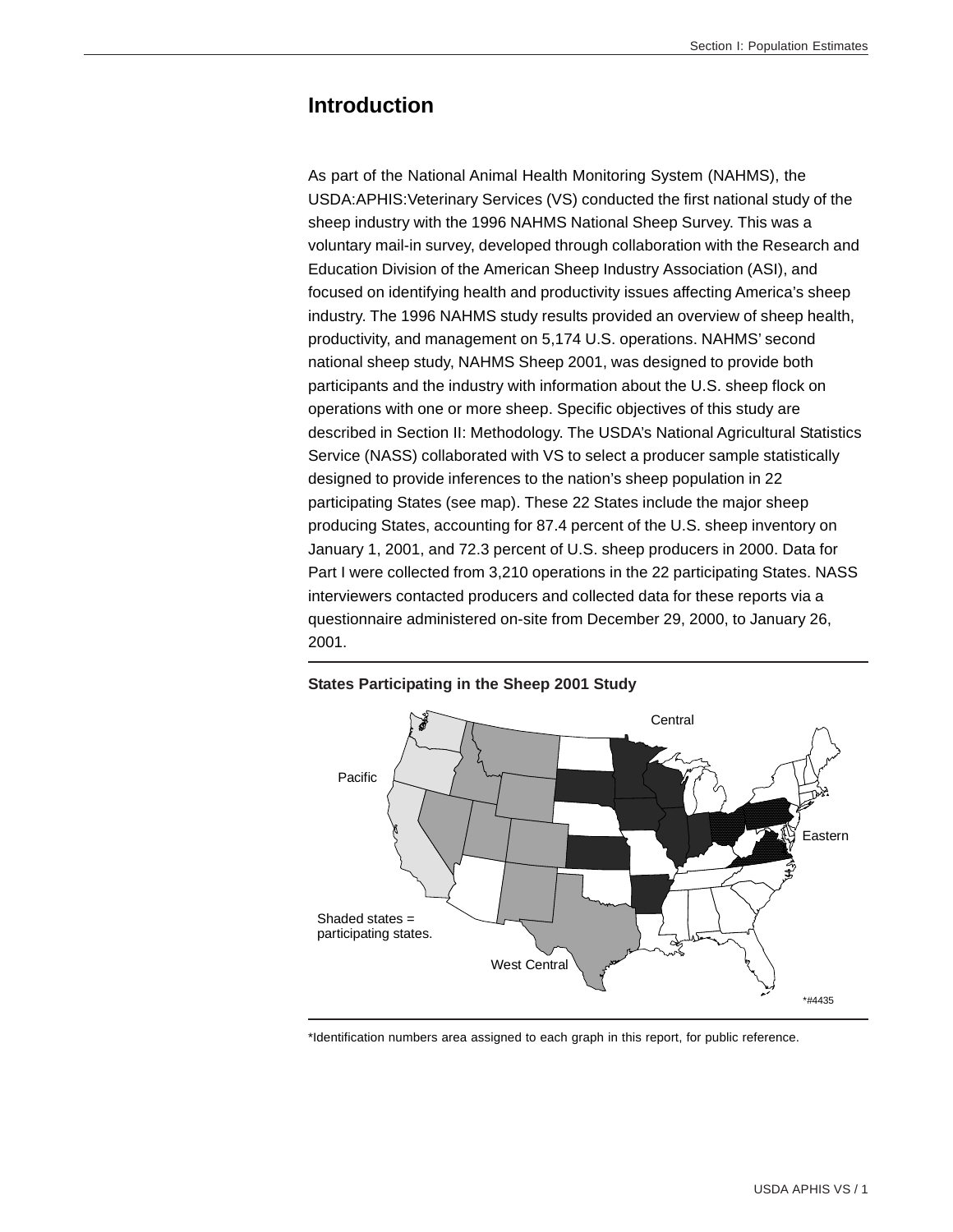Part II: Reference of Sheep Health in the U.S., 2001 is the second of a series of reports containing national information resulting from NAHMS Sheep 2001. Data for this report were collected from 1,101 participating operations that had 20 or more ewes. State and Federal veterinary medical officers (VMOs) and animal health technicians (AHTs) collected the data on operations in the 22 participating States between February 5, 2001, and April 27, 2001. The 22-State target population of operations with 20 or more ewes was estimated to represent 42.1 percent of all sheep operations and 92.6 percent of ewes in the 22 States on January 1, 2001.

Part III: Lambing Practices, Spring 2001 is the third of a series of reports from NAHMS Sheep 2001. Data for this report were collected by State and Federal VMOs and AHTs from 870 participating operations via a telephone survey administered from June 4 to June 29, 2001. To be eligible for the telephone survey, operations had to have 20 or more ewes on-site on January 1, 2001, and must have completed lambing by July 1, 2001.

Comparisons between responses to similar questions in the 1996 and 2001 studies will be made when available and appropriate. However, these comparisons are made with caution, as the study populations and survey designs are different. NAHMS results within this report are available at: www.aphis.usda.gov/vs/ceah/cahm

For questions about these reports or additional copies, please contact the address shown below:

USDA:APHIS:VS, CEAH NRRC Building B., M.S. 2E7 2150 Centre Avenue Fort Collins, CO 80526-8117 970.494.7000 E-mail: NAHMSweb@aphis.usda.gov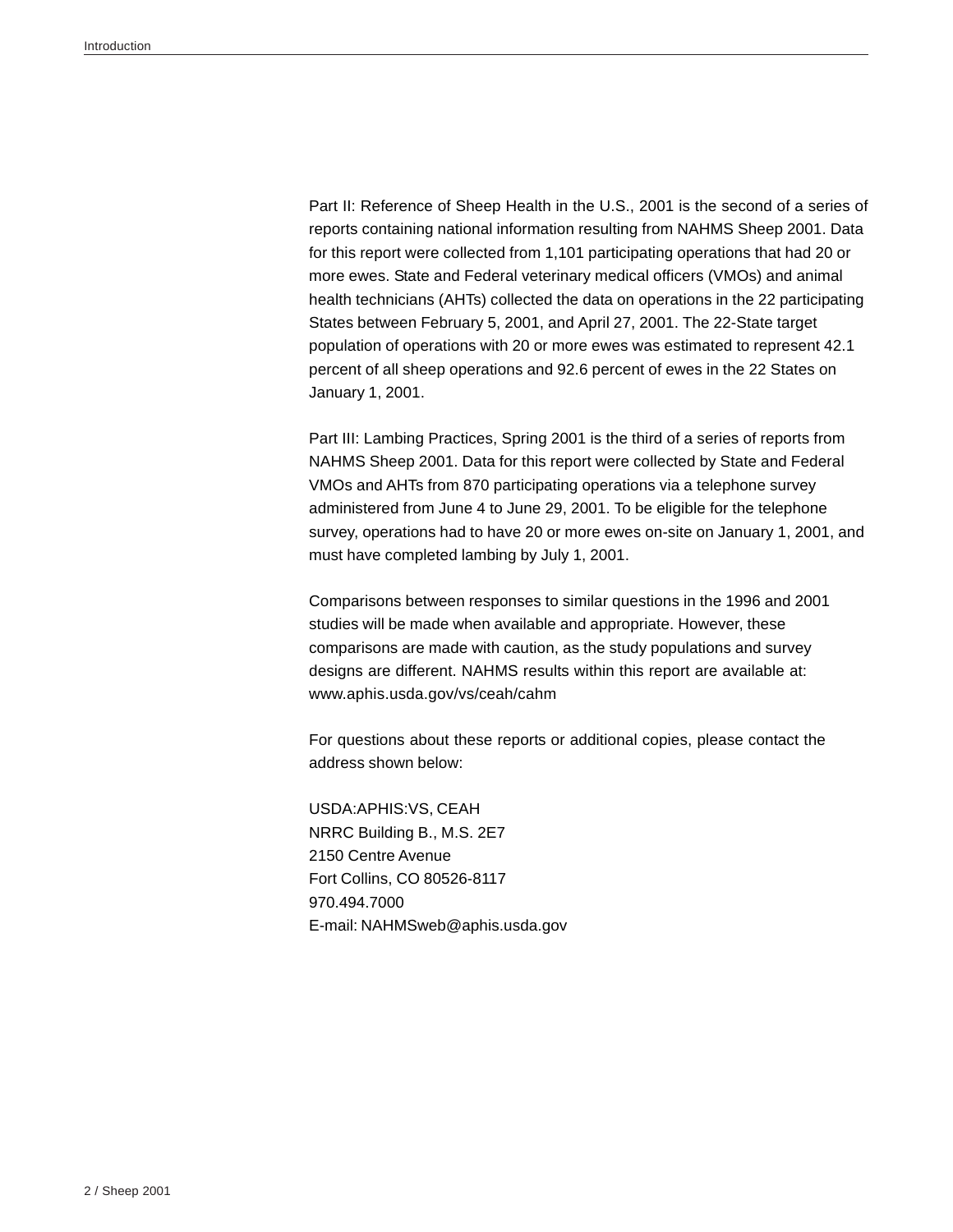## **Terms Used in**

**This Report N/A**: Not applicable.

**Flock size:** Data throughout this report are often summarized by three size groupings or categories based on the **number of ewes one year old or older** reported for each operation on January 1, 2001. The three size groupings are: less than 100; 100 to 499; 500 or more.

**Operation average**: A single value for each operation is summed over all operations reporting divided by the number of operations reporting.

**Percentage:** Data in tables are reported by percentage of operations or by percentage of lambs or sheep. Data in Appendix II are provided to aid in the interpretations of the estimates in these tables. When using Appendix II keep in mind that the target population is the 22 States for operations with 20 or more ewes. Using the NASS inventory data listed in Appendix II, the majority of tables in this report can be recalculated to determine the number of operations, or sheep and lambs, that are represented by the category in the table. The NASS inventory data in Appendix II indicate that there are 47,800 operations in the 22 participating States and that 42.1 percent had 20 or more ewes (20,124 operations). The ewe inventory for the 22 States was 3,563,000 head, and those operations with 20 or more ewes accounted for 92.6 percent of all ewes in the 22 States, or 3,299,000 head. Thus, the target population for Part II and Part III is 20,124 sheep operations and 3,299,000 ewes. For example, tables a. and b. on page 8 show that 77.9 percent of operations were primarily farm flocks and that these operations accounted for 33.8 percent of the ewes, Therefore, the number of operations that were primarily farm flocks was .779 x 20,124 or 15,677 operations, and the number of ewes on these operations was .338 x 3,299,000 or 1,115,062 head.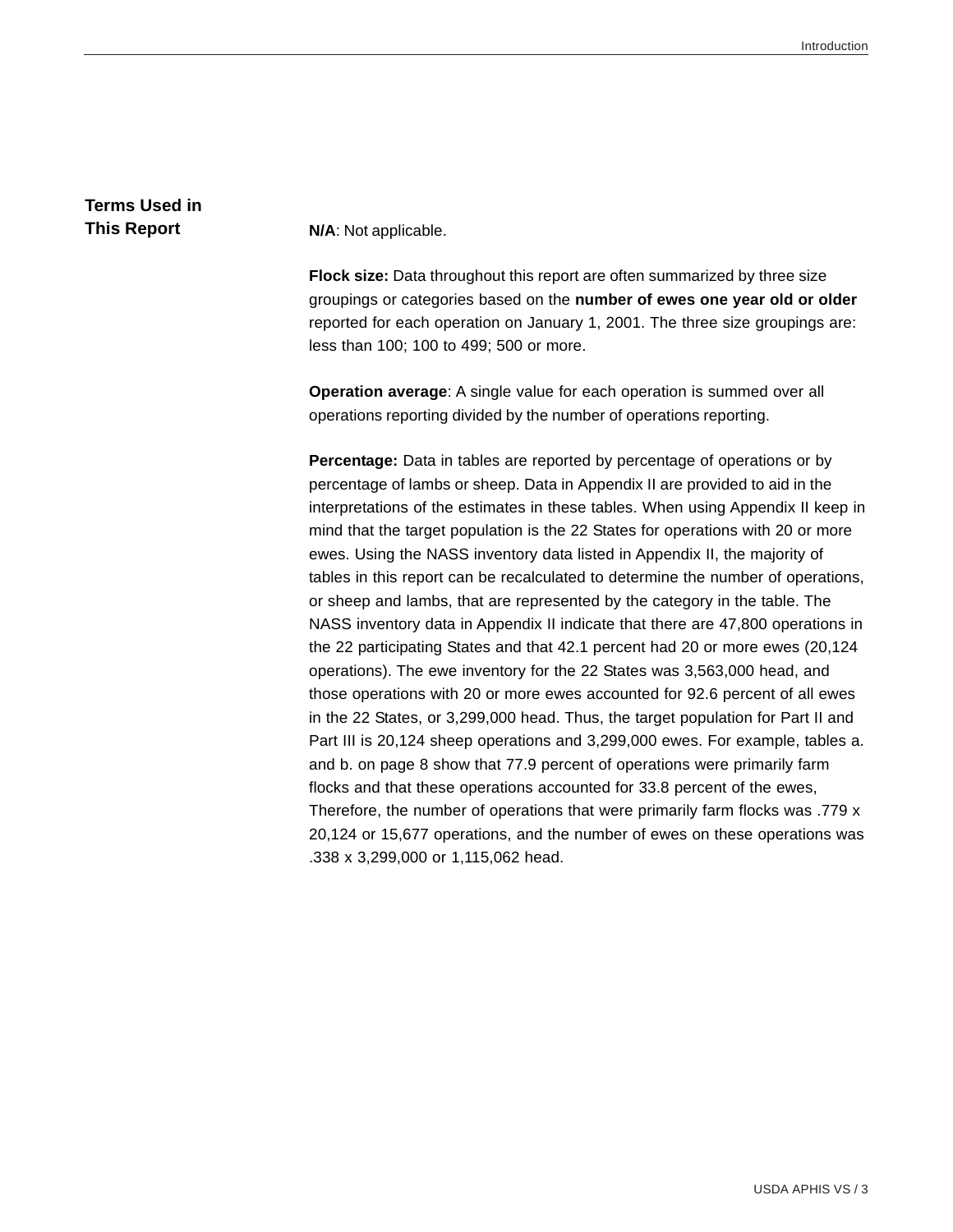

**Population Estimates**: Estimates in this report are provided with an measure of precision called the *standard error*. A 95 percent confidence interval can be created with upper and lower bounds equal to the estimate plus or minus two standard errors, respectively. If the only error is sampling error, then confidence intervals created in this manner will contain the true population mean approximately 95 out of 100 times. In the example to the left, an estimate of 7.5 with a standard error of 1.0 results in limits of 5.5 to 9.5 (two times the standard error above and below the estimate). The second estimate of 3.4 shows a standard error of 0.3 and results in limits of 2.8 and 4.0. Alternatively, the 90 percent confidence interval would be created by multiplying the standard error by 1.65 instead of 2. Most estimates in this report are rounded to the nearest tenth. If rounded to 0, the standard error was reported. If there were no reports of the event, no standard error was reported.

**Primary Flock Type:** Because some producers manage more than one type of flock, they were asked to identify their *primary* flock type (e.g., open, fenced range, etc.). Therefore, data throughout this report are often summarized by three flock types (self-classified by the producers): herded/open range; fenced range; and farm flock. The category "all operations" includes feedlots. However, only 0.7 percent of operations with 20 or more ewes on January 1, 2001, were primarily feedlots. These operations, while not representative of feedlots in general, did represent the few feedlot operations that also raised ewes.

**Regions:Pacific:** California, Oregon, and Washington **West Central:** Colorado, Idaho, Montana, New Mexico, Nevada, Utah, Texas, and Wyoming **Central:** Arkansas, Illinois, Indiana, Iowa, Kansas, Minnesota, South Dakota, and Wisconsin **Eastern:** Ohio, Pennsylvania, and Virginia

**Sample Profile:** Information that describes characteristics of the sites where Sheep 2001 data were collected, such as operations responding by flock sizes. (See Appendix I).

**Total Inventory:** All sheep and lambs present on the operation January 1, 2001.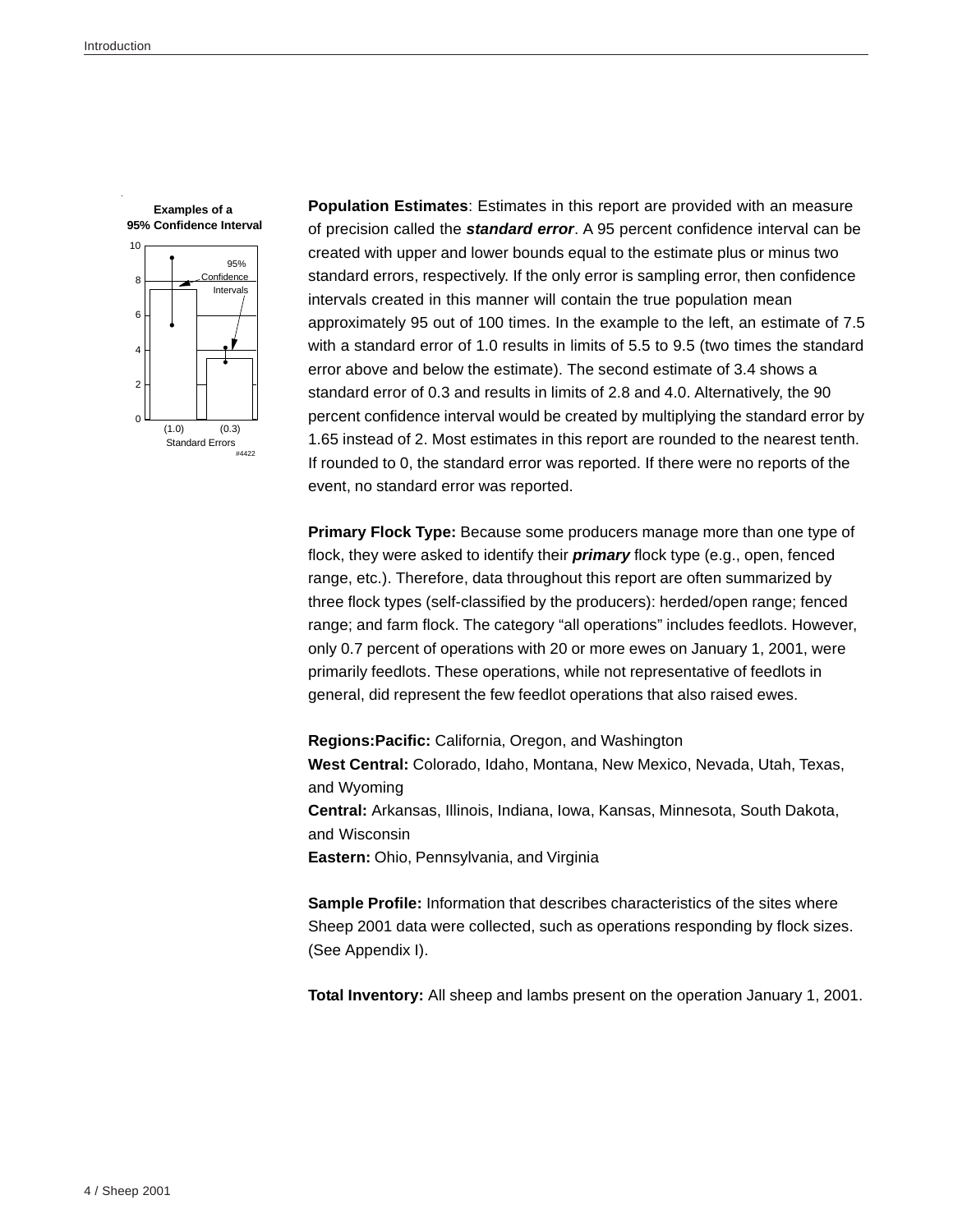### **Section I: Population Estimates**

#### **A. Inventory and Operation Distribution**

#### **1. Inventory class distribution**

a. Percentage of sheep and lamb inventory on June 1, 2001, by class:

| <b>Class</b>                         | <b>Percent Sheep</b><br>and Lambs | <b>Standard</b><br>Error |
|--------------------------------------|-----------------------------------|--------------------------|
| Unweaned lambs                       | 34.1                              | (0.9)                    |
| Weaned lambs less than 1<br>year old | 14.7                              | (0.9)                    |
| Castrated males 1 year or<br>older   | 0.5                               | (0.1)                    |
|                                      |                                   |                          |

Rams 1 year or older  $1.9$  (0.1)

Ewes 1 to 2 years old  $(0.4)$ 

Ewes 3 to 4 years old  $21.4$  (0.6)

Ewes 5 years or older 14.1 (0.5)

Total 100.0

b. Percentage of ewes on June 1, 2001, by age and by region: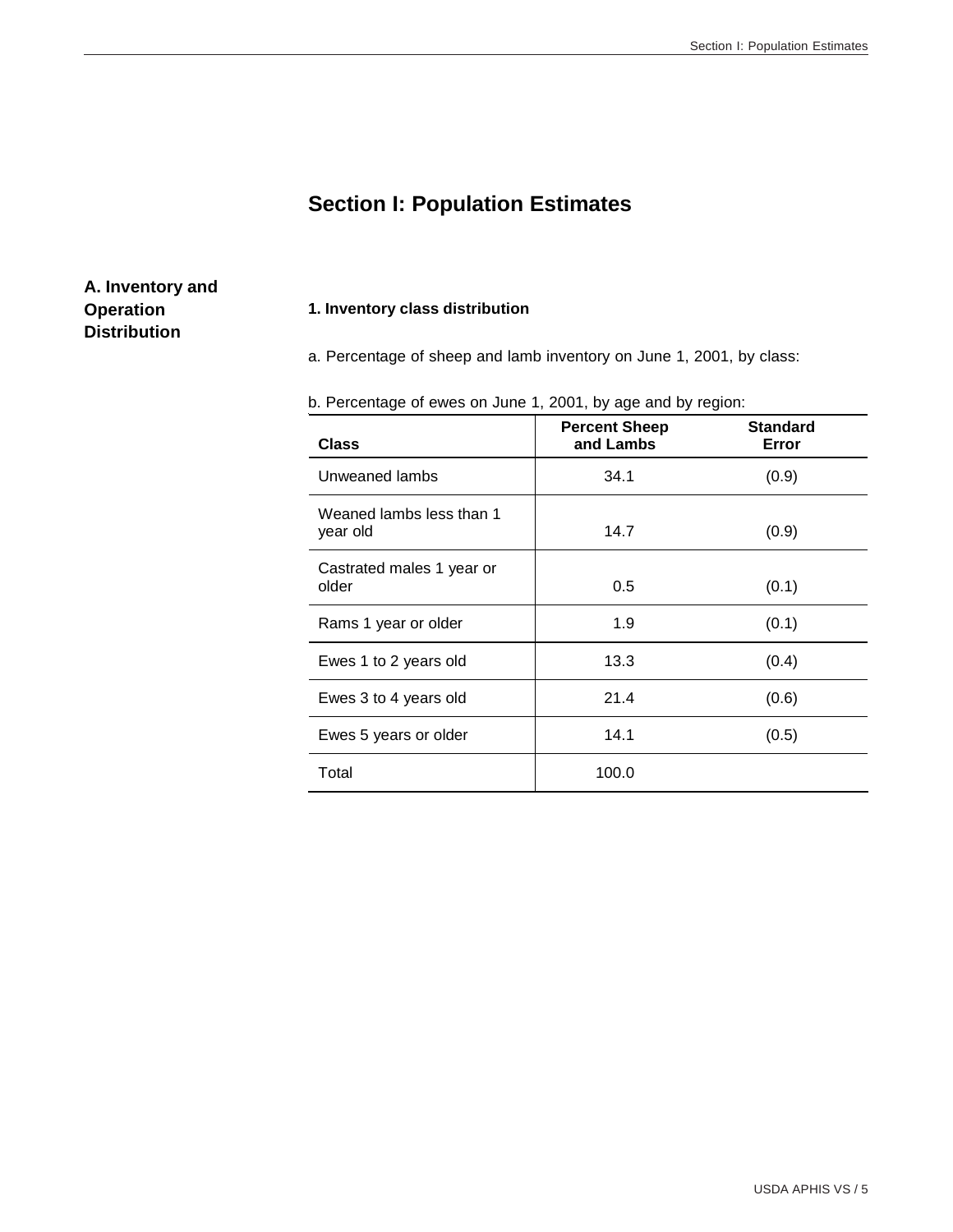|                   |       | <b>Percent Ewes</b>                                                                                   |       |               |       |               |       |                |       |               |
|-------------------|-------|-------------------------------------------------------------------------------------------------------|-------|---------------|-------|---------------|-------|----------------|-------|---------------|
|                   |       |                                                                                                       |       |               |       | Region        |       |                |       |               |
|                   |       | All<br><b>West Central</b><br><b>Central</b><br><b>Operations</b><br><b>Pacific</b><br><b>Eastern</b> |       |               |       |               |       |                |       |               |
| Age<br>(in Years) | Pct.  | Std.<br>Error                                                                                         | Pct.  | Std.<br>Error | Pct.  | Std.<br>Error | Pct.  | Std.<br>Error  | Pct.  | Std.<br>Error |
| 1 to $2$          |       | 28.9(2.9)                                                                                             | 26.4  | (1.2)         | 28.0  | (1.3)         |       | $25.8$ $(1.9)$ | 27.1  | (0.9)         |
| 3 to 4            |       | 41.4 (2.7)                                                                                            | 46.6  | (1.6)         | 39.6  | (1.3)         | 38.7  | (2.5)          | 43.9  | (1.0)         |
| 5 or more         | 29.7  | (2.7)                                                                                                 | 27.0  | (1.4)         | 32.4  | (1.6)         |       | $35.5$ $(2.8)$ | 29.0  | (1.0)         |
| Total             | 100.0 |                                                                                                       | 100.0 |               | 100.0 |               | 100.0 |                | 100.0 |               |

c. Percentage of ewes on June 1, 2001, by age and by flock size:

d. Percentage of ewes on June 1, 2001, by age and by primary flock type:

#### **Percent Ewes**

|                | Small<br>(Less than 100) |               |       | <b>Medium</b><br>$(100-499)$ | Large<br>(500 or More) |               |
|----------------|--------------------------|---------------|-------|------------------------------|------------------------|---------------|
| Age (in Years) | Pct.                     | Std.<br>Error | Pct.  | Std.<br>Error                | Pct.                   | Std.<br>Error |
| 1 to $2$       | 29.6                     | (1.1)         | 24.9  | (1.3)                        | 27.0                   | (1.4)         |
| $3$ to 4       | 38.8                     | (1.2)         | 41.1  | (1.3)                        | 47.4                   | (1.8)         |
| 5 or more      | 31.6                     | (1.4)         | 34.0  | (1.6)                        | 25.6                   | (1.6)         |
| Total          | 100.0                    |               | 100.0 |                              | 100.0                  |               |

#### **Flock Size (Number of Ewes 1 Year or Older)**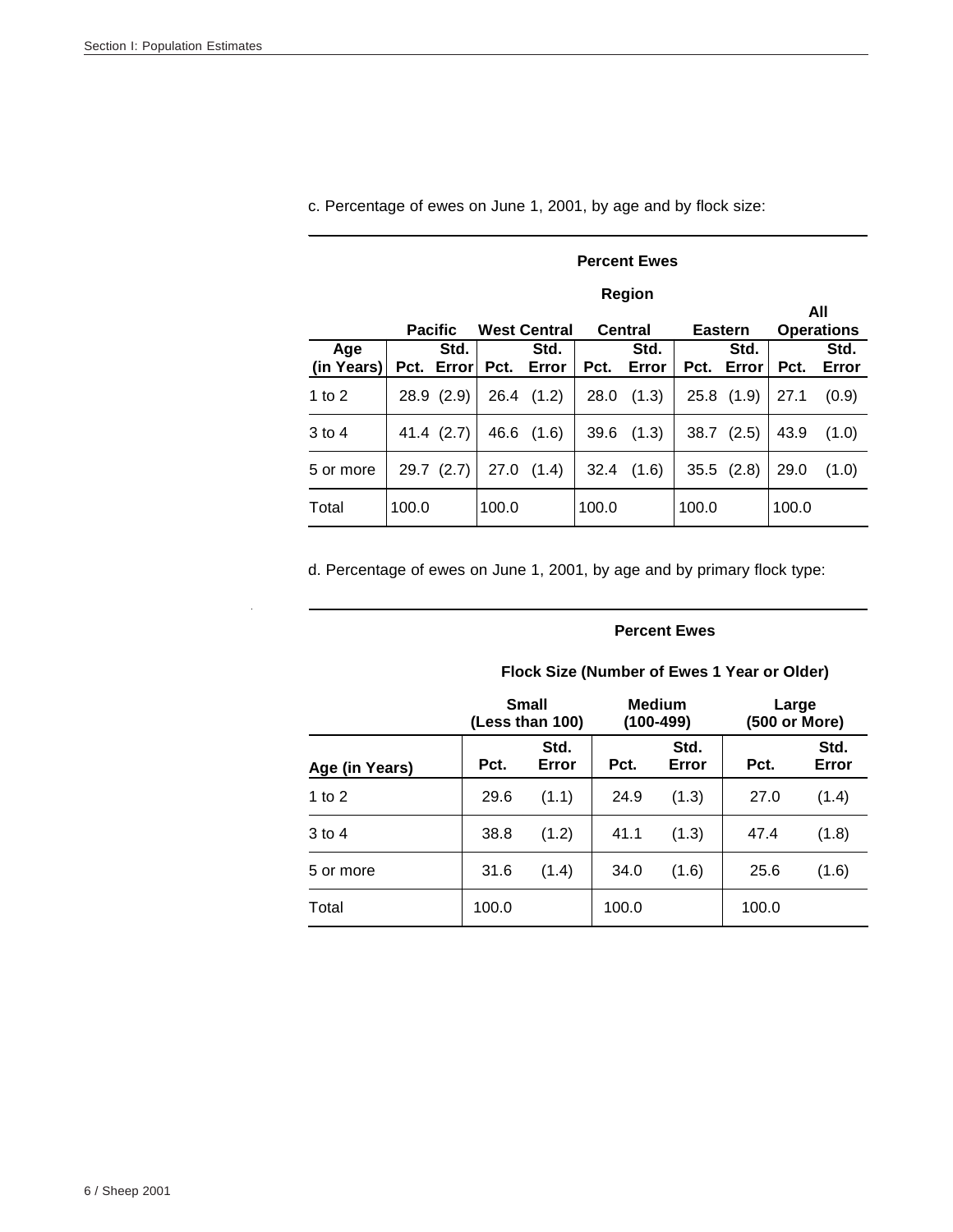|                |                          |               | <b>Percent Ewes</b>       |               |                   |               |
|----------------|--------------------------|---------------|---------------------------|---------------|-------------------|---------------|
|                |                          |               | <b>Primary Flock Type</b> |               |                   |               |
|                | <b>Herded/Open Range</b> |               | <b>Fenced Range</b>       |               | <b>Farm Flock</b> |               |
| Age (in Years) | <b>Percent</b>           | Std.<br>Error | <b>Percent</b>            | Std.<br>Error | <b>Percent</b>    | Std.<br>Error |
| 1 to $2$       | 29.3                     | (1.9)         | 24.3                      | (1.6)         | 28.7              | (0.9)         |
| $3$ to 4       | 46.7                     | (1.9)         | 46.4                      | (1.9)         | 38.7              | (1.0)         |
| 5 or more      | 24.0                     | (2.2)         | 29.3                      | (1.8)         | 32.6              | (1.1)         |
| Total          | 100.0                    |               | 100.0                     |               | 100.0             |               |

#### **2. Primary flock type distribution**

The majority (77.9 percent) of operations were farm flocks, which accounted for 33.8 percent of ewes. Only 0.7 percent of operations with 20 or more ewes on January 1, 2001, were primarily feedlots. These operations, while not representative of feedlots in general, did represent the few feedlot operations that also raised ewes. Farm flocks in the Central and Eastern regions represented 90.7 percent and 99.2 percent, respectively, of all operations with 20 or more ewes in those regions. There were more fenced range (49.3 percent) and herded/open range (5.6 percent) operations in the West Central region than in any of the other regions.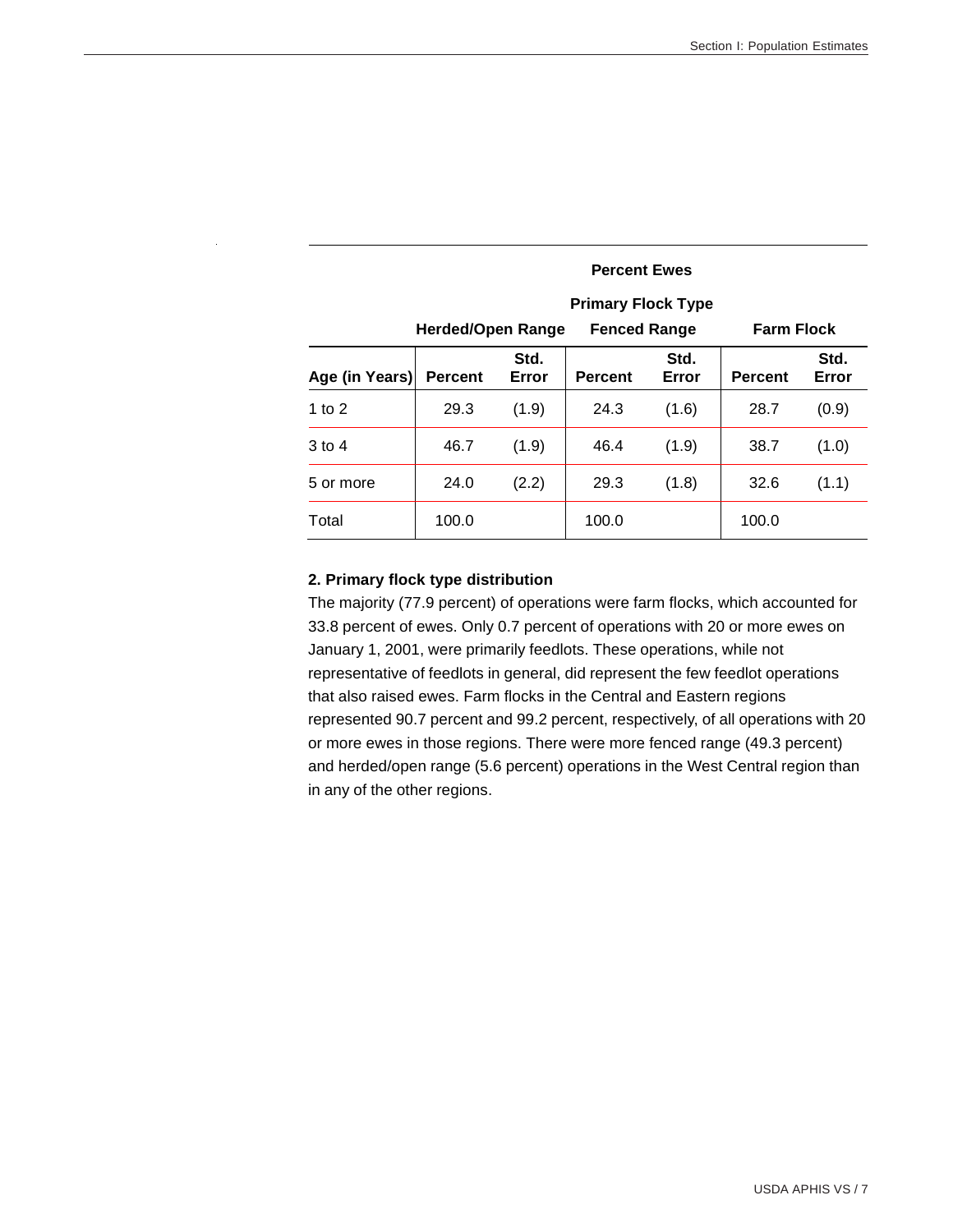|                                 |       | <b>Percent Operations</b>                                                       |       |               |         |               |       |               |       |               |  |
|---------------------------------|-------|---------------------------------------------------------------------------------|-------|---------------|---------|---------------|-------|---------------|-------|---------------|--|
|                                 |       | Region<br>West<br><b>Pacific</b><br>Central<br><b>Central</b><br><b>Eastern</b> |       |               |         |               |       |               |       |               |  |
| Primary<br><b>Flock</b><br>Type | Pct.  | Std.<br>Error                                                                   | Pct.  | Std.<br>Error | Pct.    | Std.<br>Error | Pct.  | Std.<br>Error | Pct.  | Std.<br>Error |  |
| Herded/<br>Open<br>range        | 2.0   | (0.9)                                                                           |       | 5.6(0.8)      | $0.0\,$ | $(-)$         |       | $0.0$ (-)     | 1.7   | (0.2)         |  |
| Fenced<br>range                 | 17.8  | (4.7)                                                                           |       | 49.3 (4.5)    | 9.1     | (2.9)         |       | $0.6$ $(0.3)$ | 19.7  | (2.1)         |  |
| Farm flock                      | 76.4  | (5.5)                                                                           |       | 45.0 (4.5)    | 90.7    | (2.9)         |       | 99.2 (0.4)    | 77.9  | (2.1)         |  |
| Feedlot                         | 3.8   | (3.6)                                                                           |       | 0.1 (0.1)     | $0.2\,$ | (0.1)         |       | $0.2$ $(0.2)$ | 0.7   | (0.5)         |  |
| Total                           | 100.0 |                                                                                 | 100.0 |               | 100.0   |               | 100.0 |               | 100.0 |               |  |

a. Percentage of operations by primary flock type and by region:

b. Percentage of ewes by primary flock type and by region:

|                                        |       | <b>Percent Ewes</b>                                                                           |       |               |       |               |       |               |                          |               |  |
|----------------------------------------|-------|-----------------------------------------------------------------------------------------------|-------|---------------|-------|---------------|-------|---------------|--------------------------|---------------|--|
|                                        |       | <b>Region</b><br>West<br><b>Pacific</b><br><b>Central</b><br><b>Eastern</b><br><b>Central</b> |       |               |       |               |       |               | All<br><b>Operations</b> |               |  |
| <b>Primary</b><br><b>Flock</b><br>Type | Pct.  | Std.<br>Error                                                                                 | Pct.  | Std.<br>Error | Pct.  | Std.<br>Error | Pct.  | Std.<br>Error | Pct.                     | Std.<br>Error |  |
| Herded/<br>Open<br>range               | 16.9  | (6.4)                                                                                         |       | 42.1 (3.0)    | 0.0   | $(-)$         |       | $0.0$ (-)     | 27.4                     | (2.2)         |  |
| Fenced<br>range                        | 46.1  | (6.5)                                                                                         |       | 47.6 (2.9)    | 14.3  | (3.5)         |       | 4.4(1.9)      | 38.4                     | (2.1)         |  |
| Farm flock                             | 36.0  | (4.5)                                                                                         |       | 10.0 (0.9)    | 85.3  | (3.5)         |       | 95.4 (1.9)    | 33.8                     | (1.5)         |  |
| Feedlot                                | 1.0   | (1.0)                                                                                         |       | $0.3$ $(0.2)$ | 0.4   | (0.2)         |       | $0.2$ $(0.2)$ | 0.4                      | (0.2)         |  |
| Total                                  | 100.0 |                                                                                               | 100.0 |               | 100.0 |               | 100.0 |               | 100.0                    |               |  |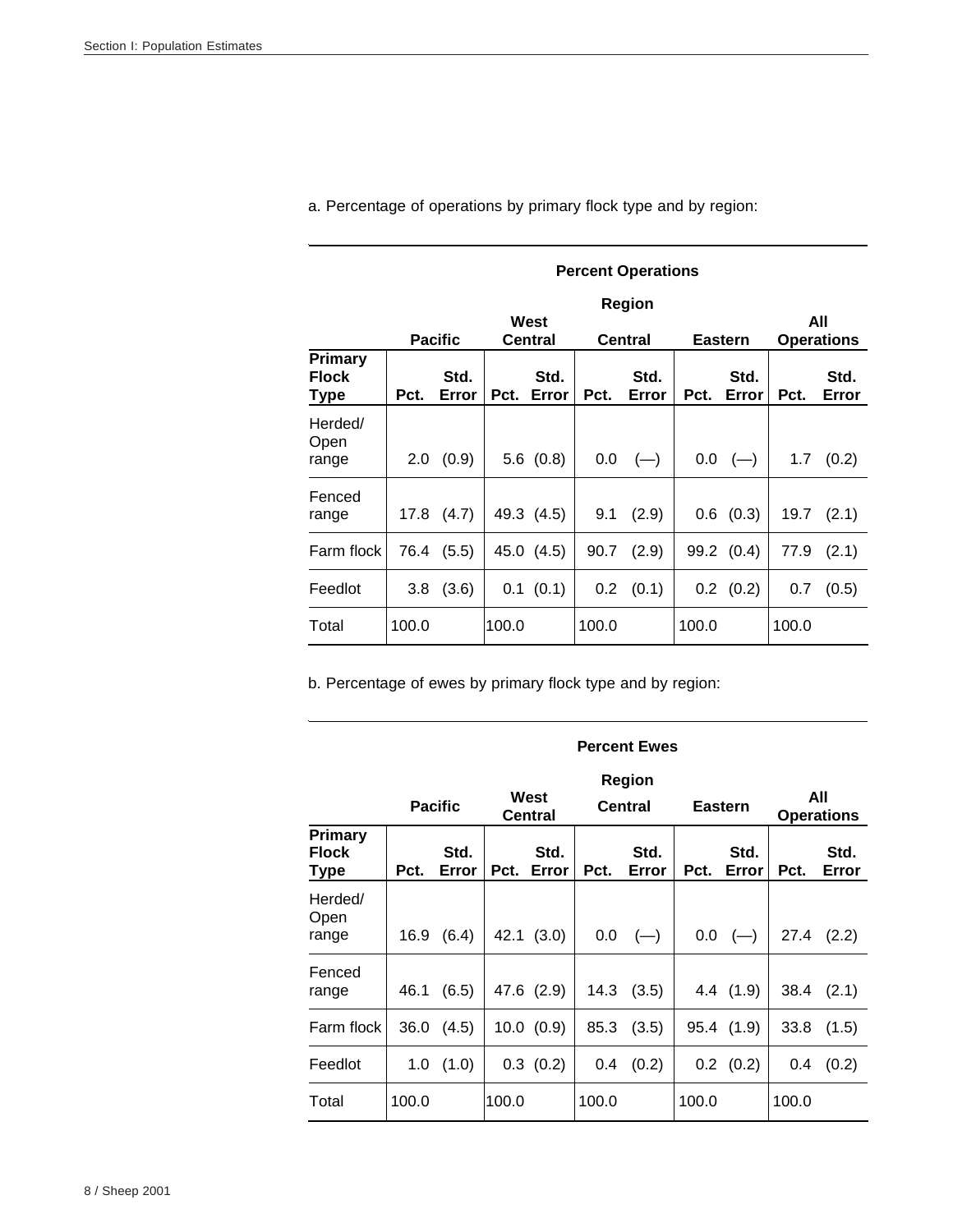

#### **Percent of Operations and Percent of Ewes on These Operations, by Primary Flock Type**

While farm flocks accounted for 85.8 percent of all small flocks, they represented only 9.8 percent of all large flocks. Similarly, herded/open range flocks accounted for only 0.2 percent of all small operations but represented 30.0 percent of all large operations.

c. Percentage of operations by primary flock type and by flock size:

#### **Percent Operations**

|                           | Small<br>(Less than 100) |               |       | <b>Medium</b><br>$(100-499)$ | Large<br>(500 or More) |               |
|---------------------------|--------------------------|---------------|-------|------------------------------|------------------------|---------------|
| <b>Primary Flock Type</b> | Pct.                     | Std.<br>Error | Pct.  | Std.<br>Error                | Pct.                   | Std.<br>Error |
| Herded/Open range         | 0.2                      | (0.1)         | 1.2   | (0.6)                        | 30.0                   | (2.8)         |
| Fenced range              | 13.2                     | (2.6)         | 40.3  | (3.0)                        | 59.7                   | (3.1)         |
| Farm                      | 85.8                     | (2.6)         | 58.4  | (3.0)                        | 9.8                    | (1.7)         |
| Feedlot                   | 0.8                      | (0.6)         | 0.1   | (0.1)                        | 0.5                    | (0.4)         |
| Total                     | 100.0                    |               | 100.0 |                              | 100.0                  |               |

#### **Flock Size (Number of Ewes 1 Year or Older)**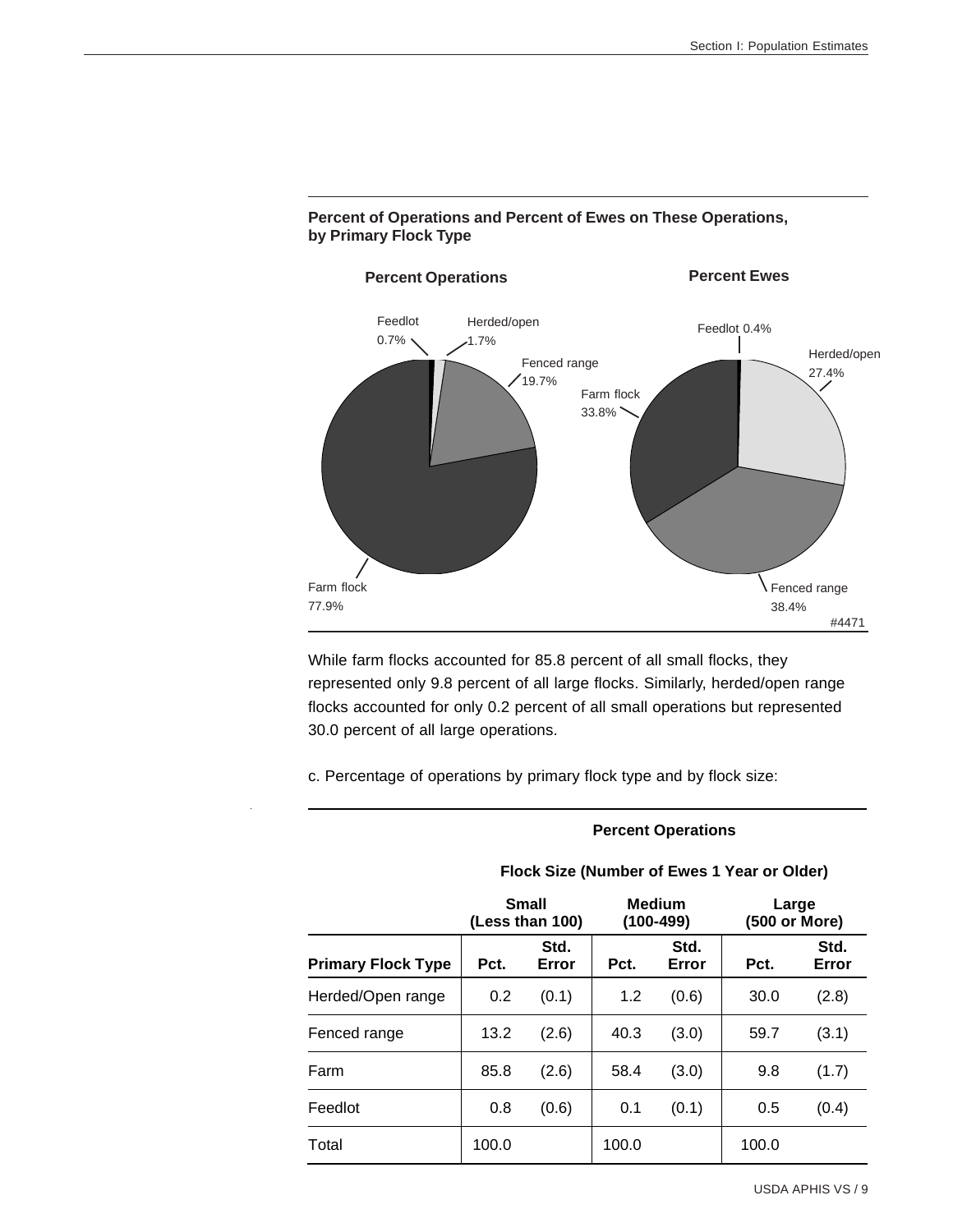d. Percentage of ewes by primary flock type and by flock size:

#### **Percent Ewes**

|                           | <b>Small</b><br>(Less than 100) |               |       | <b>Medium</b><br>(100-499) | Large<br>(500 or More) |               |
|---------------------------|---------------------------------|---------------|-------|----------------------------|------------------------|---------------|
| <b>Primary Flock Type</b> | Pct.                            | Std.<br>Error | Pct.  | Std.<br>Error              | Pct.                   | Std.<br>Error |
| Herded/Open range         | 0.2                             | (0.2)         | 1.8   | (0.9)                      | 50.4                   | (3.6)         |
| Fenced range              | 14.6                            | (2.6)         | 46.5  | (3.2)                      | 45.3                   | (3.6)         |
| Farm                      | 84.4                            | (2.6)         | 51.5  | (3.2)                      | 4.0                    | (1.1)         |
| Feedlot                   | 0.8                             | (0.6)         | 0.2   | (0.1)                      | 0.3                    | (0.3)         |
| Total                     | 100.0                           |               | 100.0 |                            | 100.0                  |               |

#### **Flock Size (Number of Ewes 1 Year or Older)**

### **B. Breeding and Lambing**

**Management Note: Only operations that had completed lambing by July 1, 2001, were included in the remainder of this report. However, since most (92.9 percent) operations had completed lambing by then, very few were excluded.**

> Fewer herded/open range (89.6 percent) and fenced range (83.8 percent) flocks had completed lambing by July 1, 2001, than had farm flocks (95.3 percent).

#### **1. Lambing completed by July 1, 2001<sup>1</sup>**

a. Percentage of operations that completed lambing by July 1, 2001, by flock size:

|                                                                         | <b>Percent Operations</b>                   |                |                          |                |                          |  |  |  |  |  |
|-------------------------------------------------------------------------|---------------------------------------------|----------------|--------------------------|----------------|--------------------------|--|--|--|--|--|
|                                                                         | Flock Size (Number of Ewes 1 Year or Older) |                |                          |                |                          |  |  |  |  |  |
| Small (Less than 100)<br><b>Medium (100-499)</b><br>Large (500 or more) |                                             |                |                          |                |                          |  |  |  |  |  |
| <b>Percent</b>                                                          | <b>Standard</b><br>Error                    | <b>Percent</b> | <b>Standard</b><br>Error | <b>Percent</b> | <b>Standard</b><br>Error |  |  |  |  |  |
| 93.5                                                                    | (1.8)                                       | 91.1           | (2.0)                    | 90.0           | (2.0)                    |  |  |  |  |  |

1 Interviews were conducted from June 4 to June 29, 2001. Any operations that completed the survey should have finished lambing by the time of the interview. Therefore, lambing would have been completed by July 1, 2001.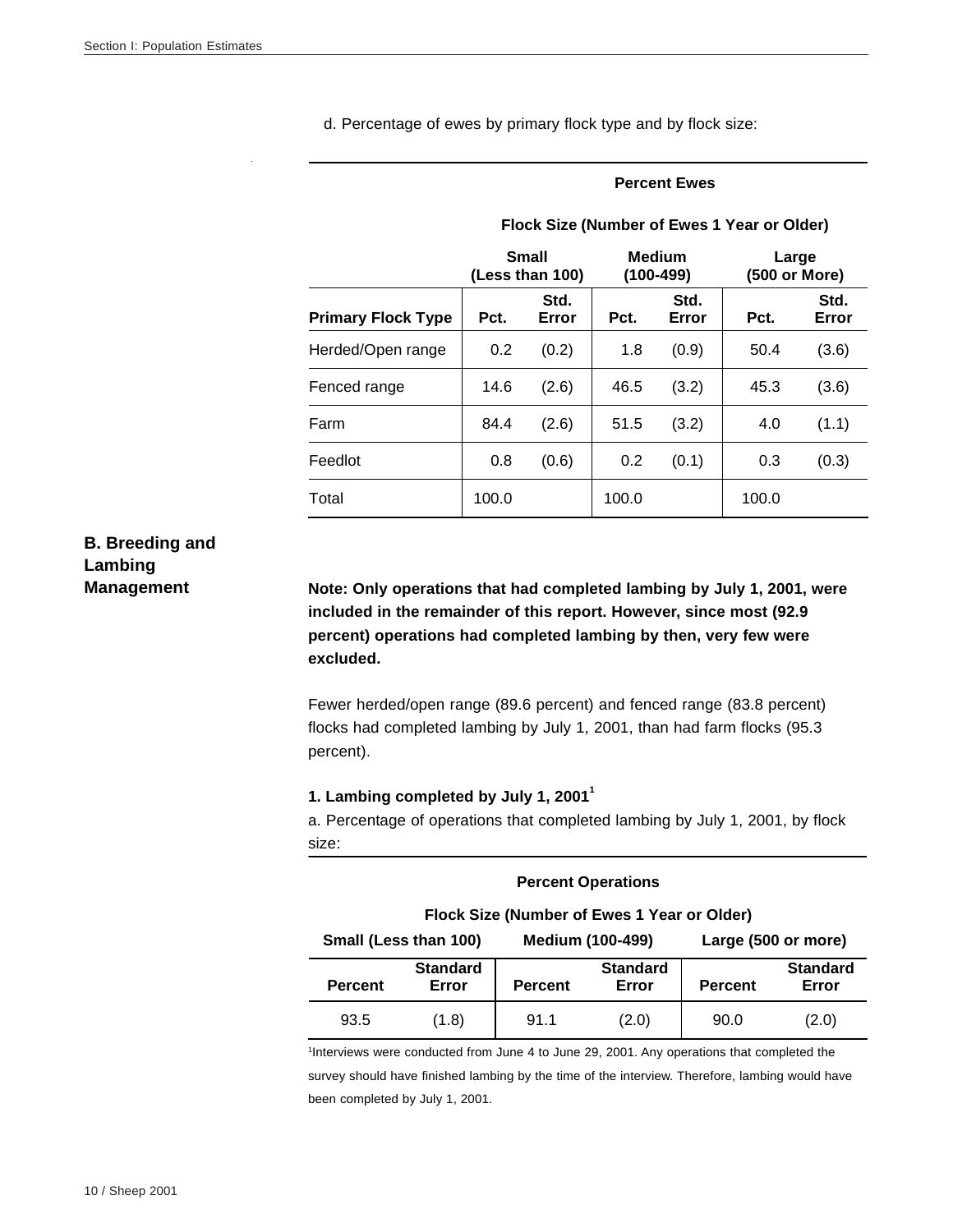| <b>Percent Operations</b> |                |      |                     |                |               |      |                |      |                       |  |
|---------------------------|----------------|------|---------------------|----------------|---------------|------|----------------|------|-----------------------|--|
| Region                    |                |      |                     |                |               |      |                |      |                       |  |
|                           | <b>Pacific</b> |      | <b>West Central</b> | <b>Central</b> |               |      | <b>Eastern</b> |      | <b>All Operations</b> |  |
| Pct.                      | Std.<br>Error  | Pct. | Std.<br>Error       | Pct.           | Std.<br>Error | Pct. | Std.<br>Error  | Pct. | Std.<br>Error         |  |
| 98.1                      | (1.1)          | 90.4 | (3.4)               | 93.4           | (2.3)         | 91.1 | (3.3)          | 92.9 | (1.5)                 |  |

b. Percentage of operations that completed lambing by July 1, 2001, by region:

c. Percentage of operations that completed lambing by July 1, 2001, by primary flock type:

| <b>Percent Operations</b> |                          |                |                                          |                |                          |  |  |
|---------------------------|--------------------------|----------------|------------------------------------------|----------------|--------------------------|--|--|
|                           |                          |                |                                          |                |                          |  |  |
|                           | <b>Herded/Open Range</b> |                | <b>Fenced Range</b><br><b>Farm Flock</b> |                |                          |  |  |
| <b>Percent</b>            | <b>Standard</b><br>Error | <b>Percent</b> | <b>Standard</b><br>Error                 | <b>Percent</b> | <b>Standard</b><br>Error |  |  |
| 89.6                      | (2.9)                    | 83.8           | (5.9)                                    | 95.3           | (1.1)                    |  |  |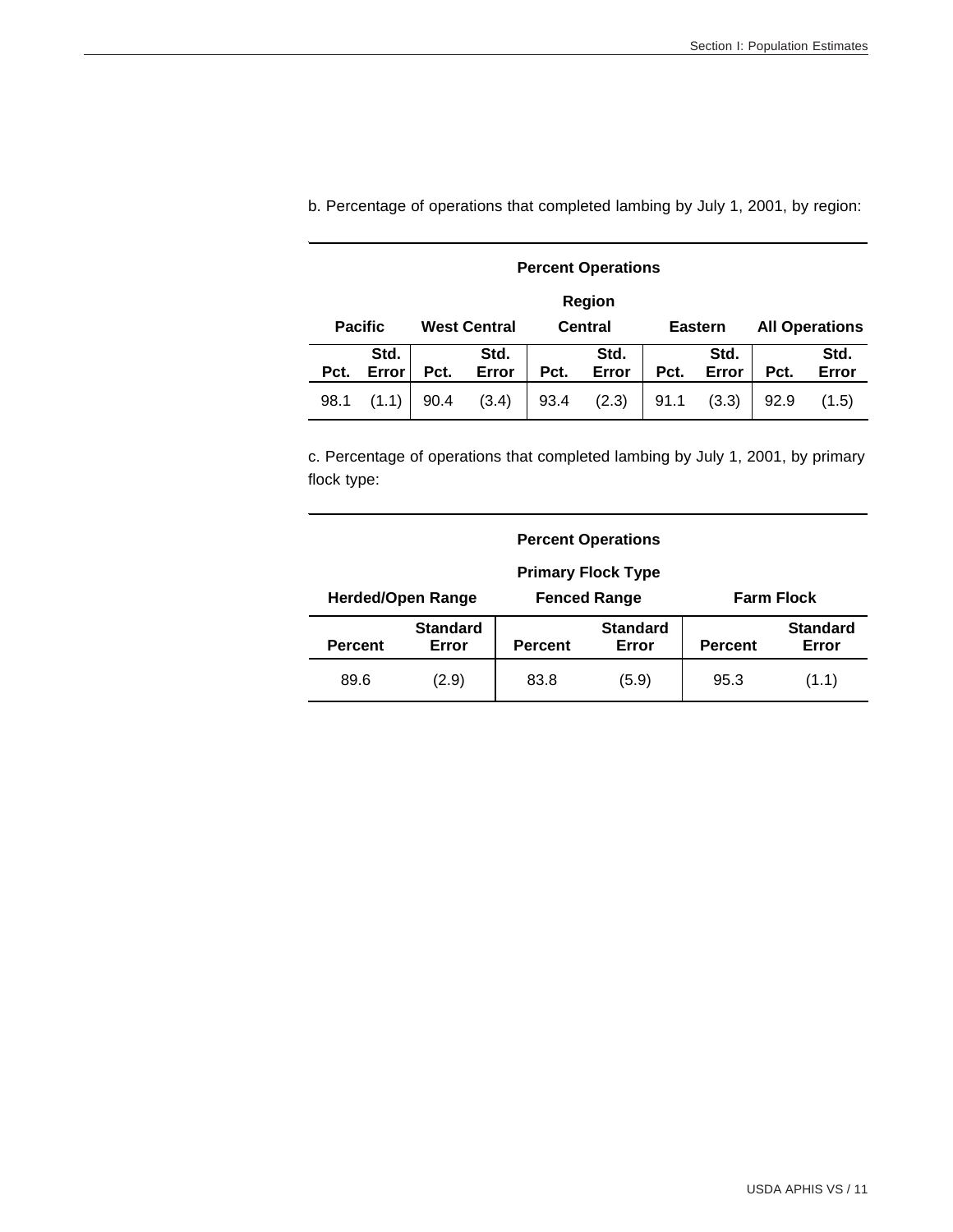#### **2. Length of lambing season**

The average length of the lambing season for all operations was 79.6 days. The length of the lambing season varied little by flock type. For this report, lambing season is longer than that reported in *Part I: Reference of Sheep Management in the United States, 2001*, where the lambing season was 55.8 days. Part I included operations with 1 to 19 ewes, which frequently have lambing seasons of very short duration. Therefore, the length of lambing season reported below represents flocks with 20 or more ewes.

a. For operations that completed lambing by July 1, 2001, average length (in days) of lambing season, by primary flock type:

| <b>Primary Flock Type</b> |                      |                                          |               |                       |       |      |                       |  |  |
|---------------------------|----------------------|------------------------------------------|---------------|-----------------------|-------|------|-----------------------|--|--|
|                           | Herded/Open<br>Range | <b>Farm Flock</b><br><b>Fenced Range</b> |               |                       |       |      | <b>All Operations</b> |  |  |
| Days                      | Std.<br>Error        | Days                                     | Std.<br>Error | Std.<br>Error<br>Days |       | Days | Std.<br>Error         |  |  |
| 72.5                      | (4.8)                | 81.8                                     | (5.0)         | 78.3                  | (3.1) | 79.6 | (2.7)                 |  |  |

**Average Number Days**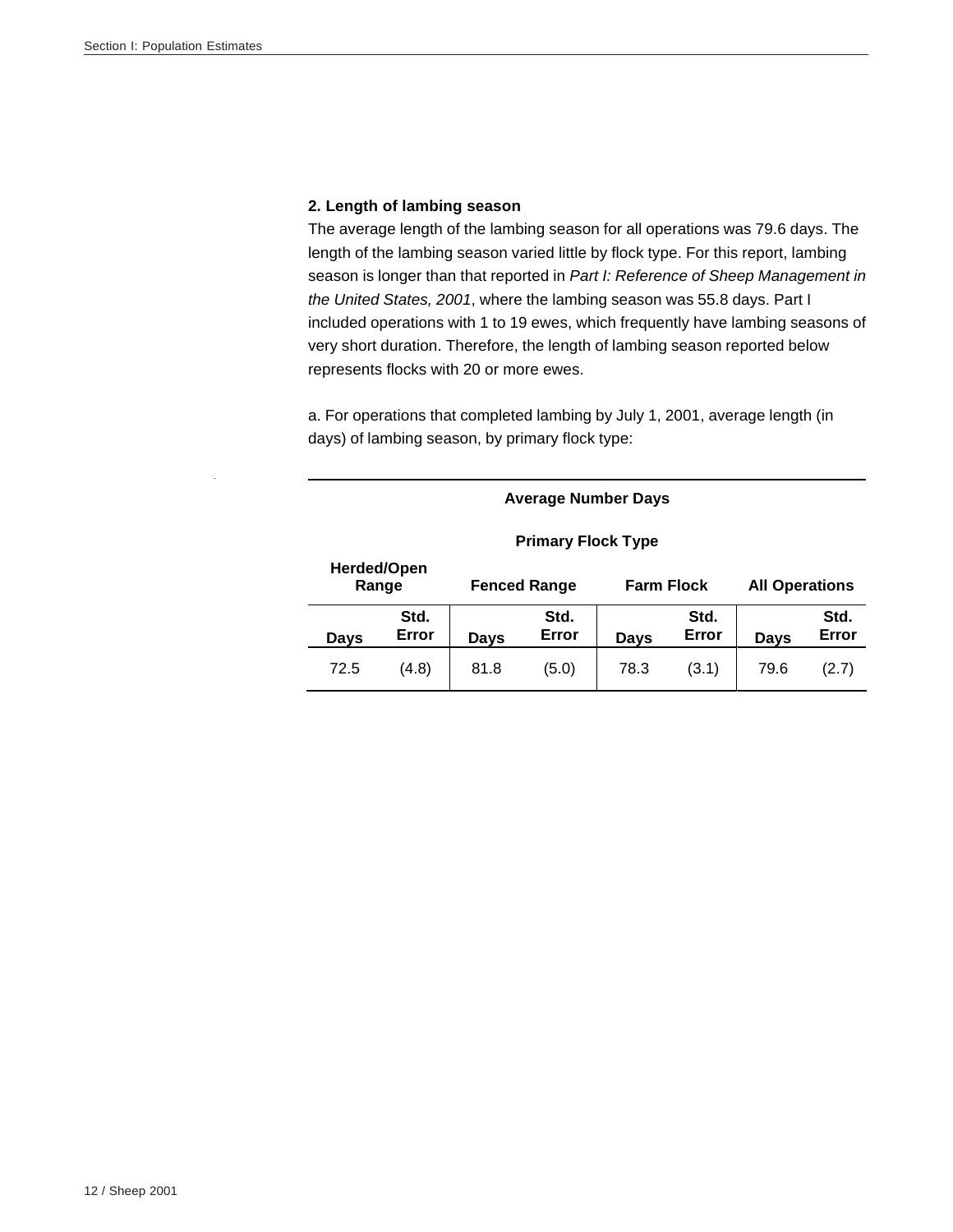Nearly 40.0 percent of operations had a lambing season of 85 days or longer. The length of the lambing season varied little by region

i. For operations that completed lambing by July 1, 2001, percentage of operations by length (in days) of lambing season and by region:

|                                |       | <b>Percent Operations</b>                                                              |       |               |       |               |       |               |       |                |  |  |
|--------------------------------|-------|----------------------------------------------------------------------------------------|-------|---------------|-------|---------------|-------|---------------|-------|----------------|--|--|
|                                |       | Region<br>West<br><b>Pacific</b><br><b>Central</b><br><b>Central</b><br><b>Eastern</b> |       |               |       |               |       |               |       |                |  |  |
| <b>Number</b><br>of Days       | Pct.  | Std.<br>Error                                                                          | Pct.  | Std.<br>Error | Pct.  | Std.<br>Error | Pct.  | Std.<br>Error | Pct.  | Std.<br>Error  |  |  |
| Less than<br>or equal to<br>14 | 4.0   | (3.1)                                                                                  |       | $1.2$ $(0.8)$ | 4.5   | (2.5)         |       | $1.8$ $(1.2)$ | 3.3   | (1.3)          |  |  |
| 15 to 42                       | 18.7  | (5.9)                                                                                  |       | 21.0(3.4)     | 25.1  | (4.3)         |       | 18.3 (4.9)    |       | $22.2$ $(2.5)$ |  |  |
| 43 to 84                       | 34.6  | (6.3)                                                                                  |       | 37.5(4.5)     | 34.1  | (4.2)         |       | 31.3(5.9)     | 34.6  | (2.6)          |  |  |
| 85 or more                     | 42.7  | (6.4)                                                                                  |       | 40.3 (4.8)    | 36.3  | (4.3)         | 48.6  | (6.7)         | 39.9  | (2.7)          |  |  |
| Total                          | 100.0 |                                                                                        | 100.0 |               | 100.0 |               | 100.0 |               | 100.0 |                |  |  |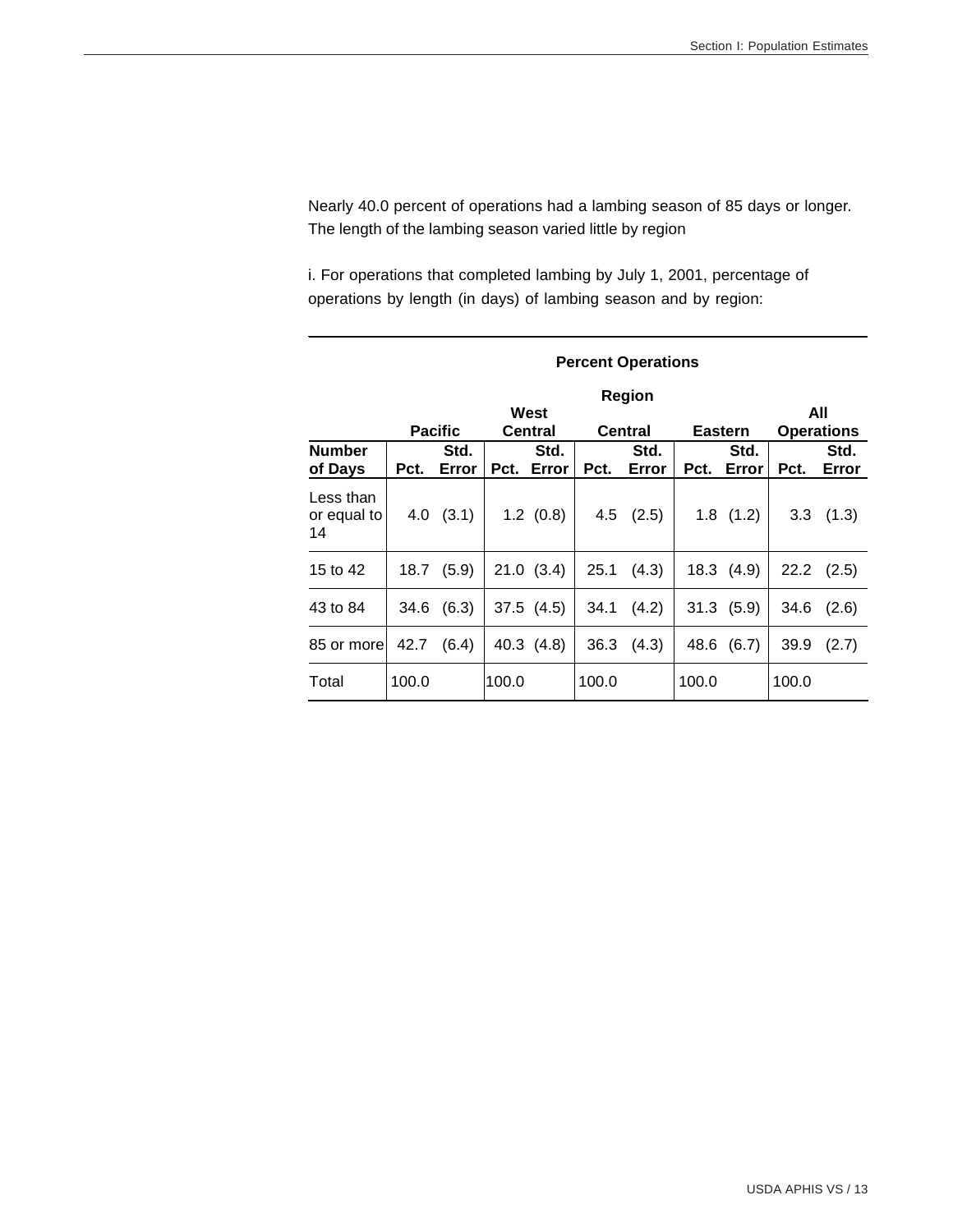|                             | <b>Percent Operations</b><br><b>Primary Flock Type</b><br><b>Farm Flock</b><br>Herded/Open Range<br><b>Fenced Range</b> |               |                |               |                |               |  |  |
|-----------------------------|-------------------------------------------------------------------------------------------------------------------------|---------------|----------------|---------------|----------------|---------------|--|--|
| <b>Number</b><br>of Days    | <b>Percent</b>                                                                                                          | Std.<br>Error | <b>Percent</b> | Std.<br>Error | <b>Percent</b> | Std.<br>Error |  |  |
| Less than or<br>equal to 14 | 0.0                                                                                                                     | $(-)$         | 3.7            | (2.6)         | 3.2            | (1.5)         |  |  |
| 15 to 42                    | 22.2                                                                                                                    | (4.9)         | 18.5           | (4.4)         | 23.3           | (2.9)         |  |  |
| 43 to 84                    | 50.9                                                                                                                    | (6.8)         | 42.1           | (6.0)         | 32.9           | (2.9)         |  |  |
| 85 or more                  | 26.9                                                                                                                    | (5.2)         | 35.7           | (5.6)         | 40.6           | (3.1)         |  |  |
| Total                       | 100.0                                                                                                                   |               | 100.0          |               | 100.0          |               |  |  |

ii. For operations that completed lambing by July 1, 2001, percentage of operations by length (in days) of lambing season and by primary flock type:

#### **3. Breeding management**

a. For operations that completed lambing by July 1, 2001, percentage of operations (and percentage of ewes), by breeding management (exposed to a ram or artificially inseminated, or obtained already bred):

| <b>Breeding Management</b>                    | <b>Percent</b><br><b>Operations</b> | Std.<br>Error | <b>Percent</b><br><b>Ewes</b> | Std.<br>Error |
|-----------------------------------------------|-------------------------------------|---------------|-------------------------------|---------------|
| Exposed to ram or artificially<br>inseminated | 99.7                                | (0.1)         | 98.9                          | (0.3)         |
| Obtained already bred                         | 3.3                                 | (0.7)         | 1.1                           | (0.3)         |
| Total                                         |                                     |               | 100.0                         |               |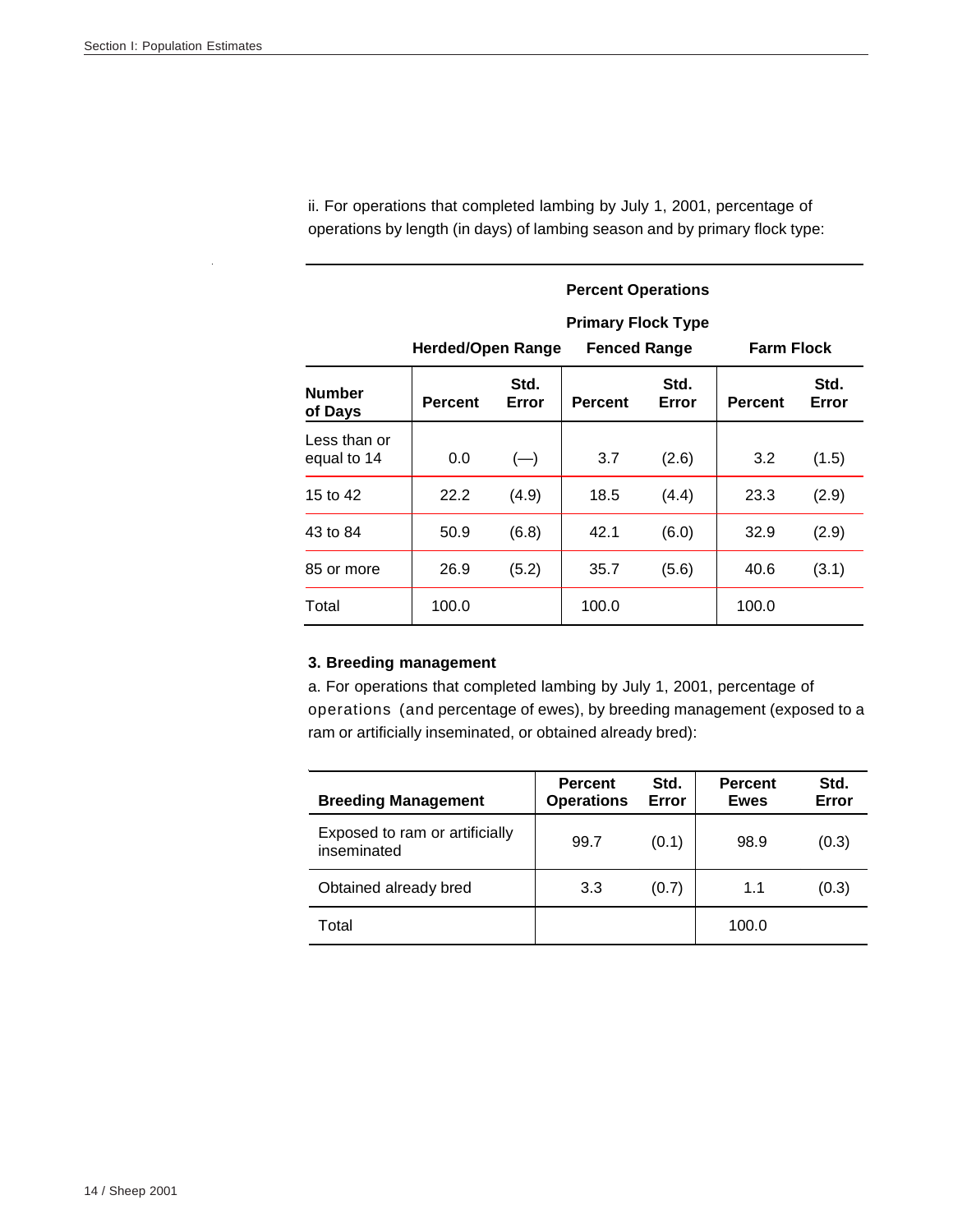Nearly one in five (17.3 percent) bred ewes were in their first pregnancy. This percentage varied little by region or flock type. However, as flock size increased the percentage of bred ewes in their first pregnancy decreased.

b. Percentage of total bred ewes that were in their first pregnancy, by region:

|      | <b>Percent Ewes</b>                   |      |               |      |               |                |               |                       |               |  |
|------|---------------------------------------|------|---------------|------|---------------|----------------|---------------|-----------------------|---------------|--|
|      | Region                                |      |               |      |               |                |               |                       |               |  |
|      | <b>Pacific</b><br><b>West Central</b> |      |               |      | Central       | <b>Eastern</b> |               | <b>All Operations</b> |               |  |
| Pct. | Std.<br>Error                         | Pct. | Std.<br>Error | Pct. | Std.<br>Error | Pct.           | Std.<br>Error | Pct.                  | Std.<br>Error |  |
| 17.7 | (1.4)                                 | 16.2 | (0.7)         | 19.0 | (0.9)         | 21.0           | (1.6)         | 17.3                  | (0.5)         |  |

c. Percentage of total bred ewes that were in their first pregnancy, by primary flock type:

| <b>Percent Ewes</b>                                                                               |                          |                |                          |                |                          |  |  |  |  |  |
|---------------------------------------------------------------------------------------------------|--------------------------|----------------|--------------------------|----------------|--------------------------|--|--|--|--|--|
| <b>Primary Flock Type</b><br><b>Herded/Open Range</b><br><b>Farm Flock</b><br><b>Fenced Range</b> |                          |                |                          |                |                          |  |  |  |  |  |
| <b>Percent</b>                                                                                    | <b>Standard</b><br>Error | <b>Percent</b> | <b>Standard</b><br>Error | <b>Percent</b> | <b>Standard</b><br>Error |  |  |  |  |  |
| 16.4                                                                                              | (1.2)                    | 15.5           | (0.9)                    | 19.9           | (0.7)                    |  |  |  |  |  |

d. Percentage of total bred ewes that were in their first pregnancy, by flock size:

| <b>Percent Ewes</b>                      |                          |                |                          |                     |                          |  |  |  |  |  |
|------------------------------------------|--------------------------|----------------|--------------------------|---------------------|--------------------------|--|--|--|--|--|
| Flock Size (Number Ewes 1 Year or Older) |                          |                |                          |                     |                          |  |  |  |  |  |
|                                          | Small (Less than 100)    |                | <b>Medium (100-499)</b>  | Large (500 or more) |                          |  |  |  |  |  |
| <b>Percent</b>                           | <b>Standard</b><br>Error | <b>Percent</b> | <b>Standard</b><br>Error | <b>Percent</b>      | <b>Standard</b><br>Error |  |  |  |  |  |
| 20.3                                     | (0.8)                    | 17.4           | (0.9)                    | 15.8                | (0.8)                    |  |  |  |  |  |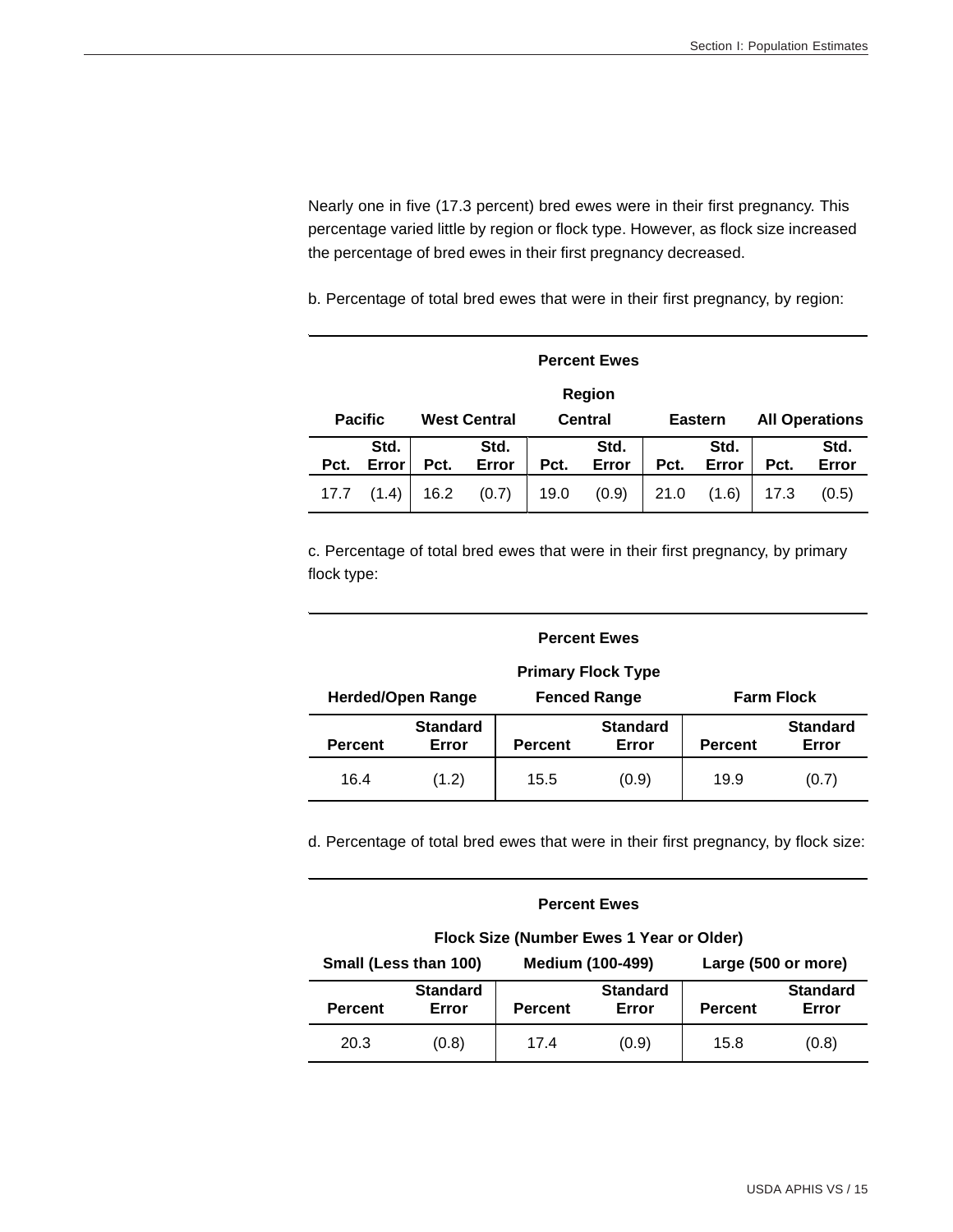#### **4. Reproductive outcome**

For operations that had completed lambing by July 1, 2001, 90.5 percent of bred ewes on these operations had fullterm births. This percentage varied little by flock size. The "open" category in the table below represents producers who did not know whether or not ewes were bred and did not become pregnant, or whether they were bred, became pregnant, but aborted.

a. For operations that completed lambing by July 1, 2001, percentage of bred ewes by reproductive outcome and by flock size:

#### **Flock Size (Number of Ewes 1 Year or Older) Small (Less than 100) Medium (100-499) Large (500 or More) All Operations Reproductive Outcome Pct. Std. Error Pct. Std. Error Pct. Std. Error Pct. Std. Error**  Never became pregnant 5.2 (0.6) 3.7 (0.4) 3.6 (0.5) 4.0 (0.3) Became pregnant but were removed prior to lambing  $\begin{vmatrix} 0.7 & 0.2 \end{vmatrix}$  1.6  $(0.6)$  0.4  $(0.1)$  0.8  $(0.2)$ Became pregnant but died prior to or during lambing  $\begin{vmatrix} 2.0 & (0.2) & 1.9 & (0.1) & 1.5 & (0.1) & 1.7 & (0.1) \end{vmatrix}$ Aborted 1.0 (0.2) 1.0 (0.1) 0.6 (0.1) 0.8 (0.1) Full-term births (both live and dead) | 89.7 (0.7) | 89.0 (0.7) | 91.6 (0.5) | 90.5 (0.4) Open (unknown if aborted or never pregnant) 1.4 (0.3) 2.8 (0.4) 2.3 (0.3) 2.2 (0.2) Total 100.0 100.0 100.0 100.0

**Percent Ewes**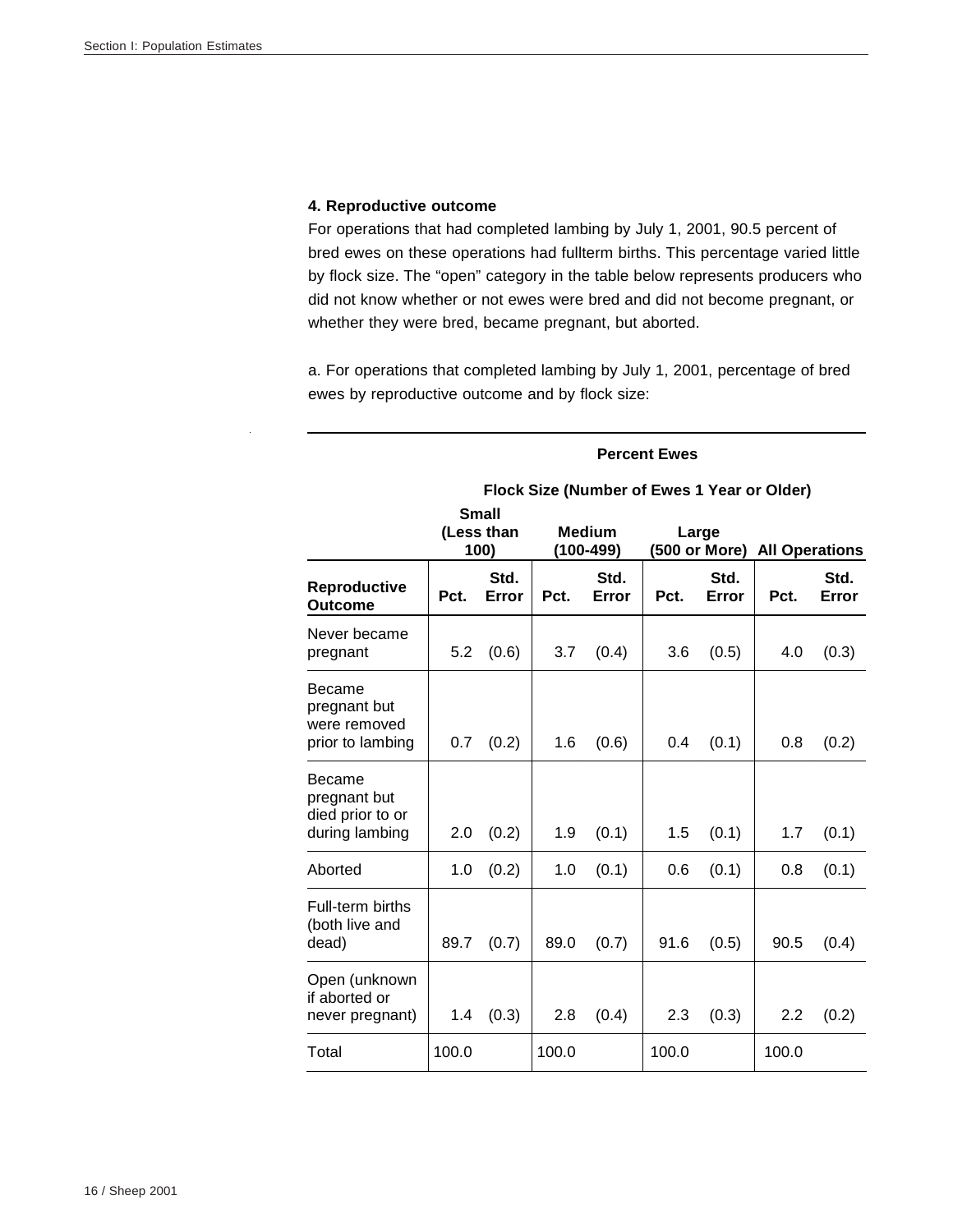While only 17.3 percent of all bred ewes were in their first pregnancy (table 3b), 39.5 percent of ewes that aborted were in their first pregnancy.

b. For ewes that aborted, percentage of ewes that were expecting their first lamb, by flock size:

| <b>Percent Ewes</b>             |                                             |                |                     |                        |               |                          |               |  |  |  |
|---------------------------------|---------------------------------------------|----------------|---------------------|------------------------|---------------|--------------------------|---------------|--|--|--|
|                                 | Flock Size (Number of Ewes 1 Year or Older) |                |                     |                        |               |                          |               |  |  |  |
| <b>Small</b><br>(Less than 100) |                                             |                | Medium<br>(100-499) | Large<br>(500 or More) |               | All<br><b>Operations</b> |               |  |  |  |
| <b>Percent</b>                  | Std.<br>Error                               | <b>Percent</b> | Std.<br>Error       | <b>Percent</b>         | Std.<br>Error | <b>Percent</b>           | Std.<br>Error |  |  |  |
| 41.0                            | (8.0)                                       | 43.9           | (9.2)               | 33.2                   | (3.9)         | 39.5                     | (4.4)         |  |  |  |

Small flocks had a higher percentage (11.8 percent) of ewes that were physically assisted with birth than did medium (6.1 percent of ewes) or large (6.2 percent of ewes) flocks.

c. For ewes that had fullterm births, percentage of ewes that were physically assisted with the birth, by flock size:

| <b>Percent Ewes</b>             |                                             |                            |               |                        |               |                          |               |  |  |  |
|---------------------------------|---------------------------------------------|----------------------------|---------------|------------------------|---------------|--------------------------|---------------|--|--|--|
|                                 | Flock Size (Number of Ewes 1 Year or Older) |                            |               |                        |               |                          |               |  |  |  |
| <b>Small</b><br>(Less than 100) |                                             | <b>Medium</b><br>(100-499) |               | Large<br>(500 or More) |               | All<br><b>Operations</b> |               |  |  |  |
| <b>Percent</b>                  | Std.<br>Error                               | <b>Percent</b>             | Std.<br>Error | <b>Percent</b>         | Std.<br>Error | <b>Percent</b>           | Std.<br>Error |  |  |  |
| 11.8                            | (1.4)                                       | 6.1                        | (0.5)         | 6.2                    | (1.4)         | 7.7                      | (0.8)         |  |  |  |

#### **5. Fullterm births**

Just over half (51.2 percent) of all ewes had single births. However, this percentage was lower for ewes in the Central and Eastern regions and higher for ewes in the Pacific and West Central regions. Similarly, a higher percentage of ewes had twins and triplets in the Central and Eastern regions than did ewes in the Pacific and West Central regions.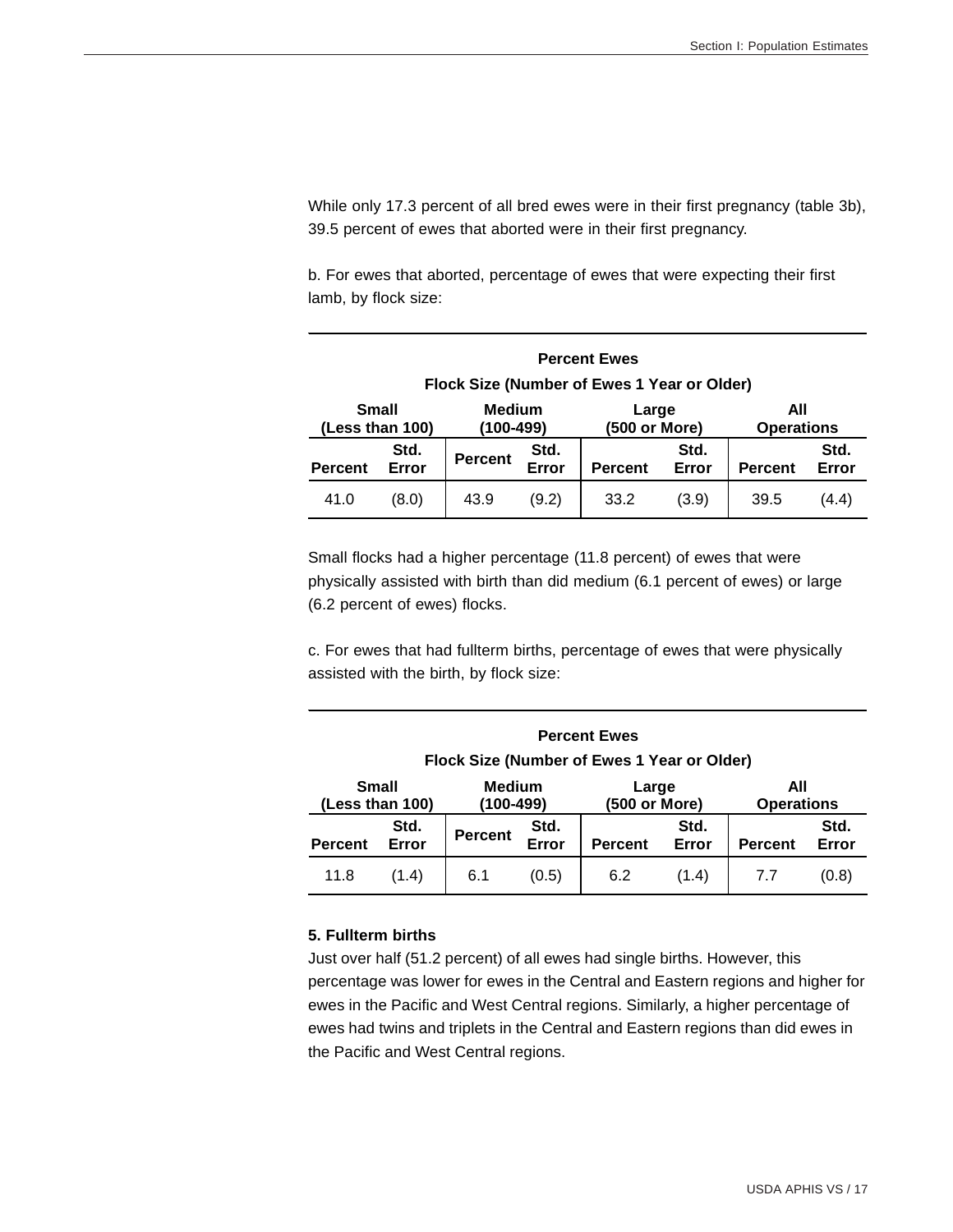a. For ewes that had fullterm births, percentage of ewes by lambing outcome and by region:

|                           |       | <b>Percent Ewes</b> |                 |               |                          |                                 |       |                                 |       |                |  |  |  |
|---------------------------|-------|---------------------|-----------------|---------------|--------------------------|---------------------------------|-------|---------------------------------|-------|----------------|--|--|--|
|                           |       | <b>Pacific</b>      | West<br>Central |               | All<br><b>Operations</b> |                                 |       |                                 |       |                |  |  |  |
| Lambing<br><b>Outcome</b> | Pct.  | Std.<br>Error       | Pct.            | Std.<br>Error | Pct.                     | <b>Central</b><br>Std.<br>Error | Pct.  | <b>Eastern</b><br>Std.<br>Error | Pct.  | Std.<br>Error  |  |  |  |
| Single<br>births          | 53.6  | (2.1)               |                 | 58.0 $(1.7)$  |                          | $38.3$ $(1.6)$                  |       | $36.2$ $(2.4)$                  |       | $51.2$ $(1.1)$ |  |  |  |
| Twins                     | 42.9  | (1.9)               |                 | 38.0(1.5)     | 52.0                     | (1.3)                           |       | $51.0$ $(2.1)$                  | 43.1  | (0.9)          |  |  |  |
| <b>Triplets</b>           |       | $3.3 \quad (0.5)$   |                 | 3.6(0.4)      | 8.7                      | (0.8)                           |       | $11.7$ $(1.5)$                  | 5.2   | (0.3)          |  |  |  |
| More than<br>three        |       | $0.2$ $(0.1)$       |                 | 0.4(0.1)      | 1.0                      | (0.3)                           |       | $1.1$ (0.5)                     | 0.5   | (0.1)          |  |  |  |
| Total                     | 100.0 |                     | 100.0           |               | 100.0                    |                                 | 100.0 |                                 | 100.0 |                |  |  |  |

**For Ewes that had Fullterm Births, Percent of Ewes by Lambing Outcome and by Region**

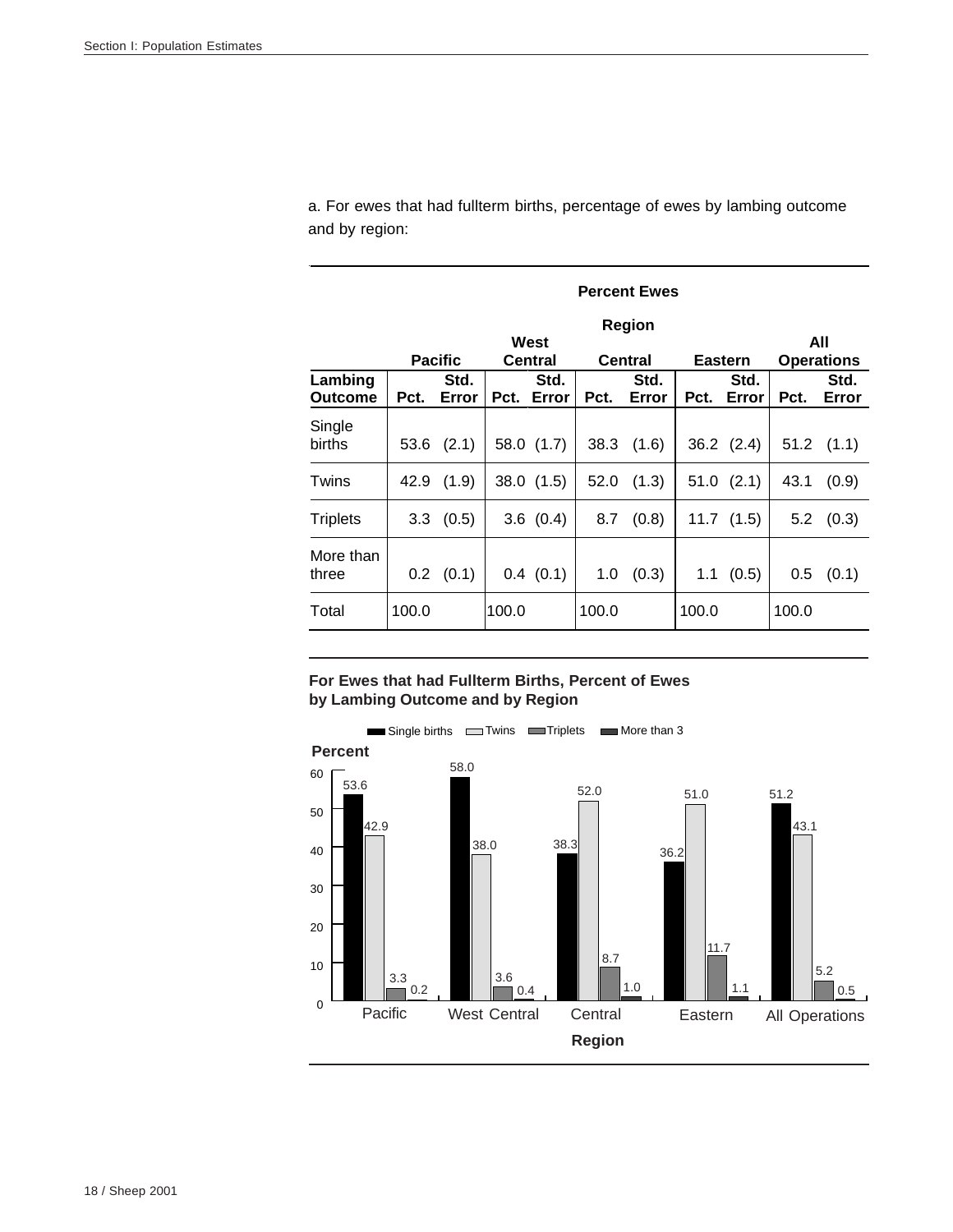#### **6. Lambs born alive**

Farm flocks, flocks in the Central and Eastern regions, and small-sized flocks all had between 94.0 and 95.0 percent of their lambs born alive, while range flocks, flocks in the West Central region, and large-sized flocks all reported more than 97.0 percent of their lambs were born alive. Small operations are able usually to attend more births, and therefore are able to keep more accurate records of the number of lambs born dead or alive than are large operations. Thus, the smaller percentage of lambs born alive on small farm flocks (the predominant flock type in the Central and Eastern regions) may be the result of more complete records, rather than a true difference between flock types, sizes, and regions.

a. Percentage of lambs born alive (number of lambs born alive as a percentage of all lambs born), by flock size:

| <b>Percent Lambs</b>            |               |                     |               |                                             |               |                          |               |  |
|---------------------------------|---------------|---------------------|---------------|---------------------------------------------|---------------|--------------------------|---------------|--|
|                                 |               |                     |               | Flock Size (Number of Ewes 1 Year or Older) |               |                          |               |  |
| <b>Small</b><br>(Less than 100) |               | Medium<br>(100-499) |               | Large<br>(500 or More)                      |               | All<br><b>Operations</b> |               |  |
| <b>Percent</b>                  | Std.<br>Error | <b>Percent</b>      | Std.<br>Error | <b>Percent</b>                              | Std.<br>Error | <b>Percent</b>           | Std.<br>Error |  |
| 94.9                            | (0.3)         | 96.1                | (0.3)         | 97.2                                        | (0.2)         | 96.2                     | (0.2)         |  |

b. Percentage of lambs born alive (number of lambs born alive as a percentage of all lambs born), by region:

| Region         |               |                     |               |                                 |       |                |               |  |  |  |
|----------------|---------------|---------------------|---------------|---------------------------------|-------|----------------|---------------|--|--|--|
| <b>Pacific</b> |               | <b>West Central</b> |               | <b>Central</b>                  |       | <b>Eastern</b> |               |  |  |  |
| <b>Percent</b> | Std.<br>Error | <b>Percent</b>      | Std.<br>Error | Std.<br>Error<br><b>Percent</b> |       | Percent.       | Std.<br>Error |  |  |  |
| 96.6           | (0.3)         | 97.1                | (0.2)         | 94.9                            | (0.4) | 94.0           | (0.2)         |  |  |  |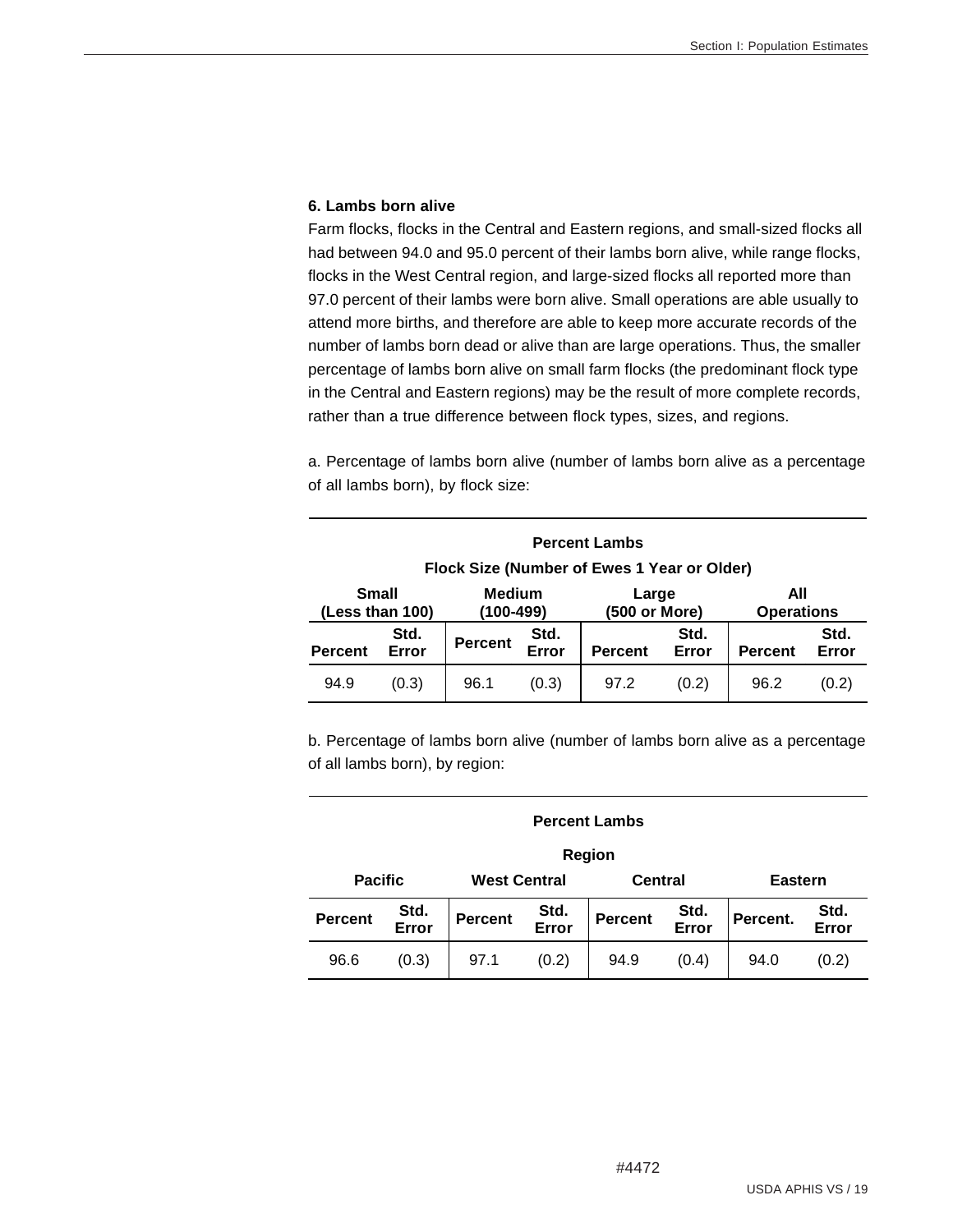c. Percentage of lambs born alive (number of lambs born alive as a percentage of all lambs born), by primary flock type:

|                                                 | <b>Percent Lambs</b>      |                          |                     |  |                   |  |  |  |  |  |
|-------------------------------------------------|---------------------------|--------------------------|---------------------|--|-------------------|--|--|--|--|--|
|                                                 | <b>Primary Flock Type</b> |                          |                     |  |                   |  |  |  |  |  |
|                                                 | <b>Herded/Open Range</b>  |                          | <b>Fenced Range</b> |  | <b>Farm Flock</b> |  |  |  |  |  |
| <b>Percent</b>                                  | <b>Percent</b>            | <b>Standard</b><br>Error |                     |  |                   |  |  |  |  |  |
| 97.2<br>(0.3)<br>97.1<br>(0.2)<br>95.0<br>(0.3) |                           |                          |                     |  |                   |  |  |  |  |  |

#### **7. Lambs born per ewe**

The overall lambing rate for operations that had completed their lambing by July 1, 2001, was 1.38 lambs per ewe. This rate was higher in the Central and Eastern regions, which have predominantly farm flocks, and lower in the Pacific and West Central regions, where the majority of ewes were on range flocks. Both herded/open range flocks and fenced range flocks had a lower lambing rate than farm flocks.

a. Number of lambs born per ewe exposed\*, by region:

|     | <b>Number of Lambs</b> |              |                     |     |                |     |                |     |                       |  |  |
|-----|------------------------|--------------|---------------------|-----|----------------|-----|----------------|-----|-----------------------|--|--|
|     | <b>Region</b>          |              |                     |     |                |     |                |     |                       |  |  |
|     | <b>Pacific</b>         |              | <b>West Central</b> |     | <b>Central</b> |     | <b>Eastern</b> |     | <b>All Operations</b> |  |  |
|     | Std.                   | Std.<br>Std. |                     |     |                |     | Std.           |     | Std.                  |  |  |
| No. | Error                  | No.          | Error               | No. | Error          | No. | Error          | No. | Error                 |  |  |
|     |                        |              |                     |     |                |     |                |     |                       |  |  |

\*Does not include ewes removed from operation prior to lambing.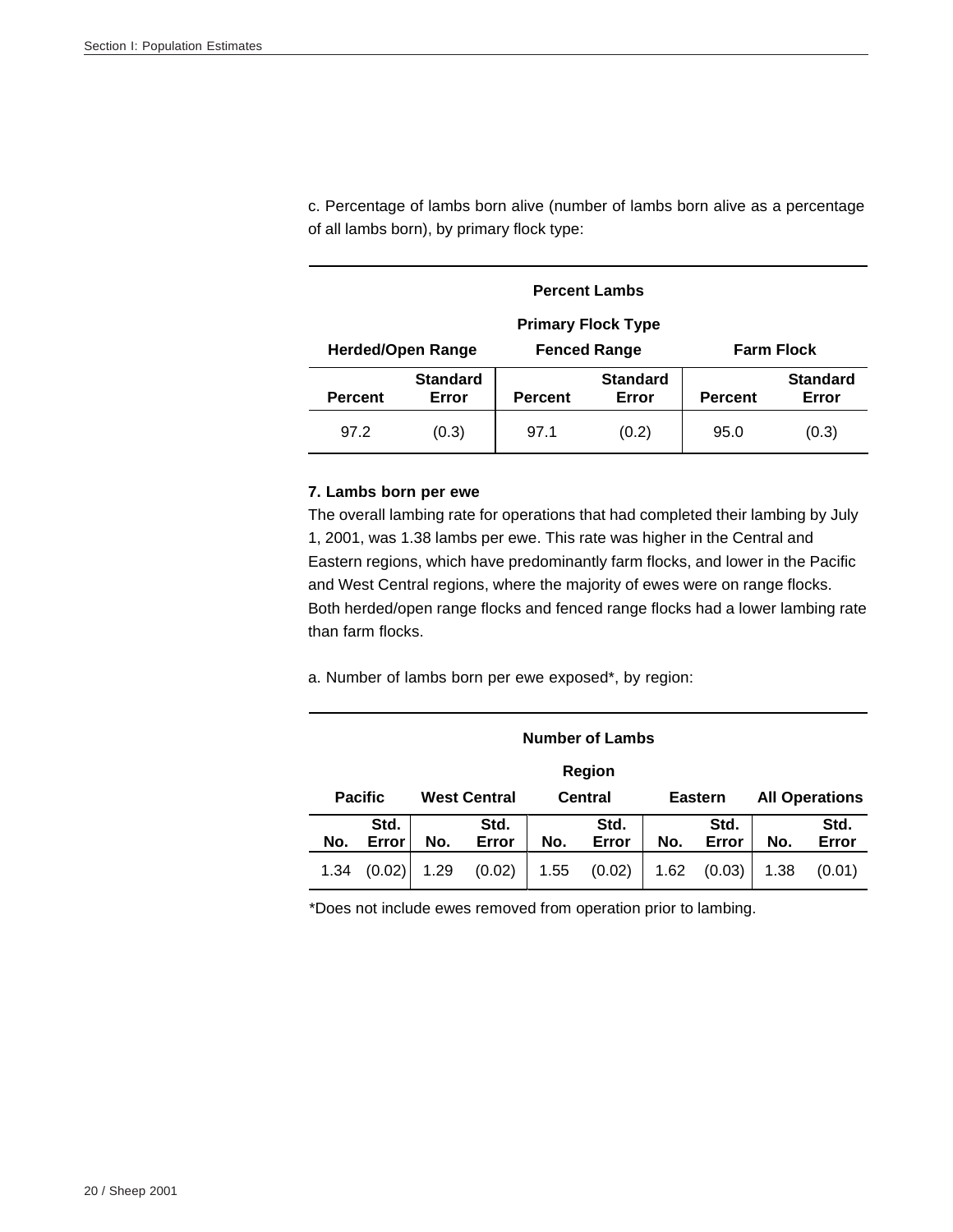|                                                               | <b>Number of Lambs</b>    |               |                          |  |  |  |  |  |  |  |
|---------------------------------------------------------------|---------------------------|---------------|--------------------------|--|--|--|--|--|--|--|
|                                                               | <b>Primary Flock Type</b> |               |                          |  |  |  |  |  |  |  |
| <b>Fenced Range</b><br><b>Farm Flock</b><br>Herded/Open Range |                           |               |                          |  |  |  |  |  |  |  |
| <b>Number</b>                                                 | <b>Standard</b><br>Error  | <b>Number</b> | <b>Standard</b><br>Error |  |  |  |  |  |  |  |
| 1.31<br>(0.02)<br>1.25<br>1.55<br>(0.04)<br>(0.02)            |                           |               |                          |  |  |  |  |  |  |  |

b. Number of lambs born per ewe exposed, by primary flock type:

#### **8. Docking**

The majority (97.6 percent) of operations docked lambs' tails, and the majority (98.1 percent) of lambs on these operations had their tails docked. While the percentage of operations that docked tails varied little by region, the percentage of lambs whose tails were docked on the operation did vary. Compared to the other regions, there were more operations in the Eastern region that reported docking the tails of a smaller percentage of lambs. A larger variation of responses and fewer operations contributed to the bigger standard error for the Eastern region. On most operations, lambs had their tails docked within 1 week of birth.

a. Percentage of operations that docked lambs' tails (and percentage of lambs docked or that would be docked), by region:

|                               |      | <b>Pacific</b> |      | <b>West Central</b> |      | Region<br>Central |      | <b>Eastern</b> |      | All<br><b>Operations</b> |
|-------------------------------|------|----------------|------|---------------------|------|-------------------|------|----------------|------|--------------------------|
| <b>Measure</b>                | Pct. | Std.<br>Error  | Pct. | Std.<br>Error       | Pct. | Std.<br>Error     | Pct. | Std.<br>Error  | Pct. | Std.<br>Error            |
| Percent<br>operations         | 98.9 | (0.6)          | 98.9 | (0.8)               | 95.9 | (2.3)             | 99.6 | (0.3)          | 97.6 | (1.1)                    |
| Percent<br>lambs <sup>1</sup> | 97.7 | (0.9)          | 98.9 | (0.5)               | 98.0 | (0.7)             | 90.7 | (4.1)          | 98.1 | (0.4)                    |

1Lambs docked as a percentage of lambs born alive.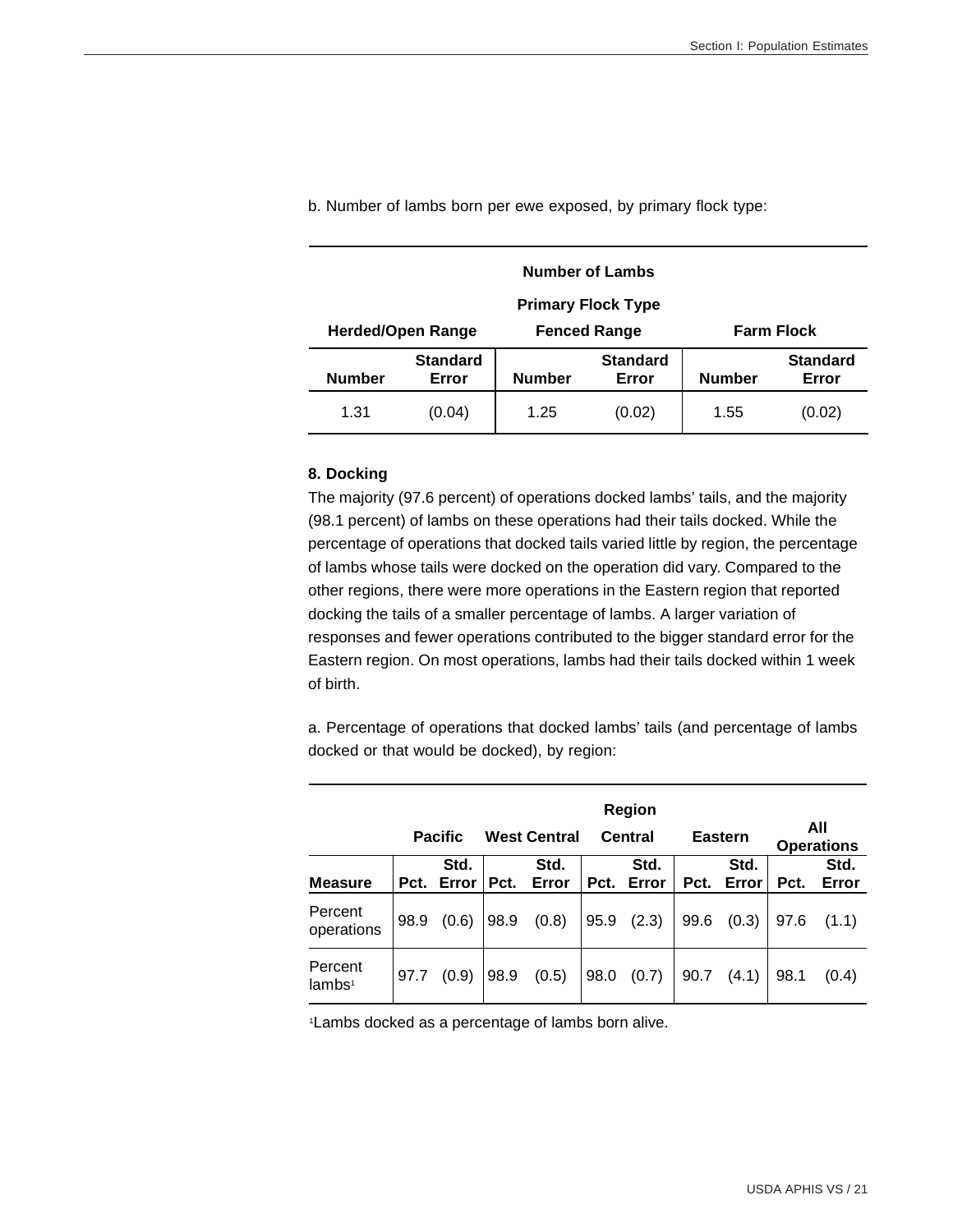b.Percentage of operations by age (in days) that most lambs' tails were docked, and by region:

|                  |       | <b>Percent Operations</b>                                                 |       |               |       |               |       |               |       |                          |  |
|------------------|-------|---------------------------------------------------------------------------|-------|---------------|-------|---------------|-------|---------------|-------|--------------------------|--|
|                  |       |                                                                           |       |               |       | Region        |       |               |       |                          |  |
|                  |       | <b>West Central</b><br><b>Central</b><br><b>Pacific</b><br><b>Eastern</b> |       |               |       |               |       |               |       | All<br><b>Operations</b> |  |
| Age<br>(in Days) | Pct.  | Std.<br>Error                                                             | Pct.  | Std.<br>Error | Pct.  | Std.<br>Error | Pct.  | Std.<br>Error | Pct.  | Std.<br>Error            |  |
| 1 to $7$         | 58.2  | (6.4)                                                                     | 43.2  | (5.0)         | 60.3  | (4.7)         | 57.8  | (6.5)         | 55.3  | (2.8)                    |  |
| 8 to 21          | 16.9  | (4.3)                                                                     | 15.1  | (2.4)         | 33.0  | (4.6)         | 30.9  | (6.0)         | 25.8  | (2.5)                    |  |
| $22$ or<br>more  | 24.9  | (5.7)                                                                     | 41.7  | (4.8)         | 6.7   | (2.1)         | 11.3  | (4.0)         | 18.9  | (2.0)                    |  |
| Total            | 100.0 |                                                                           | 100.0 |               | 100.0 |               | 100.0 |               | 100.0 |                          |  |

i. Percentage of operations by age (in days) that most lambs' tails were docked, and by primary flock type:

|               |                   |               | <b>Percent Operations</b> |               |                   |               |
|---------------|-------------------|---------------|---------------------------|---------------|-------------------|---------------|
|               |                   |               | <b>Primary Flock Type</b> |               |                   |               |
|               | Herded/Open Range |               | <b>Fenced Range</b>       |               | <b>Farm Flock</b> |               |
| Age (in Days) | <b>Percent</b>    | Std.<br>Error | <b>Percent</b>            | Std.<br>Error | <b>Percent</b>    | Std.<br>Error |
| 1 to $7$      | 25.4              | (5.4)         | 31.1                      | (5.9)         | 60.9              | (3.2)         |
| 8 to 21       | 6.0               | (2.8)         | 25.4                      | (6.0)         | 26.5              | (2.9)         |
| 22 or more    | 68.6              | (6.0)         | 43.5                      | (6.0)         | 12.6              | (2.1)         |
| Total         | 100.0             |               | 100.0                     |               | 100.0             |               |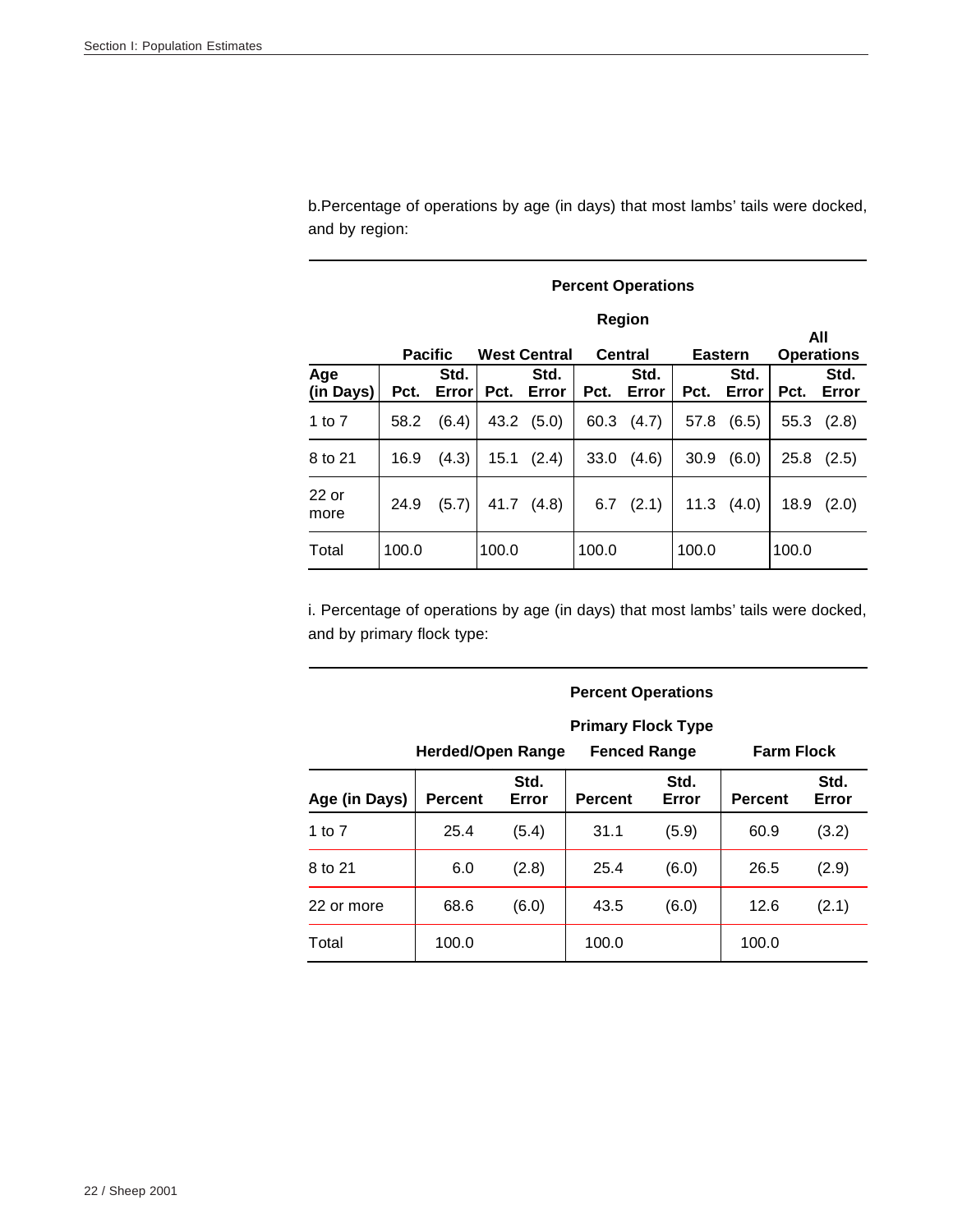#### **9. Grafting and feeding milk replacer**

a. For operations that completed lambing by July 1, 2001, percentage of operations that grafted lambs from the last completed lamb crop onto other ewes or gave lambs milk replacer, by flock size:

|                                            |                                    |               | Flock Size (Number of Ewes 1 Year or Older) |               |                        |               |                       |               |
|--------------------------------------------|------------------------------------|---------------|---------------------------------------------|---------------|------------------------|---------------|-----------------------|---------------|
|                                            | <b>Small</b><br>(Less than<br>100) |               | <b>Medium</b><br>(100-499)                  |               | Large<br>(500 or More) |               | <b>All Operations</b> |               |
| <b>Procedure</b>                           | Pct.                               | Std.<br>Error | Pct.                                        | Std.<br>Error | Pct.                   | Std.<br>Error | Pct.                  | Std.<br>Error |
| Either grafted or<br>gave milk<br>replacer | 70.2                               | (3.2)         | 75.2                                        | (2.8)         | 63.4                   | (3.6)         | 70.7                  | (2.6)         |

#### **10. Lamb deaths**

Only 49.2 percent of operations had weaned their last lamb crop by July 1, 2001, and even fewer (10.8 percent) of herded/open range flocks had done so. For operations that had completed weaning their last lamb crop by July 1, 2001, 8.3 percent of the lambs born alive had died or were euthanized before weaning. The percentage of lambs that died or were euthanized was higher in small flocks, but better knowledge of their lamb crop, rather than a true increase in lamb deaths, may explain the higher percentage.

a. Percentage of operations that weaned their last completed lamb crop by July 1, 2001, by primary flock type:

|                                                                  | <b>Percent Operations</b>                                                                                              |  |  |  |  |  |  |  |  |  |  |
|------------------------------------------------------------------|------------------------------------------------------------------------------------------------------------------------|--|--|--|--|--|--|--|--|--|--|
| <b>Primary Flock Type</b><br><b>Herded/Open</b>                  |                                                                                                                        |  |  |  |  |  |  |  |  |  |  |
|                                                                  | <b>All Operations</b><br>Range<br><b>Fenced Range</b><br><b>Farm Flock</b>                                             |  |  |  |  |  |  |  |  |  |  |
| <b>Percent</b>                                                   | Std.<br>Std.<br>Std.<br>Std.<br>Error<br>Error<br>Error<br>Error<br><b>Percent</b><br><b>Percent</b><br><b>Percent</b> |  |  |  |  |  |  |  |  |  |  |
| 10.8<br>48.1<br>(3.2)<br>(2.8)<br>(6.4)<br>49.9<br>49.2<br>(6.0) |                                                                                                                        |  |  |  |  |  |  |  |  |  |  |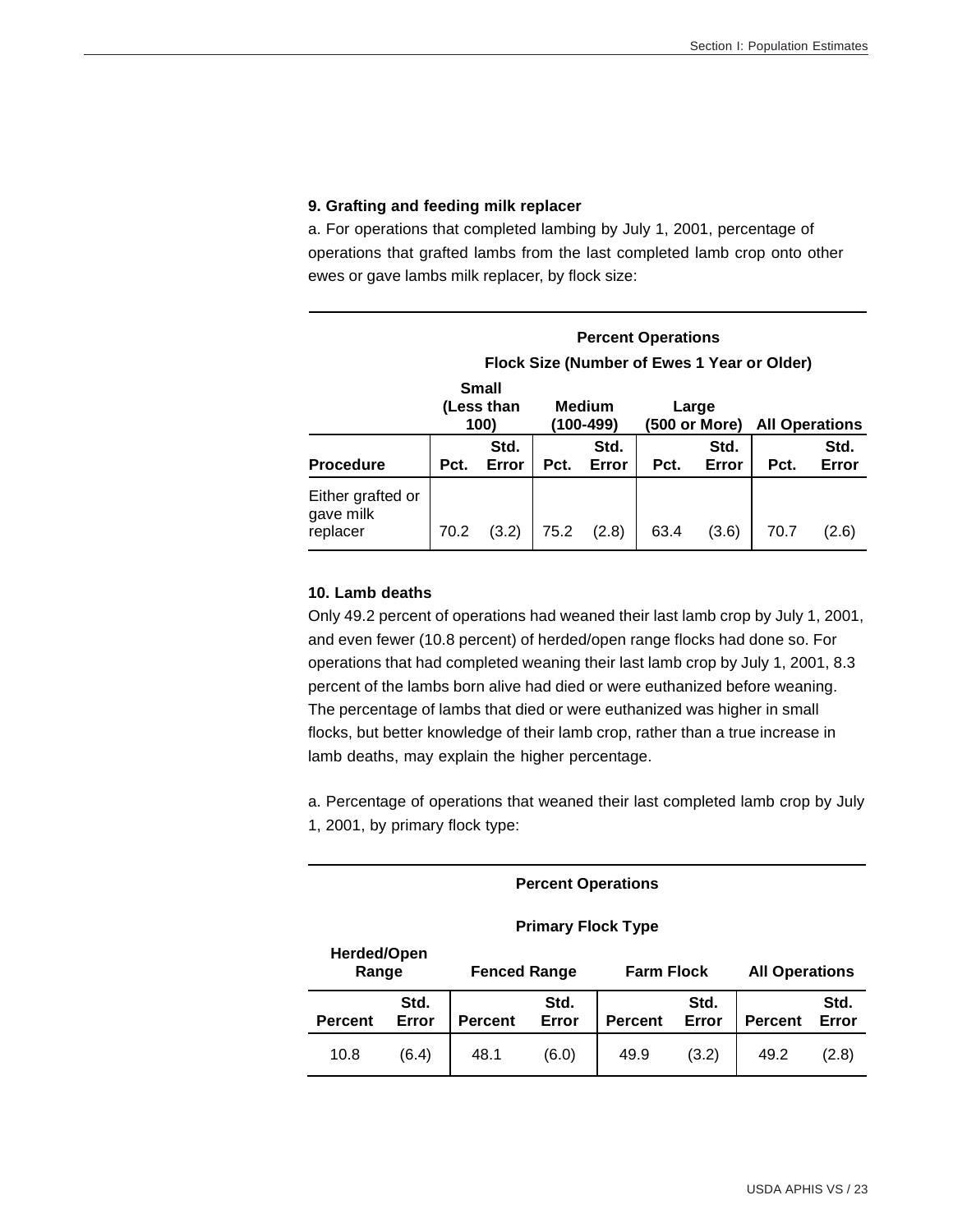b. Percentage of operations that weaned their last completed lamb crop by July 1, 2001, by region:

|                                                                                                                         | <b>Percent Operations</b> |                     |  |         |  |                |               |  |  |  |  |
|-------------------------------------------------------------------------------------------------------------------------|---------------------------|---------------------|--|---------|--|----------------|---------------|--|--|--|--|
|                                                                                                                         | Region                    |                     |  |         |  |                |               |  |  |  |  |
| <b>Pacific</b>                                                                                                          |                           | <b>West Central</b> |  | Central |  | <b>Eastern</b> |               |  |  |  |  |
| Std.<br>Std.<br>Std.<br><b>Percent</b><br><b>Percent</b><br><b>Percent</b><br><b>Percent</b><br>Error<br>Error<br>Error |                           |                     |  |         |  |                | Std.<br>Error |  |  |  |  |
| 48.0<br>(4.4)<br>27.3<br>62.0<br>(4.4)<br>47.4<br>(6.7)<br>(6.7)                                                        |                           |                     |  |         |  |                |               |  |  |  |  |

c. For operations that weaned their last completed lamb crop, percentage of lambs born alive that died or were euthanized before weaning, by flock size:

|                                                               | <b>Percent Lambs</b><br>Flock Size (Number of Ewes 1 Year or Older) |                            |               |                        |               |                          |               |  |  |  |  |
|---------------------------------------------------------------|---------------------------------------------------------------------|----------------------------|---------------|------------------------|---------------|--------------------------|---------------|--|--|--|--|
|                                                               | <b>Small</b><br>(Less than 100)                                     | <b>Medium</b><br>(100-499) |               | Large<br>(500 or More) |               | All<br><b>Operations</b> |               |  |  |  |  |
| Std.<br><b>Percent</b><br>Error<br><b>Percent</b>             |                                                                     |                            | Std.<br>Error | <b>Percent</b>         | Std.<br>Error | <b>Percent</b>           | Std.<br>Error |  |  |  |  |
| (0.8)<br>7.2<br>5.9<br>(0.8)<br>8.3<br>10.5<br>(0.5)<br>(0.7) |                                                                     |                            |               |                        |               |                          |               |  |  |  |  |

d. For operations that weaned their last completed lamb crop, percentage of lambs born alive that died or were euthanized before weaning, by primary flock type:

| <b>Percent Lambs</b>                                                                                                                   |                                                                      |  |  |  |  |  |  |  |  |  |
|----------------------------------------------------------------------------------------------------------------------------------------|----------------------------------------------------------------------|--|--|--|--|--|--|--|--|--|
| <b>Primary Flock Type</b>                                                                                                              |                                                                      |  |  |  |  |  |  |  |  |  |
|                                                                                                                                        | <b>Herded/Open Range</b><br><b>Farm Flock</b><br><b>Fenced Range</b> |  |  |  |  |  |  |  |  |  |
| <b>Standard</b><br><b>Standard</b><br><b>Standard</b><br>Error<br><b>Percent</b><br>Error<br><b>Percent</b><br>Error<br><b>Percent</b> |                                                                      |  |  |  |  |  |  |  |  |  |
|                                                                                                                                        |                                                                      |  |  |  |  |  |  |  |  |  |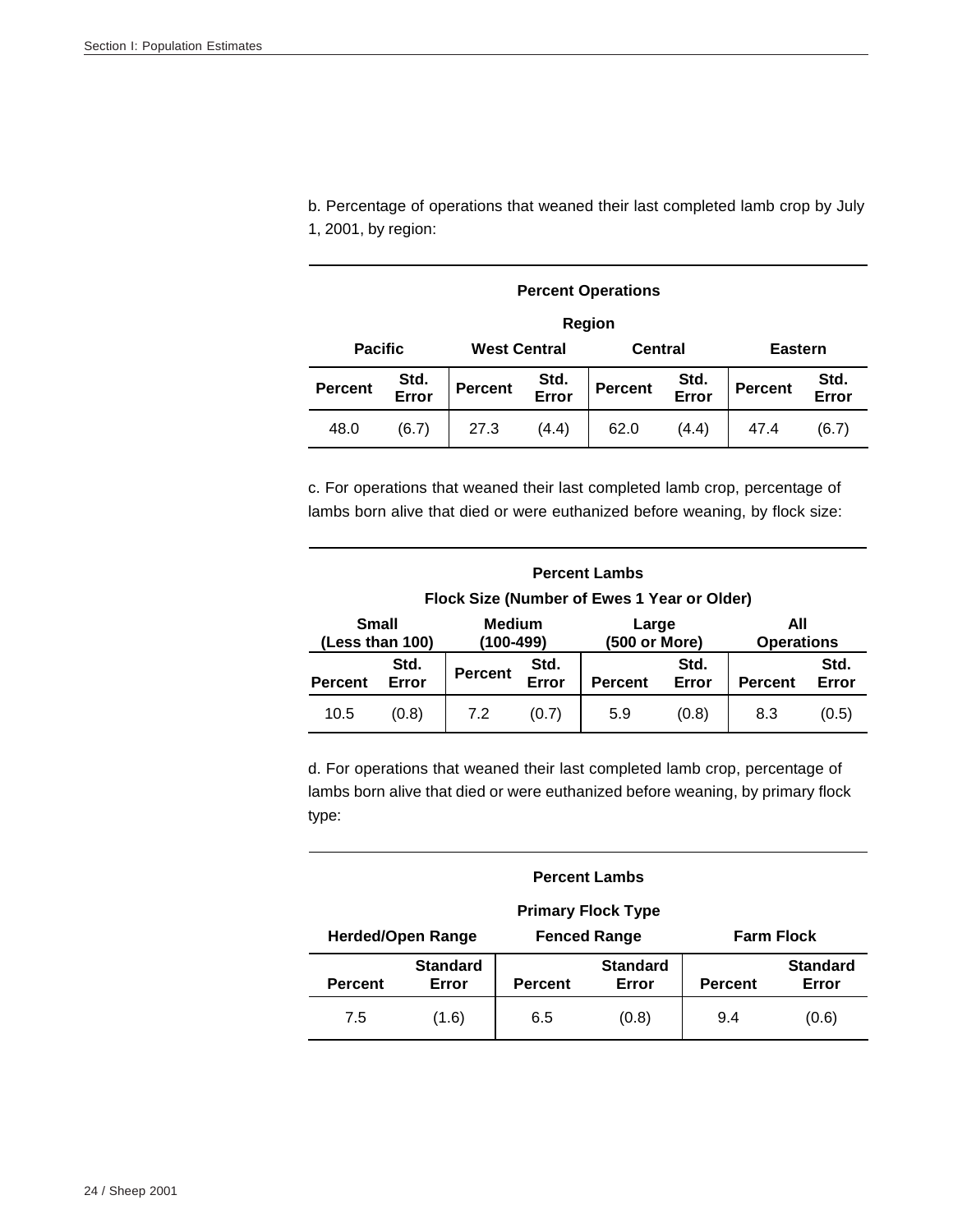For lambs that died or were euthanized before weaning, the highest percentage were lost during the first 24 hours after birth. This was especially true for small flocks, which reported a higher percentage of lambs lost in the first 24 hours after birth than did medium or large flocks. Small flocks were more likely to keep track of each lamb born, compared to large range flocks, which may have known only that lambs died sometime before weaning. Better knowledge of lamb births and deaths probably contributed to the higher death rate in small flocks, as compared to medium and large flocks.

e. Of lambs that died or were euthanized, percentage of lambs that died, by age and by flock size:

|                                               |       |                                    |       |                     | <b>Percent Lambs</b> |               |                                             |               |
|-----------------------------------------------|-------|------------------------------------|-------|---------------------|----------------------|---------------|---------------------------------------------|---------------|
|                                               |       |                                    |       |                     |                      |               | Flock Size (Number of Ewes 1 Year or Older) |               |
|                                               |       | <b>Small</b><br>(Less than<br>100) |       | Medium<br>(100-499) | Large                | (500 or More) | <b>All Operations</b>                       |               |
| Age                                           | Pct.  | Std.<br>Error                      | Pct.  | Std.<br>Error       | Pct.                 | Std.<br>Error | Pct.                                        | Std.<br>Error |
| First 24 hours                                | 42.8  | (3.9)                              | 33.1  | (3.5)               | 28.6                 | (3.4)         | 37.8                                        | (2.6)         |
| More than 24<br>hours but less<br>than 1 week | 30.1  | (2.4)                              | 38.4  | (5.3)               | 27.9                 | (3.1)         | 31.8                                        | (2.1)         |
| 1 week or more<br>but before<br>weaning       | 27.1  | (3.5)                              | 28.5  | (3.5)               | 43.5                 | (5.3)         | 30.4                                        | (2.5)         |
| Total                                         | 100.0 |                                    | 100.0 |                     | 100.0                |               | 100.0                                       |               |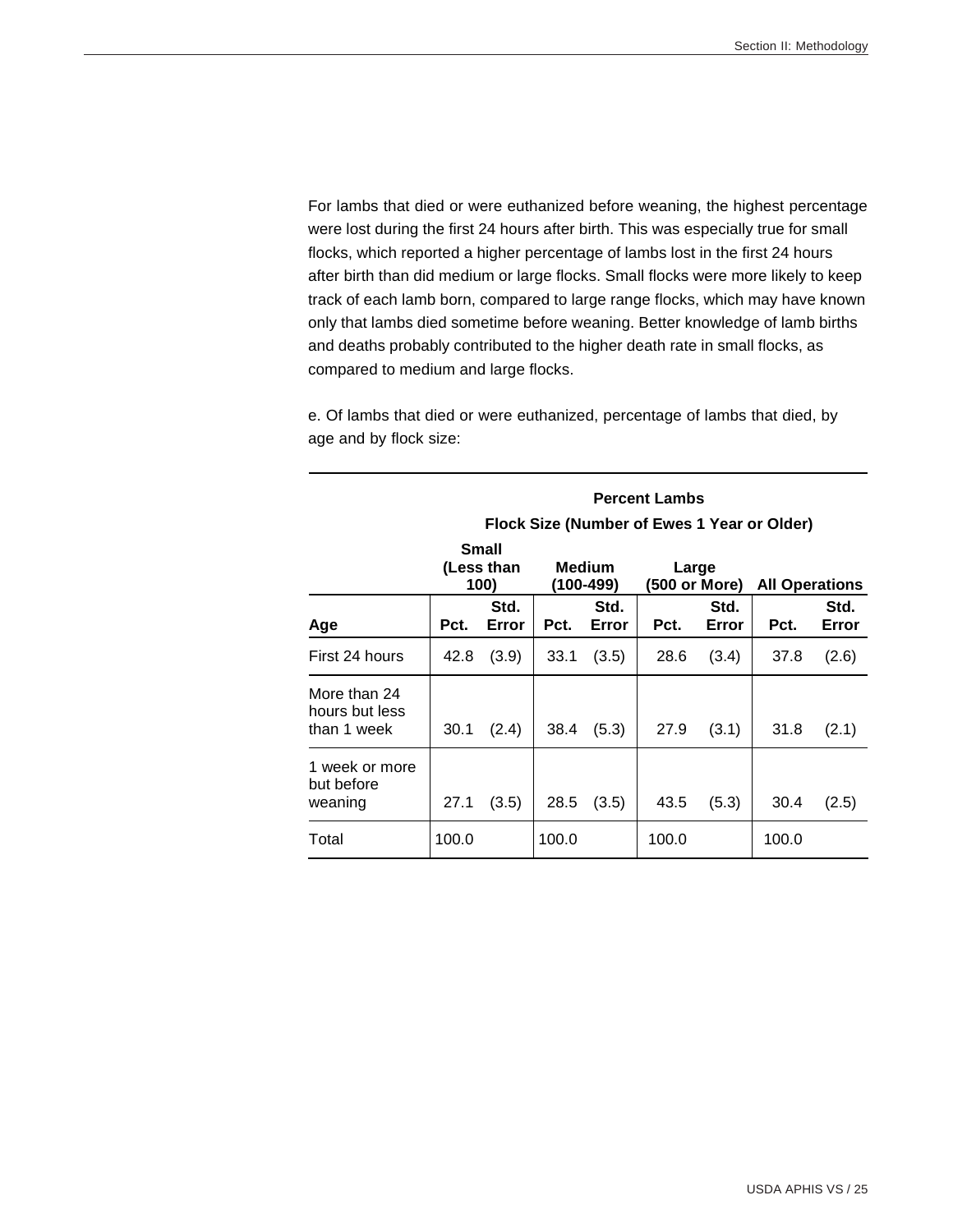#### **Section II: Methodology**

## **A. Needs**

Assessment NAHMS develops study objectives by exploring existing literature and contacting industry members about their informational needs and priorities during a needs assessment phase. The needs assessment for the NAHMS Sheep 2001 study afforded producers and others affiliated with the sheep industry the opportunity to prioritize sheep health and productivity issues so that the study could focus on the areas of greatest importance. The objective of the needs assessment was to collect information from U.S. sheep producers and other commodity specialists about what they perceived to be the most important sheep health and productivity issues. A driving force of the needs assessment was the desire of NAHMS researchers to receive as much input as possible from a variety of sheep producers, as well as from industry experts and representatives, veterinarians, sheep extension specialists, universities, and sheep organizations. The data collected from the needs assessment helped set the focus and objectives for the study by concentrating on areas most important to the industry.

> The primary needs assessment data collection method used was a population survey (the "Sheep Health Study Survey") to collect qualitative data. The survey was accessible in one of two ways: by linking to the USDA:APHIS:VS Web site or by calling a 1-800 telephone number. The survey was made available beginning February 15, 2000, and it was initially scheduled to terminate March 31, 2000. However, in order to capture as many responses as possible, and because there was a fairly high response rate, the data collection period was extended to April 30, 2000. The Web/phone hits were automated and put into a database for statistical analysis at a later date. Surveys also were distributed to all State veterinarians, as well as to a number of sheep extension specialists, sheep organization leaders, and university agriculture researchers in every State. The survey also was advertised in American Sheep Industry Association (ASI) newsletters, in major sheep magazines such as *The Shepherd,* and in numerous other sheep association publications and bulletins. A total of 459 surveys were completed, either on the Internet, on the phone, or via mailed-in hard copy. Conference calls and five focus-group meetings (USAHA 1998, American Sheep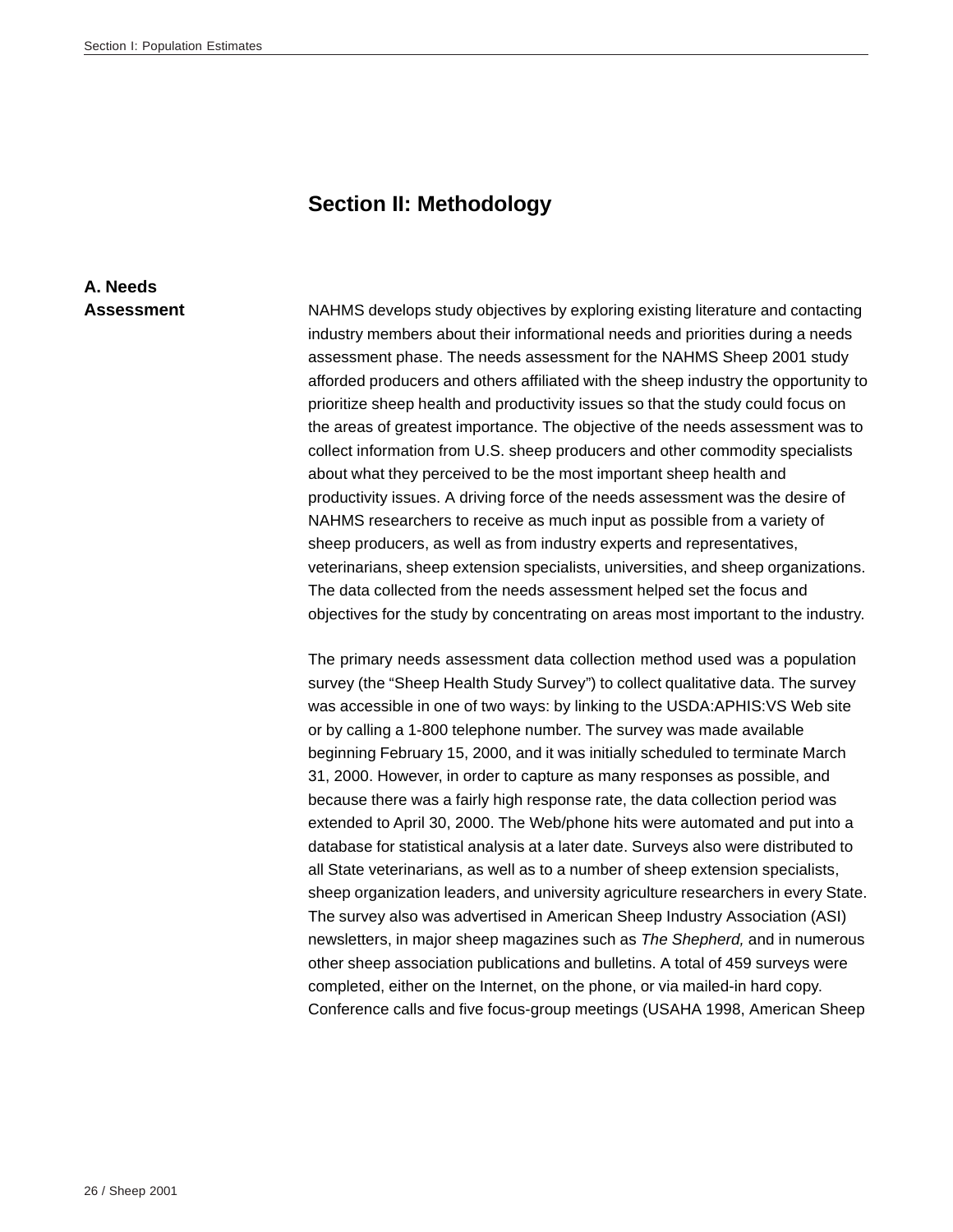Industry 1999 and 2000, and the American Farm Bureau Federation in 1999 and 2000) with industry leaders also were simultaneously conducted to gain a balanced perspective of current sheep health concerns during discussion-based meetings.

#### **Specific objectives for the NAHMS Sheep 2001 study:**

1. Estimate the regional and national prevalence of specific diseases and conditions of sheep, such as Johne's, intestinal parasites, abortions, and ovine progressive pneumonia.

2. Conduct genomic testing for genetic factors that may be related to susceptibility to clinical signs of scrapie. Describe the prevalence of potential risk factors believed to be associated with scrapie.

3. Describe health management practices used by U.S. sheep producers affecting morbidity (e.g., footrot) and mortality. These practices include animal movement and identification, feeding practices, biosecurity procedures, use of veterinary services, source of health information, vaccination, and treatment practices.

4. Describe nutritional practices and micronutrient intake levels that may impact sheep health by region.

#### **B. Sampling and 1. State selection**

**Estimation**

The preliminary selection of States to be included in the study was done in January 2000, using the National Agricultural Statistics Service (NASS), USDA January 29, 1999, Sheep and Goat Report. A goal for NAHMS national studies is to include States that account for at least 70 percent of the animal and producer populations in the United States. The initial review of States identified 16 major States with 82 percent of the inventory but only 62 percent of the operations. A review in January 2000 suggested an increase in the number of States in the Central and Eastern regions.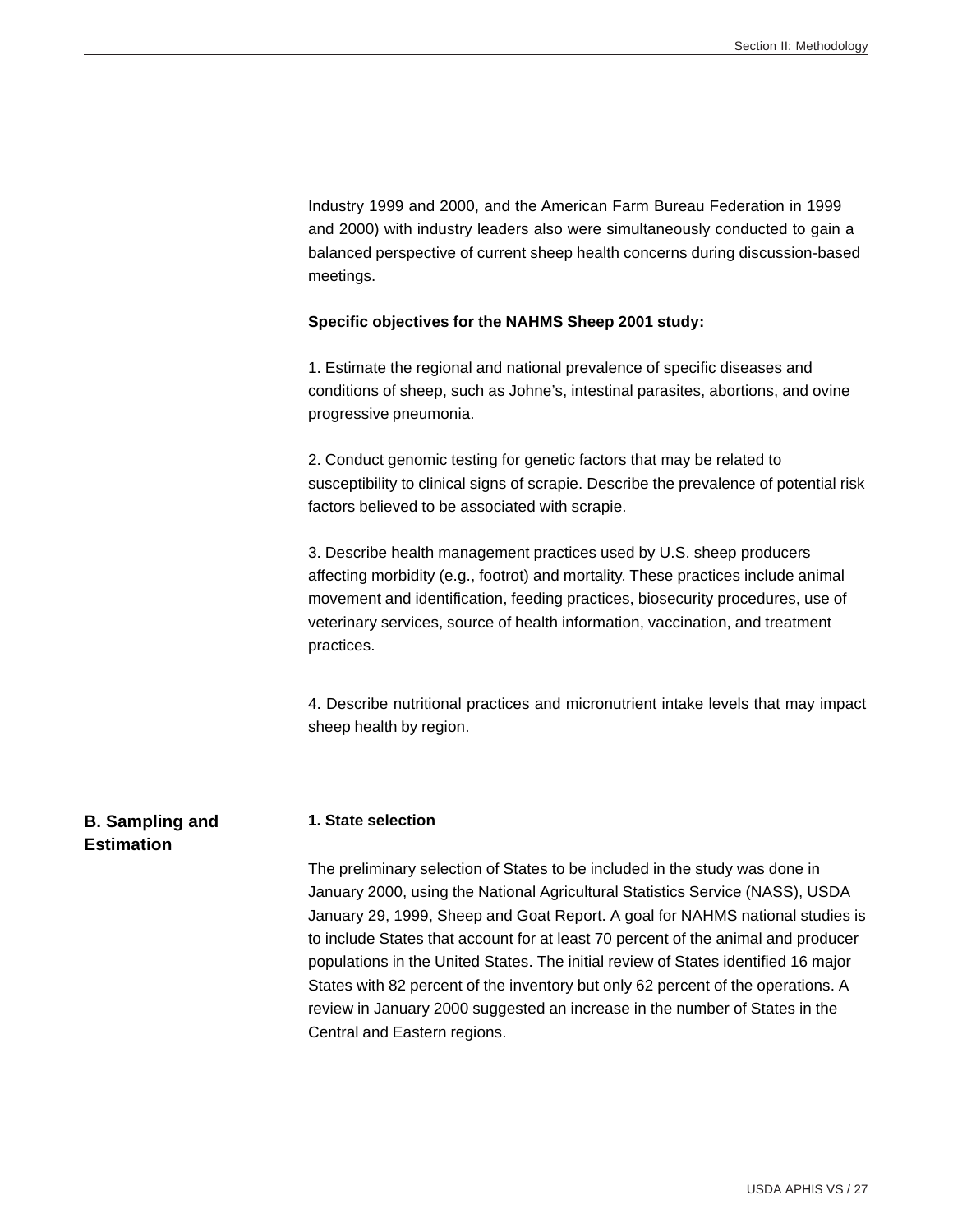A workload memo identifying the 19 States in relation to all States in terms of size (inventory and operations) was provided to the USDA: APHIS: VS Regional Directors on February 2000. Each of the Regional Directors sought input from their respective States about being included or excluded from the study. The 19 States provided coverage of 86 percent of the sheep in the United States and 70 percent of the operations. The States were: CA, CO, IA, ID, IL, IN, KS, MN, MT, NM, OH, OR, PA, SD, TX, UT, VA, WI, and WY. By midyear, three additional States were included based on State interest : AR, NV and WA. As of January 1, 2001, these 22 States accounted for 87.4 percent (6,039,000 head) of the sheep and lambs in the United States and 72.3 percent (47,700) of the operations with sheep or lambs in the United States (See appendix II for respective data on individual States.)

#### **2. Operation selection**

A review of the size of operations based on data from the 1997 Census of Agriculture showed a large proportion of small farms (54.1 percent of all the 65,790 farms with sheep or lambs had 1-24 head). For this reason the reference population was chosen to be those operations with one or more head.

The list sampling frame was provided by the NASS. Within each State a stratified random sample was selected. The size indicator was total sheep and lamb inventory for each operation. As shown in Appendix II, the number of sheep producers has been declining at a steep pace. This suggested that the results from the list frame sample might produce an expected high level of sampling units that were no longer in the sheep business, deceased, etc. To minimize this drop in sampling efficiency a screening sample concept was applied. NASS selects a sample of sheep producers in each State for making the NASS January 1 sheep estimates. The list sample from the January 2000 survey was used as the screening sample (n=12,258). Those producers reporting one or more sheep or lambs on January 1, 2000, were included in the sample for contact in January 2001. Due to the large predicted workload the sample was reduced in some States by excluding a replicate(s), as necessary, for a final screening sample of 9,964 operations. For the VS phase, operations with 20 or more ewes that participated in the NASS phase were invited to continue in the study.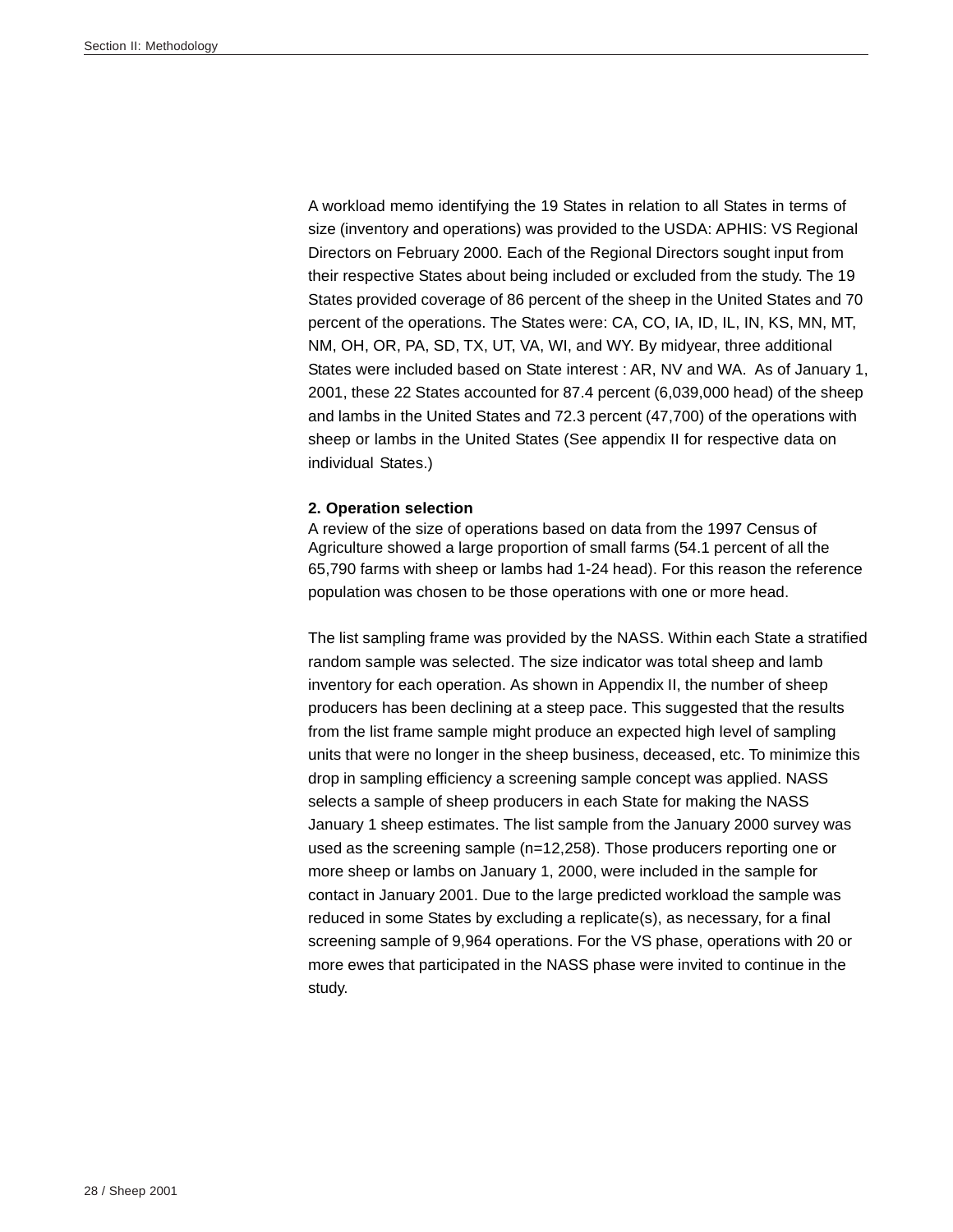#### **3. Population inferences**

Inferences from Phase I data collection cover the population of sheep producers with at least 1 sheep in the 22 States. These States accounted for 72.3 percent of the operations with sheep or lambs in the United States and 87.4 percent of the sheep and lamb inventory as of January 1, 2001. All respondent data were statistically weighted to reflect the population from which they were selected. The inverse of the probability of selection for each operation was the initial selection weight. This selection weight was adjusted for nonresponse within each State and size group to allow for inferences back to the original population from which the sample was selected. For those operations eligible for Phase II data collection (those with 20 or more ewes), weights were adjusted for those operations not wanting to continue to the study's second phase. This weight was adjusted again for nonresponse to Phase II data collection. The Phase II data collection weight was adjusted for nonresponse to Phase III data collection. The 22-State target population of operations with 20 or more ewes was estimated to represent 42.1 percent of all sheep operations and 92.6 percent of ewes in the 22 States on January 1, 2001 (see Appendix II).

**Collection** 1. Phase I: General Sheep Management Report, December 29, 2000-January 26, 2001. NASS enumerators administered the General Sheep Management Report. The interview took slightly over 1 hour.

> 2. Phase II: Reference of Sheep Health in the United States, 2001. Data were collected from producers by Federal or State veterinary medical officers (VMOs) or animal health technicians (AHTs) from February 5, 2001, to April 27, 2001. The interview took approximately 1.5 hours.

> 3. Phase III: Lambing Practices, Spring 2001. Data were collected from producers by Federal and State veterinary medical officers (VMOs) or animal health technicians (AHTs) from June 4 to June 29, 2001. Most (70.0 percent) of the surveys were completed by phone interview, which took approximately 29 minutes.

#### **D. Data Analysis 1. Validation and estimation**

a. Initial data entry and validation for the General Sheep Management Report were performed in individual NASS State offices. Data were entered into a SAS data set. NAHMS national staff performed additional data validation on the entire data set after data from all States were combined.

## **C. Data**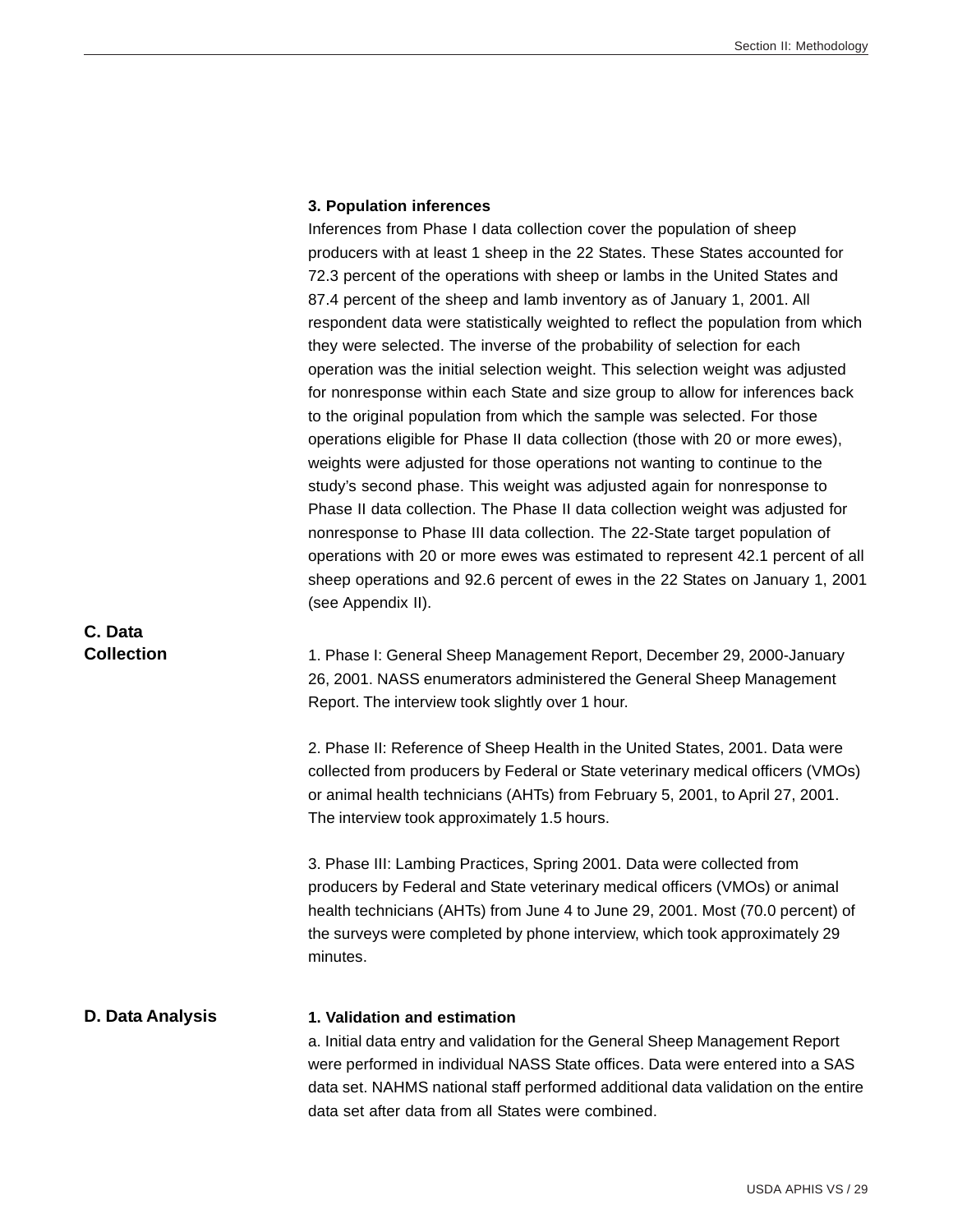b. Completed Initial Visit Questionnaires were sent to State NAHMS Coordinators, where they were manually reviewed for accuracy and then sent to CEAH. Data entry and validation for the initial visit were completed at CEAH and entered into SAS.

c. Completed VS telephone surveys were sent to State NAHMS coordinators. The surveys were reviewed manually for accuracy and then sent to CEAH. Data entry and validation for the telephone survey were then entered into SAS.

#### **2. Response rates**

a. Phase I: Of the 9,964 operations in the screening sample, 4,884 operations had no sheep or lambs on January 1, 2000, and were therefore ineligible for the NAHMS Sheep 2001. This left a total of 5,080 operations to be contacted by NASS in January 2001 (see table below). Of these 5,080 sheep operations, 3,210 participated in this initial phase of the Sheep 2001 study. This phase occurred from December 29, 2000, to January 26, 2001, and included the administration of a questionnaire by NASS enumerators.

| <b>Response Category</b>                      | <b>Number</b><br><b>Operations</b> | <b>Percent</b><br><b>Operations</b> |
|-----------------------------------------------|------------------------------------|-------------------------------------|
| No sheep on January 1, 2001                   | 468                                | 9.2                                 |
| Out of business <sup>1</sup>                  | 159                                | 3.1                                 |
| Refusal                                       | 870                                | 17.1                                |
| Survey complete and VMO<br>consent            | 1,775                              | 35.1                                |
| Survey complete, refused<br>VMO consent       | 993                                | 19.4                                |
| Survey complete, ineligible for<br><b>VMO</b> | 442                                | 8.7                                 |
| Out of scope (prison,<br>research farm, etc.) | 51                                 | 1.0                                 |
| Inaccessible                                  | 322                                | 6.4                                 |
| Total                                         | 5,080                              | 100.0                               |

1Operations that sold land and/or sheep and had no intention of returning to sheep business.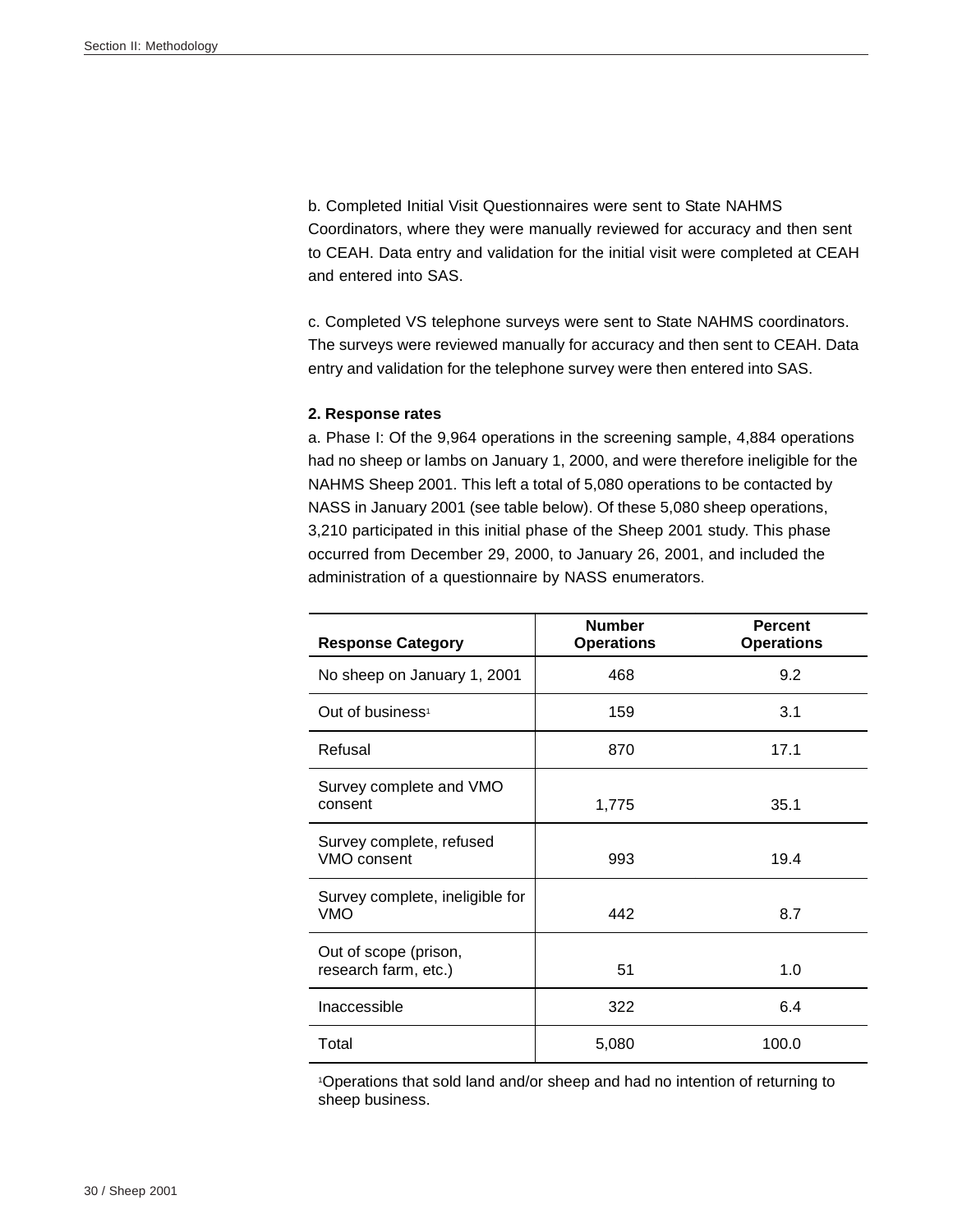b. Phase II: VS initial visit response categories are shown below for all 1,775 producers turned over to VS with 20 or more ewes. Of these, 1,101 producers participated.

| <b>Response Category</b>                                    | <b>Number</b><br><b>Operations</b> | <b>Percent</b><br><b>Operations</b> |
|-------------------------------------------------------------|------------------------------------|-------------------------------------|
| Survey completed                                            | 1,101                              | 62.0                                |
| Producer not contacted                                      | 149                                | 8.3                                 |
| Poor time of year or no time                                | 189                                | 11.0                                |
| Did not want anyone on<br>operation                         | 6                                  | 0.3                                 |
| Bad experience with<br>government veterinarians             | 7                                  | 0.3                                 |
| Did not want to do another<br>survey or divulge information | 131                                | 7.4                                 |
| Told NASS they did not want<br>to be contacted              | 7                                  | 0.3                                 |
| Ineligible (no sheep)                                       | 32                                 | 1.8                                 |
| Other reason                                                | 40                                 | 2.2                                 |
| Unable to contact                                           | 113                                | 6.4                                 |
| Total                                                       | 1,775                              | 100.0                               |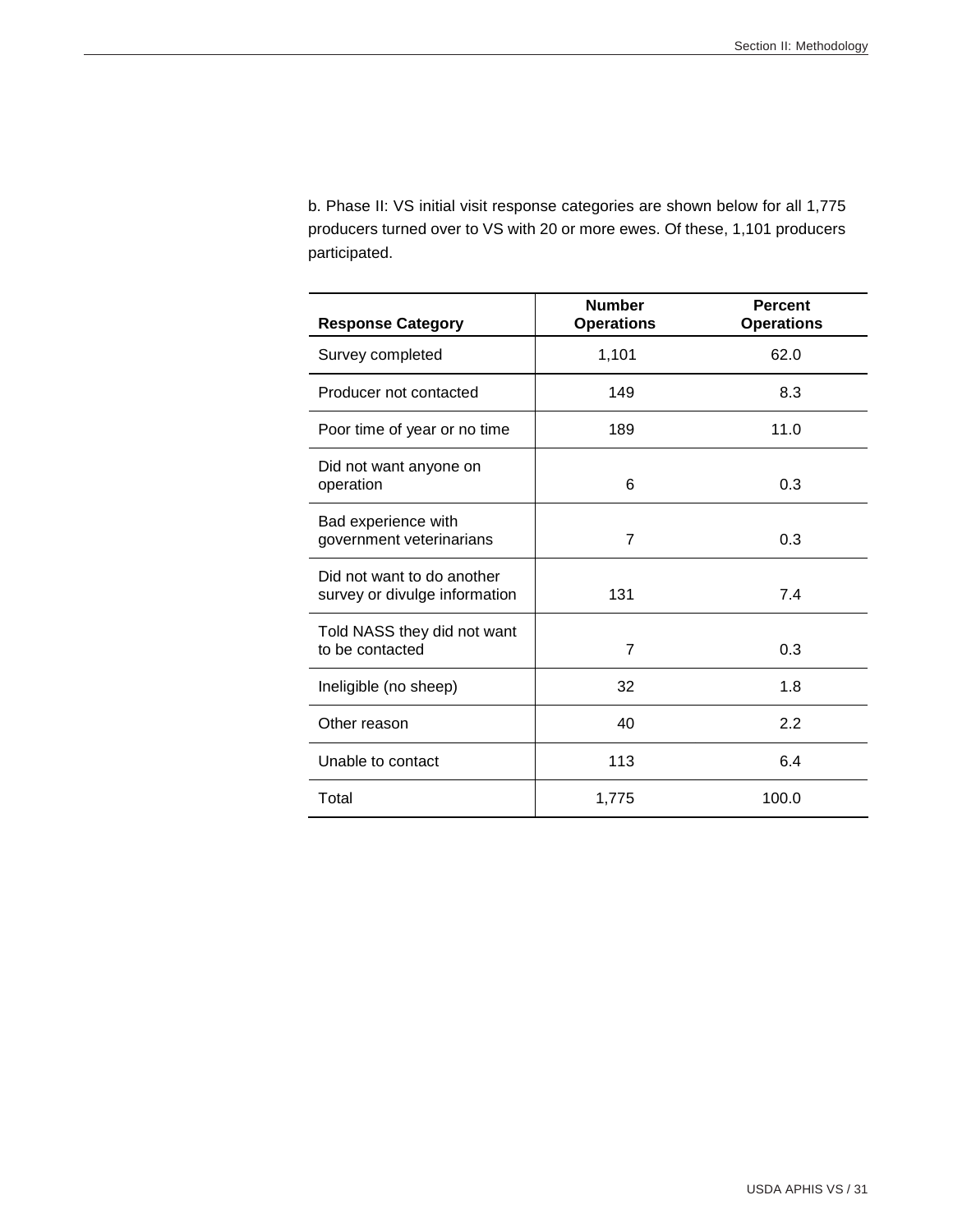c. Phase III: Response categories for the interviews (primarily by telephone) are shown below for all 1,101 producers who participated in the VS initial visit Phase II. Of these, 870 producers or 79.0 percent participated in the survey.

| <b>Response Category</b>                                    | <b>Number</b><br><b>Operations</b> | <b>Percent</b><br><b>Operations</b> |
|-------------------------------------------------------------|------------------------------------|-------------------------------------|
| Survey completed                                            | 870                                | 79.0                                |
| Producer not contacted                                      | 155                                | 14.1                                |
| Poor time of year or no time                                | 15                                 | 1.4                                 |
| Did not want to do another<br>survey or divulge information | 28                                 | 2.5                                 |
| Ineligible (no sheep)                                       | 8                                  | 0.7                                 |
| Other reason                                                | 25                                 | 2.3                                 |
| Total                                                       | 1,101                              | 100.0                               |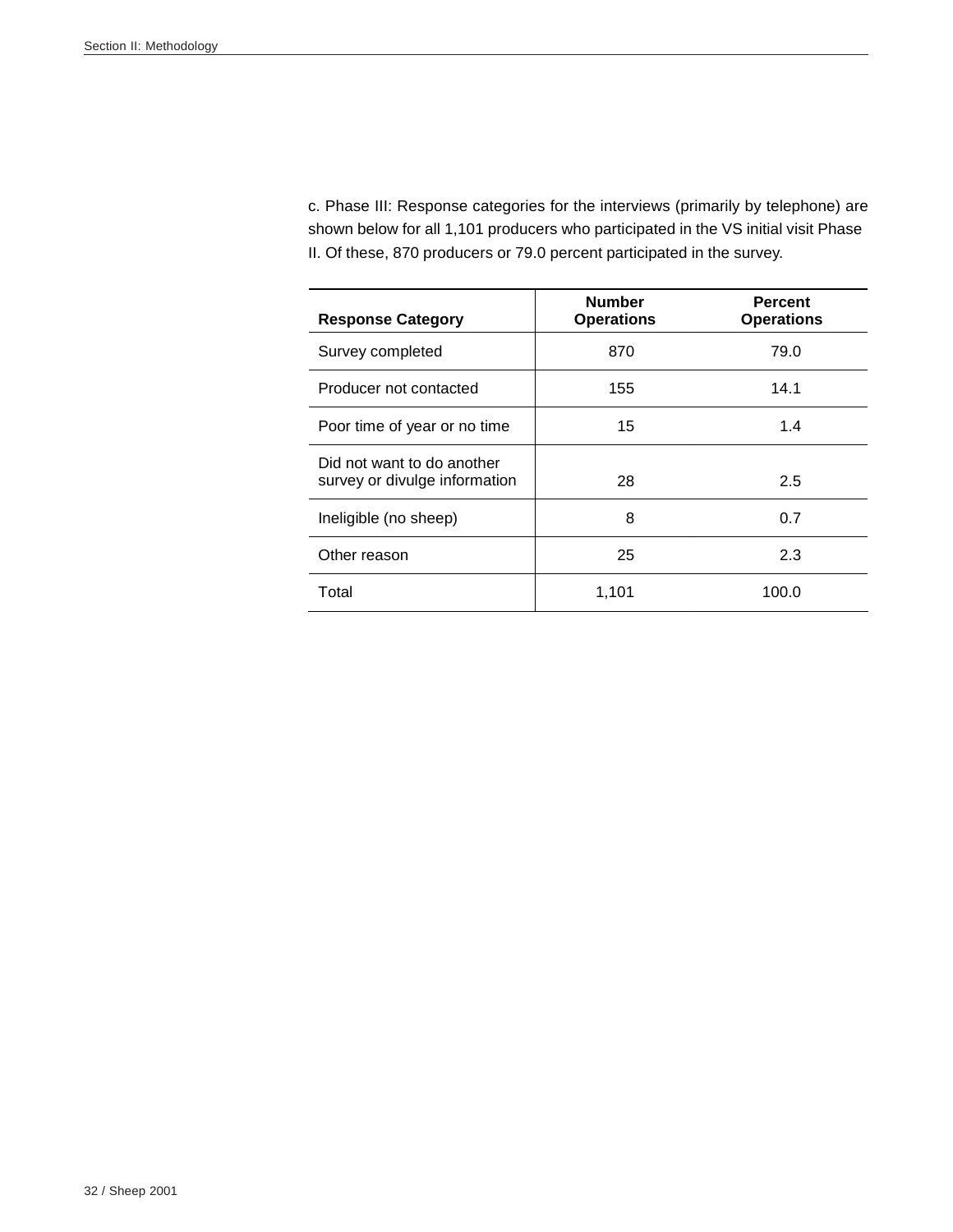### **Appendix I: Sample Profile**

#### **A. Responding Operations**

#### **1. Responding Operations by Flock Size**

|                                           | <b>Phase I: General Sheep</b><br><b>Management Report</b> |                                          | Phase II: VMO<br>Phase III:<br><b>Initial Visit</b><br><b>Telephone Survey</b> |                                              |                              |
|-------------------------------------------|-----------------------------------------------------------|------------------------------------------|--------------------------------------------------------------------------------|----------------------------------------------|------------------------------|
| <b>Flock Size</b><br>(Number<br>of Sheep) | Number of<br>Responding<br><b>Operations</b>              | <b>Flock Size</b><br>(Number)<br>of Ewes | Number of<br>Responding<br><b>Operations</b>                                   | Number of<br>Responding<br><b>Operations</b> | <b>Percent</b><br>Responding |
| $1 - 24$                                  | 448                                                       | Less<br>than $100$                       | 536                                                                            | 432                                          | 80.6                         |
| 25-99                                     | 956                                                       | 100-499                                  | 368                                                                            | 293                                          | 79.6                         |
| 100-999                                   | 1,370                                                     | 500<br>or more                           | 197                                                                            | 145                                          | 73.6                         |
| 1,000 or<br>more                          | 436                                                       | Total                                    | 1,101                                                                          | 870                                          | 79.0                         |
| Total                                     | 3,210                                                     |                                          |                                                                                |                                              |                              |

#### **2. Responding Operations by Region**

| <b>Phase I: General Sheep</b><br><b>Management Report</b> |                                              | Phase II:<br>VMO<br><b>Initial Visit</b>     |                                              | Phase III:<br><b>Telephone Survey</b> |
|-----------------------------------------------------------|----------------------------------------------|----------------------------------------------|----------------------------------------------|---------------------------------------|
| <b>Region</b>                                             | Number of<br>Responding<br><b>Operations</b> | Number of<br>Responding<br><b>Operations</b> | Number of<br>Responding<br><b>Operations</b> | <b>Percent</b><br><b>Responding</b>   |
| Pacific                                                   | 416                                          | 168                                          | 141                                          | 83.9                                  |
| West Central                                              | 1,335                                        | 436                                          | 336                                          | 77.1                                  |
| Central                                                   | 1,048                                        | 340                                          | 273                                          | 80.3                                  |
| Eastern                                                   | 411                                          | 157                                          | 120                                          | 76.4                                  |
| Total                                                     | 3,210                                        | 1,101                                        | 870                                          | 79.0                                  |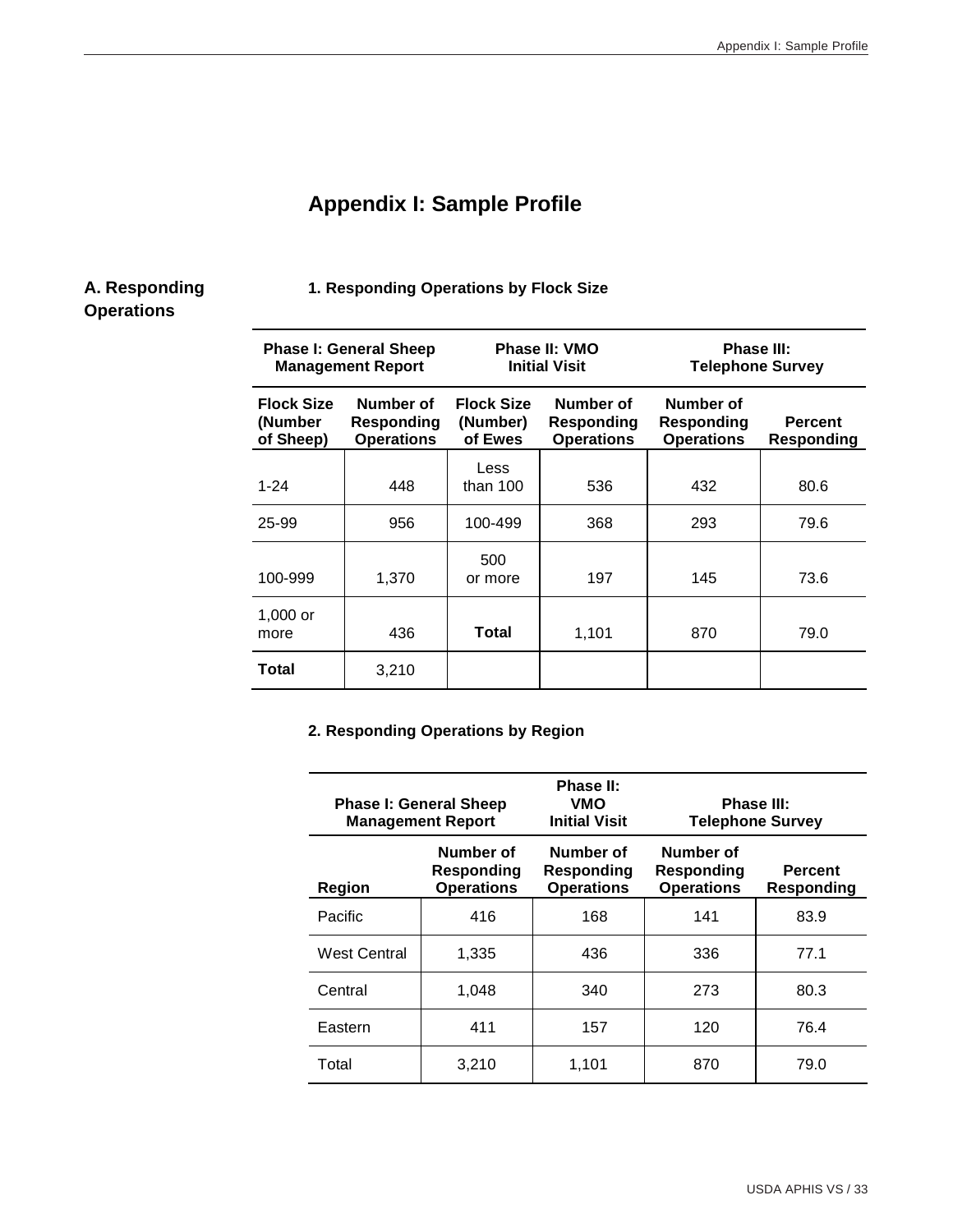| <b>Phase I: General Sheep</b><br><b>Management Report</b> |                                              | Phase II:<br>VMO<br><b>Initial Visit</b>     |                                                                              | Phase III:<br><b>Telephone Survey</b> |
|-----------------------------------------------------------|----------------------------------------------|----------------------------------------------|------------------------------------------------------------------------------|---------------------------------------|
| Region                                                    | Number of<br>Responding<br><b>Operations</b> | Number of<br>Responding<br><b>Operations</b> | Number of<br><b>Percent</b><br>Responding<br><b>Operations</b><br>Responding |                                       |
| Herded/Open<br>Range                                      | 219                                          | 87                                           | 56                                                                           | 64.4                                  |
| Fenced<br>Range                                           | 938                                          | 293                                          | 237                                                                          | 80.9                                  |
| Farm Flock                                                | 1,975                                        | 714                                          | 571                                                                          | 80.0                                  |
| Feedlot                                                   | 78                                           | 7                                            | 6                                                                            | 85.7                                  |
| Total                                                     | 3,210                                        | 1,101                                        | 870                                                                          | 79.0                                  |

#### **3. Responding Operations by Primary Flock Type**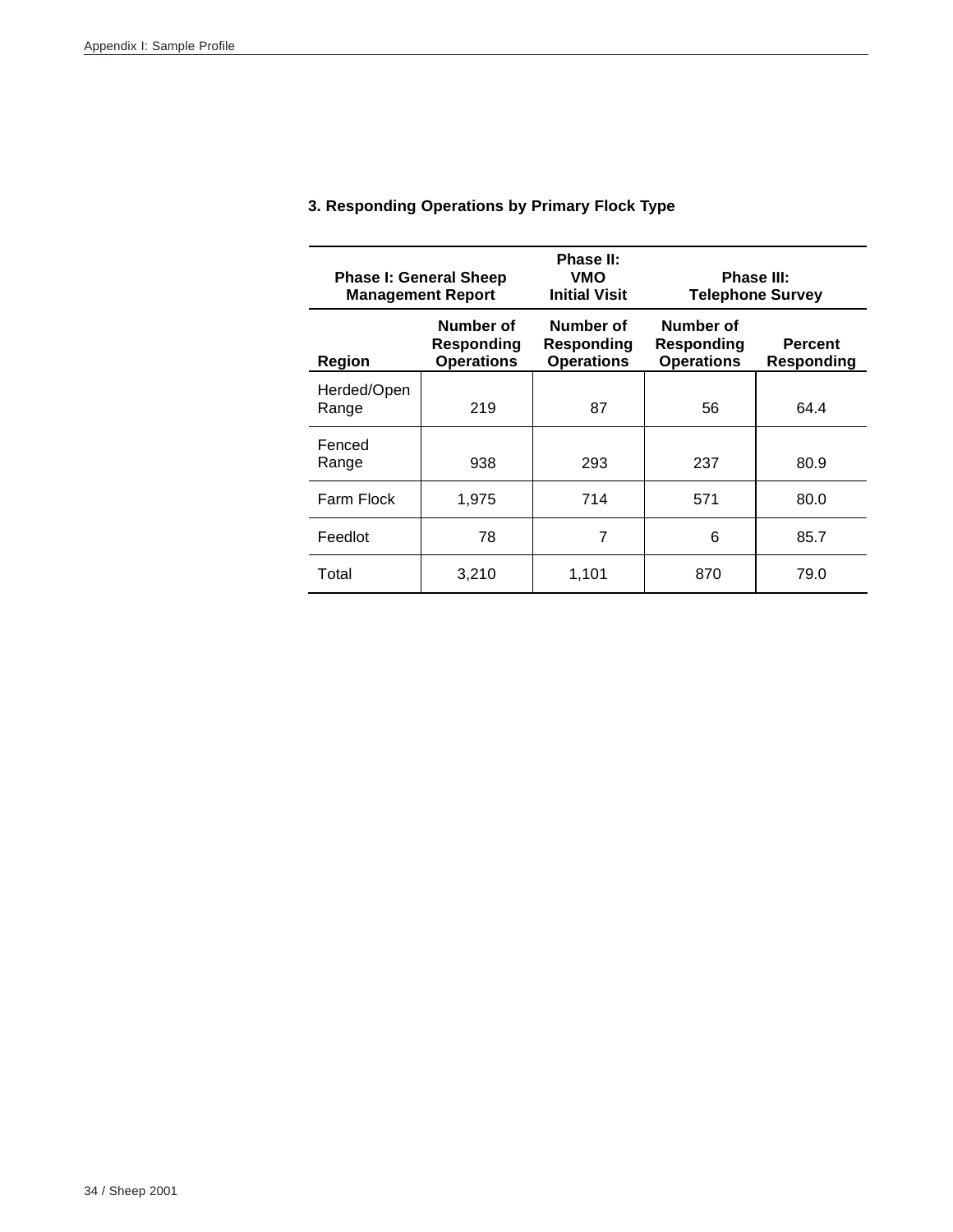### **Appendix II: U.S. Sheep and Lamb Inventory and Operations**

#### **Nass1**

| A. Regional<br><b>Summary</b> |                   |                        |                            | <b>Number (Thousand</b><br>Head) January 1,<br>2001 | Number of<br><b>Operations</b><br>with Sheep |                                                                | Percent <sup>2</sup>                                            |                                                     |
|-------------------------------|-------------------|------------------------|----------------------------|-----------------------------------------------------|----------------------------------------------|----------------------------------------------------------------|-----------------------------------------------------------------|-----------------------------------------------------|
|                               | <b>Region</b>     | <b>State</b>           | Ewes 1<br>Year or<br>Older | <b>All Sheep</b><br>and<br>Lambs                    | <b>Year 2000</b>                             | Ewes on<br><b>Operations</b><br>With 20 or<br><b>More Ewes</b> | Sheep on<br><b>Operations</b><br>With 20 or<br><b>More Ewes</b> | <b>Operations</b><br>with 20 or<br><b>More Ewes</b> |
|                               | Pacific           | California             | 320                        | 840                                                 | 3,000                                        |                                                                |                                                                 |                                                     |
|                               |                   | Oregon                 | 120                        | 245                                                 | 3,000                                        |                                                                |                                                                 |                                                     |
|                               |                   | Washington             | 35                         | 54                                                  | 1,200                                        |                                                                |                                                                 |                                                     |
|                               |                   | Total                  | 475                        | 1,139                                               | 7,200                                        | 90.6                                                           | 86.3                                                            | 31.9                                                |
|                               | West<br>Central   | Colorado               | 165                        | 420                                                 | 1,900                                        |                                                                |                                                                 |                                                     |
|                               |                   | Idaho                  | 195                        | 275                                                 | 1,000                                        |                                                                |                                                                 |                                                     |
|                               |                   | Montana                | 265                        | 360                                                 | 2,000                                        |                                                                |                                                                 |                                                     |
|                               |                   | Neveda                 | 68                         | 95                                                  | 300                                          |                                                                |                                                                 |                                                     |
|                               |                   | New Mexico             | 165                        | 255                                                 | 900                                          |                                                                |                                                                 |                                                     |
|                               |                   | Texas                  | 710                        | 1,150                                               | 6,800                                        |                                                                |                                                                 |                                                     |
|                               |                   | Utah                   | 300                        | 390                                                 | 1,500                                        |                                                                |                                                                 |                                                     |
|                               |                   | Wyoming                | 340                        | 530                                                 | 900                                          |                                                                |                                                                 |                                                     |
|                               |                   | Total                  | 2,208                      | 3,475                                               | 15,300                                       | 96.9                                                           | 81.5                                                            | 46.9                                                |
|                               | Central           | Arkansas               | N/A                        | N/A                                                 | N/A                                          |                                                                |                                                                 |                                                     |
|                               |                   | Illinois               | 48                         | 75                                                  | 2,400                                        |                                                                |                                                                 |                                                     |
|                               |                   | Indiana                | 45                         | 66                                                  | 2,200                                        |                                                                |                                                                 |                                                     |
|                               |                   | lowa                   | 144                        | 270                                                 | 4,700                                        |                                                                |                                                                 |                                                     |
|                               |                   | Kansas                 | 58                         | 110                                                 | 1,500                                        |                                                                |                                                                 |                                                     |
|                               |                   | Minnesota              | 90                         | 170                                                 | 2,600                                        |                                                                |                                                                 |                                                     |
|                               |                   | South Dakota           | 265                        | 420                                                 | 2,300                                        |                                                                |                                                                 |                                                     |
|                               |                   | Wisconsin              | 53                         | 80                                                  | 2,200                                        |                                                                |                                                                 |                                                     |
|                               |                   | Total                  | 703                        | 1,191                                               | 17,900                                       | 86.5                                                           | 77.0                                                            | 44.6                                                |
|                               | Eastern           | Ohio                   | 86                         | 142                                                 | 3,600                                        |                                                                |                                                                 |                                                     |
|                               |                   | Pennsylvania           | 54                         | 81                                                  | 2,500                                        |                                                                |                                                                 |                                                     |
|                               |                   | Virginia               | 37                         | 61                                                  | 1,300                                        |                                                                |                                                                 |                                                     |
|                               |                   | Total                  | 177                        | 284                                                 | 7,400                                        | 78.9                                                           | 77.6                                                            | 40.1                                                |
|                               | Total (22 States) |                        | 3,563                      | 6,089                                               | 47,800                                       |                                                                |                                                                 |                                                     |
|                               |                   |                        | (87.1%<br>of $U.S.$ )      | (87.4%<br>of $U.S.$ )                               | (72.3%<br>of $U.S.$ )                        | 92.6                                                           | 81.2                                                            | 42.1                                                |
|                               |                   | Total U.S. (50 States) | 4,091                      | 6,965                                               | 66,100                                       |                                                                |                                                                 |                                                     |

N/A = not available<br><sup>1</sup> Source: National Agricultural Statistics Service (NASS), USDA; NASS Sheep and Goats, February 1, 2002

 $2$  Source: Percentage estimates generated based on NAHMS Phase I data collection.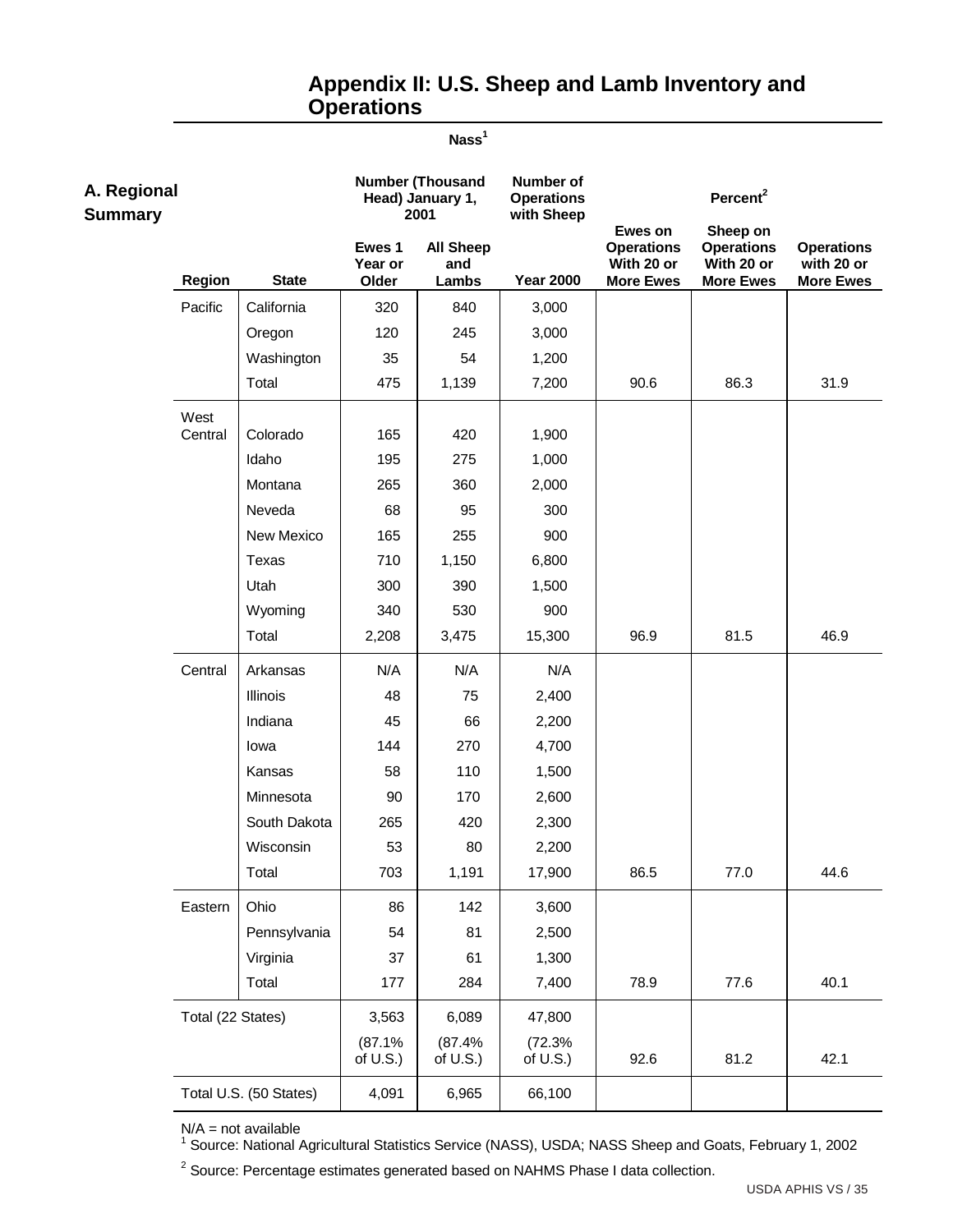#### **B. Size Group Summary**

**1. Source: United States Census of Agriculture, U.S. Department of Commerce, 1997**

| <b>Sheep and Lamb</b><br><b>Size Groups</b> | <b>Sheep and Lamb</b><br>Inventory Dec. 1,<br>1997<br>(Thousand Head) | <b>Farms (Operations)</b><br>With Sheep and<br>Lambs 1997 |
|---------------------------------------------|-----------------------------------------------------------------------|-----------------------------------------------------------|
| $1 - 24$                                    | 349                                                                   | 35,584                                                    |
| 25-99                                       | 959                                                                   | 20,461                                                    |
| 100-299                                     | 963                                                                   | 6,010                                                     |
| 300-999                                     | 1,237                                                                 | 2,429                                                     |
| 1,000-2,499                                 | 1,255                                                                 | 820                                                       |
| 2,500-4,999                                 | 1,000                                                                 | 297                                                       |
| 5,000 or more                               | 2,059                                                                 | 189                                                       |
| Total                                       | 7,822                                                                 | 65,790                                                    |

#### **2. Source: United States Department of Agriculture, NASS**

|                       | <b>Percent</b>                      |                   |  |
|-----------------------|-------------------------------------|-------------------|--|
| <b>Breeding Sheep</b> | Inventory<br><b>January 1, 2001</b> | <b>Operations</b> |  |
| $1 - 99$              | 28.8                                | 90.8              |  |
| 100-499               | 23.8                                | 7.5               |  |
| 500-4,999             | 33.7                                | 1.6               |  |
| 5,000 or more         | 13.7                                | 0.1               |  |
| Total                 | 100.0                               | 100.0             |  |